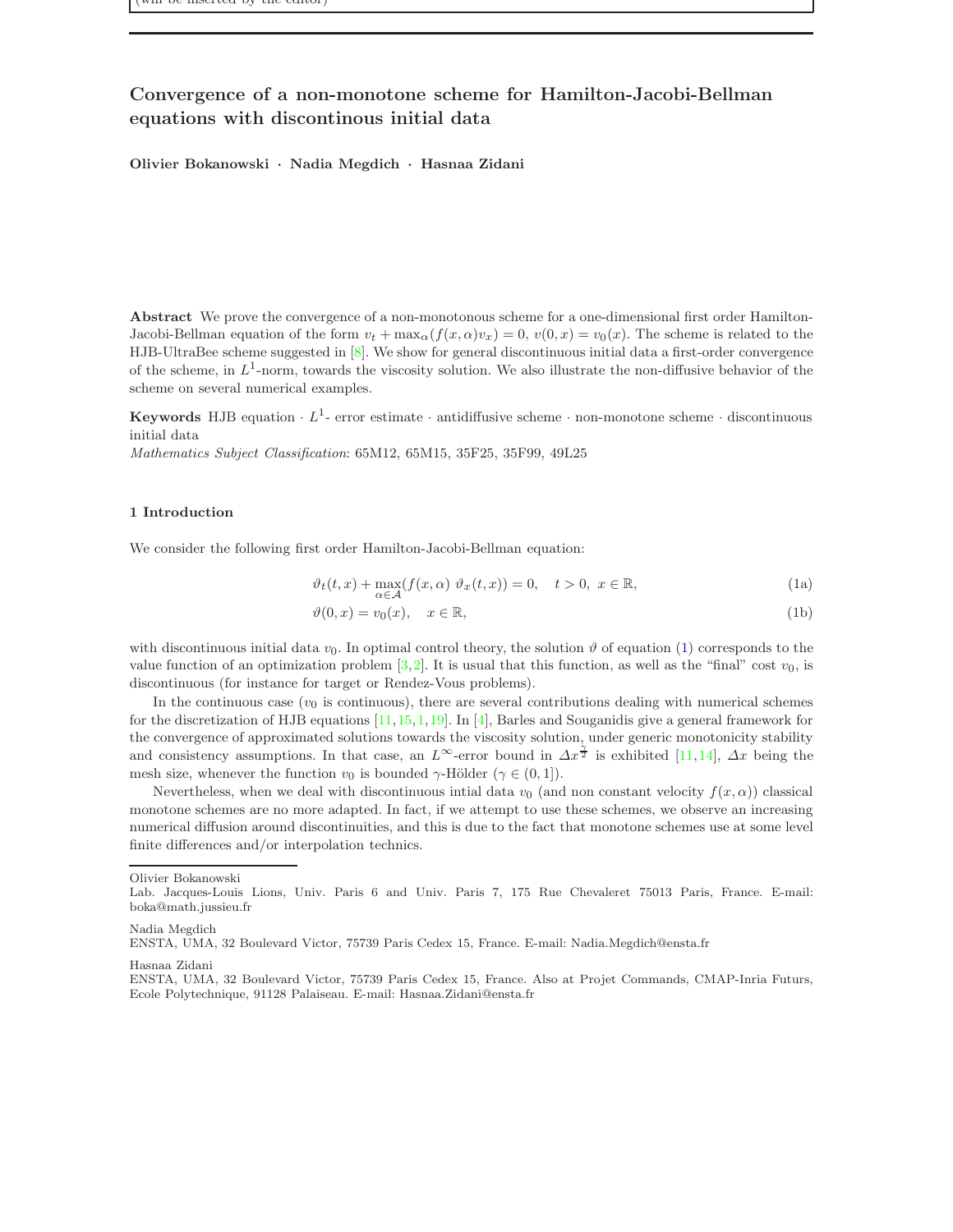2

In this paper, we analyse an explicit scheme for the numerical resolution of [\(1\)](#page-0-0), closely related to the HJB-UltraBee scheme proposed in  $[8]$ . We give a convergence proof, show anti-dissipative properties of the scheme, and give an  $L^1$ -error estimate.

The UltraBee scheme has been developed to study compressible gas dynamics [\[13\]](#page-31-3), and more precisely to solve the transport equation. In the constant advection case  $(f(x, \alpha) = f \text{ constant } \forall \alpha, x)$ ,  $L^1$  error bounds in  $\Delta x^{1/2}$  have been obtained in [\[12\]](#page-30-6) (see also the results of [\[9,](#page-30-7)[10\]](#page-30-8)). On the other hand, a generalization to HJB equations and many academic tests have been done to evaluate the behaviour of the scheme when dealing with discontinuities [\[8\]](#page-30-0). Its comparison with the viability algorithm [\[6\]](#page-30-9) [\[21\]](#page-31-4) was encouraging to study more deeply convergence results.

Let us stress on that this scheme is explicit and non-monotonous (see Remark [4,](#page-6-0) it is neither  $\epsilon$ -monotone in the sense of  $[1,19]$  $[1,19]$ . As far as we know, there are few non-monotone schemes that have been proved to converge for HJ equations. In [\[18\]](#page-31-5), Lions and Souganidis show the convergence of a TVD second order scheme, but which is implicit.

For a large class of discontinuous initial data  $v_0$ , and under some assumptions on the dynamics f (see assumption (H3) in Section [2\)](#page-1-0), we obtain a first-order error bound in  $L^1$  norm, of the following form:

<span id="page-1-2"></span>
$$
||V(t_n,.) - \vartheta(t_n,.)||_{L^1(\mathbb{R})} \le C(L, t_n, v_0) \Delta x \quad \forall t_n \ge 0,
$$
\n<sup>(2)</sup>

where  $\vartheta$  is the viscosity solution of [\(1\)](#page-0-0), V is the numerical approximation and  $C(L, t_n, v_0)$  is a positive constant which depends only on  $t_n$ , on L (Lipschitz constant of  $x \to f(x, \alpha)$ , see Section [2.1\)](#page-1-1),  $t_n$ , and on the total variation of  $v_0$  (see Definition [2\)](#page-4-0).

This is the first result of this kind to our knowledge, in the case of discontinuous viscosity solutions. Furthermore, in some particular cases, such as the eikonal equation  $(\vartheta_t + |\vartheta_x| = 0$ , corresponding to  $\mathcal{A} := \{\pm 1\}$ and  $f(x, \alpha) = \alpha$ , the constant C does not depend of  $t_n$ . This shows a "non-diffusive" behavior of the scheme, as identified in [\[13\]](#page-31-3) for the advection case with constant sign velocity.

The paper is organized as follows: Sections [2](#page-1-0) and [3](#page-8-0) are devoted to the proof of [\(2\)](#page-1-2) in the case of piece-wise constant initial data. In Section [4,](#page-13-0) we prove [\(2\)](#page-1-2) for more general discontinuous initial data. In Section [5,](#page-17-0) we weaken some assumptions made before on the velocities and prove a similar estimate for a modified scheme. We conclude in Section 6 by some numerical illustrations, in particular showing the non-diffusive behavior of the proposed scheme. The appendix contains some useful technical results.

Let us finaly mention also that related schemes and error estimates have been obtained in [\[5\]](#page-30-10) by using partly some results of the present paper.

#### <span id="page-1-1"></span><span id="page-1-0"></span>2 Preliminaries

### 2.1 Notations and preliminary results

We denote by  $v_0 : \mathbb{R} \to \mathbb{R}$  a bounded lower semicontinuous (l.s.c.) function, A a compact set, and  $f : \mathbb{R} \times A \to \mathbb{R}$ a continuous function satisfying:

<span id="page-1-3"></span>
$$
\exists L \ge 0, \ \forall \alpha \in \mathcal{A}, \ \forall x, y \in \mathbb{R}, \ |f(y, \alpha) - f(x, \alpha)| \le L|y - x|.
$$
 (3)

<span id="page-1-4"></span>It is known that, under these assumptions, equation [\(1\)](#page-0-0) admits a unique bounded l.s.c. bilateral viscosity solution  $[3,2]$  $[3,2]$ . For convenience of the reader, we recall in the following definition the viscosity notion we use.

**Definition 1** A bounded l.s.c. function  $\vartheta$  is a bilateral viscosity solution of [\(1\)](#page-0-0) if,

*i*) for any  $\phi \in C^1((0, +\infty) \times \mathbb{R})$  and at any local minimum  $(t, x) \in ]0, +\infty[ \times \mathbb{R}$  of  $\vartheta - \phi$ ,

$$
\phi_t(t,x) + \max_{\alpha \in \mathcal{A}} (f(x,\alpha) \phi_x(t,x)) = 0.
$$

ii)  $\liminf \vartheta(t, y) = v_0(x), \quad \forall x \in \mathbb{R}.$  $t\rightarrow 0^+$  $y \rightarrow x$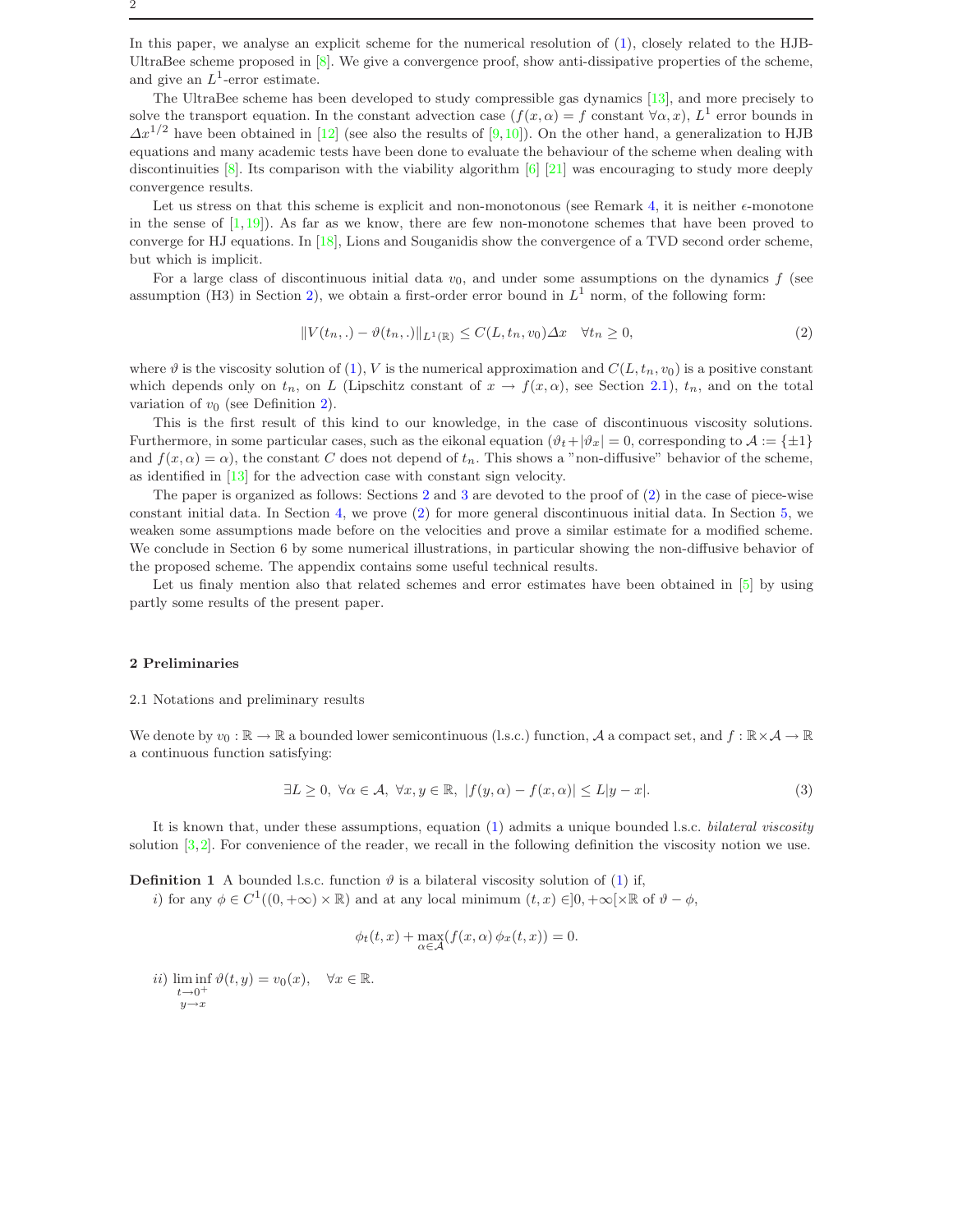If we set for all  $x \in \mathbb{R}$ 

<span id="page-2-0"></span>
$$
f_m(x) := \min_{\alpha \in \mathcal{A}} f(x, \alpha)
$$
 and  $f_M(x) := \max_{\alpha \in \mathcal{A}} f(x, \alpha)$ ,

then equation  $(1)$  can be rewritten in the equivalent form:

<span id="page-2-3"></span>
$$
\vartheta_t(t,x) + \max(f_m(x) \; \vartheta_x(t,x), \; f_M(x) \; \vartheta_x(t,x)) = 0, \qquad t > 0, \; x \in \mathbb{R}, \tag{4a}
$$

$$
\vartheta(0, x) = v_0(x), \quad x \in \mathbb{R}.\tag{4b}
$$

Notice that by [\(3\)](#page-1-3) and the definitions of  $f_m$  and  $f_M$ , we have  $f_m(x) \le f_M(x)$ ,  $\forall x \in \mathbb{R}$ , and also

(H1)  $f_m$  and  $f_M$  are L-Lipschitz continuous.

Hence from now on, we shall consider problem [\(4\)](#page-2-0) where  $f_m$  and  $f_M$  are given and such that (H1) holds. For simplicity of presentation, we may eventually suppose some additional assumptions:

(H2)  $f_m$  and  $f_M$  are of constant sign,

(H3)  $f_m$  and  $f_M$  are non-decreasing functions on R.

These assumptions will be weakened in Section [5.](#page-17-0)

Remark 1 Assumptions (H1)-(H3) are satisfied in the particular case of the Eikonal equation:  $\vartheta_t + c|\vartheta_x| = 0$ , where c is a given constant and  $c \ge 0$  (taking  $f_M(x) = -f_m(x) = c$ ).

We now define exact and approximated characteristics that will be very useful throughout the paper. Let  $x_j := j \Delta x$  be a uniform mesh with  $\Delta x > 0$  and  $j \in \mathbb{Z}$ , and denote:

$$
x_{j+\frac{1}{2}} := (j+\frac{1}{2}) \Delta x
$$
, and  $I_j := ]x_{j-\frac{1}{2}}, x_{j+\frac{1}{2}}[$ .

As the dynamics  $f_m$  and  $f_M$  are lipschitz continuous, then for any  $x \in \mathbb{R}$  we can define characteristics  $X_x^M$  and  $X_x^m$  as the solutions of the Cauchy problems:

$$
\begin{cases}\n\dot{X}_x^M(t) = f_M(X_x^M(t)),\\ X_x^M(0) = x,\n\end{cases}\n\text{ and }\n\begin{cases}\n\dot{X}_x^m(t) = f_m(X_x^m(t)),\\ X_x^m(0) = x.\n\end{cases}\n\tag{5}
$$

We also define approximated piece-wise constant velocity functions  $f_M^S$  and  $f_m^S$ , such that, for  $j \in \mathbb{Z}$ :

$$
f_M^S(x) = f_M(x_j), \quad \forall x \in I_j,
$$
  
\n
$$
f_M^S(x_{j+\frac{1}{2}}) = \begin{cases} 0 & \text{if } f_M(x_j) \ f_M(x_{j+1}) \le 0, \\ f_M(x_j) & \text{otherwise,} \end{cases}
$$

and

$$
f_m^S(x) = f_m(x_j), \quad \forall x \in I_j,
$$
  
\n
$$
f_m^S(x_{j+\frac{1}{2}}) = \begin{cases} 0 & \text{if } f_m(x_j) \ f_m(x_{j+1}) \le 0, \\ f_m(x_j) & \text{otherwise.} \end{cases}
$$

(in particular if we assume (H2) then we have  $f_m^S(x) = f_m(x_j)$  and  $f_M^S(x) = f_M(x_j)$  on  $I_j$ ).

In general, the differential equation

<span id="page-2-2"></span><span id="page-2-1"></span>
$$
\dot{\chi}_x(t) = f_M^S(\chi_x(t)), \ a.e. \ t \ge 0, \quad \chi_x(0) = x,\tag{6}
$$

may have more than one absolutely continuous solution. The non-uniqueness comes from the behavior on boundary points  $(x_{j+\frac{1}{2}})$  in the case when the velocity vanishes (or changes sign). Throughout this paper, we shall denote by  $X_x^{M,S}$  the function defined by:

$$
X_x^{M,S} \text{solution of (6), and} \tag{7a}
$$

if 
$$
\exists t^* \ge 0
$$
,  $\exists j \in \mathbb{Z}$  s.t. 
$$
\begin{cases} X_x^{M,S}(t^*) = x_{j+\frac{1}{2}}, \\ f_M(x_j) f_M(x_{j+1}) \le 0 \end{cases}
$$
 then  $X_x^{M,S}(t) = x_{j+\frac{1}{2}} \ \forall t \ge t^*$ . (7b)

We have uniqueness of such solution (see appendix [A\)](#page-26-0). We construct  $X_x^{m,S}$  in a similar way.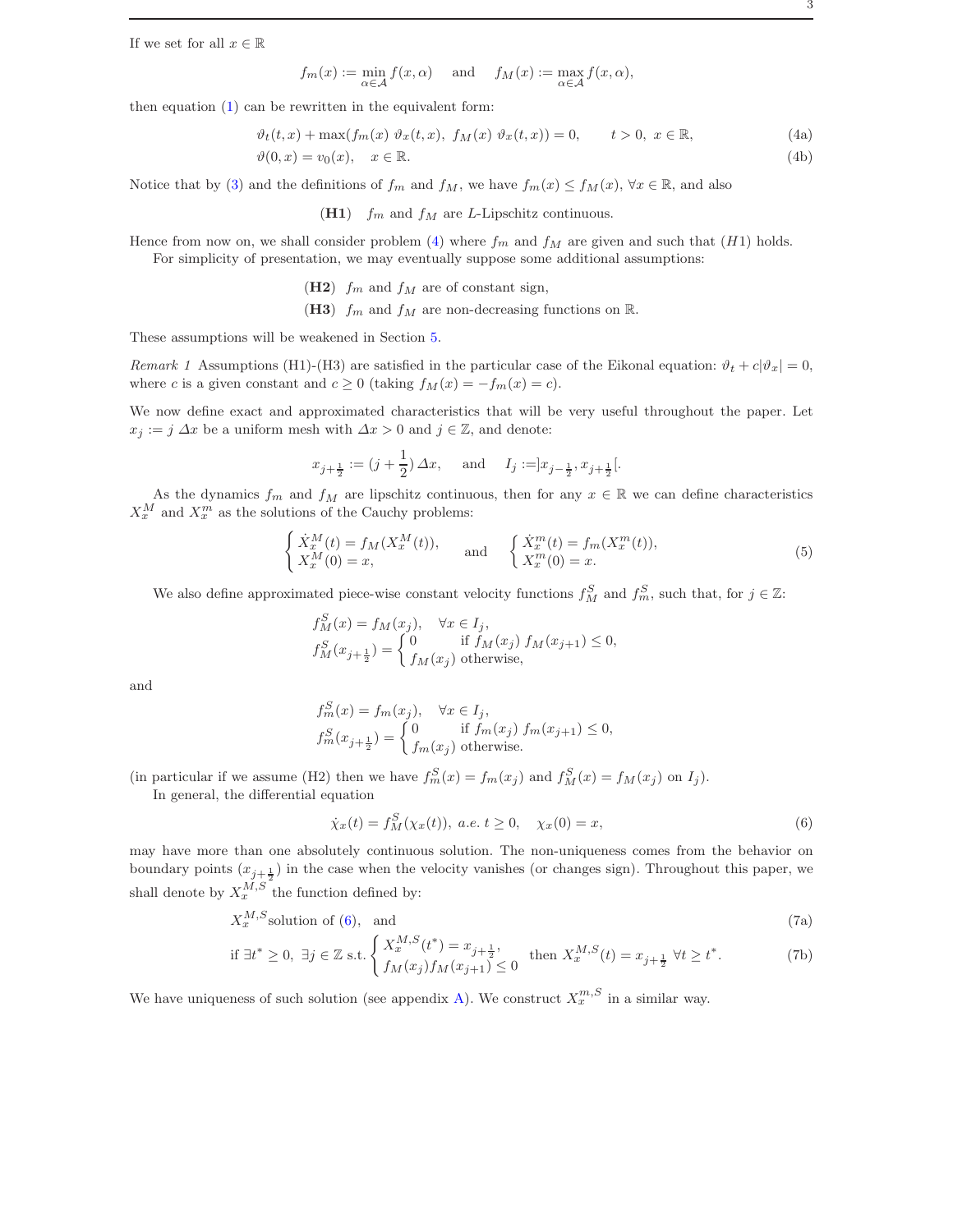Remark 2 Under assumption (H2),  $f_S^M(x_j) f_S^M(x_{j+1}) \leq 0$  happens only if  $f_S^M(x_j) = 0$  or  $f_S^M(x_{j+1}) = 0$ . However, in Section 5, we shall use the definition [\(7\)](#page-2-2) of  $X_x^{M,S}$  also for changing sign velocities.

<span id="page-3-0"></span>**Lemma 1** Assume that (H1) holds. Let  $a, b$  be in  $\mathbb{R}$ . The following assertions are satisfied: (i) For every  $t \geq 0$ , we have:

$$
\max\left(|X_a^{M,S}(t) - X_a^M(t)|, |X_b^{m,S}(t) - X_b^m(t)|\right) \le \frac{1}{2}Lt \ e^{Lt} \ \Delta x,
$$

where L is the Lipschitz constant of  $f_M$  and  $f_m$  (see (H1)). (ii) Let  $s \leq t$ . We assume that  $X_a^{m,S}(\theta) \geq X_b^{M,S}(\theta)$ , for every  $\theta \in [s, t]$ . Then

$$
|X_a^{m,S}(t) - X_b^{M,S}(t)| + \Delta x \le e^{L(t-s)} (|X_a^{m,S}(s) - X_b^{M,S}(s)| + \Delta x).
$$

Moreover, if  $X_a^m(\theta) \ge X_b^M(\theta)$ , for every  $\theta \in [s, t]$ , then

$$
|X_a^m(t) - X_b^M(t)| \le e^{L(t-s)} (|X_a^m(s) - X_b^M(s)|).
$$

(iii) Assume (H1) and (H3). If  $a > b$ , then the functions  $t \mapsto X_a^{M,S}(t) - X_b^{m,S}(t)$  and  $t \mapsto X_a^M(t) - X_b^m(t)$ are non-decreasing for  $t \geq 0$ .

(iv) Assume  $(H1) - (H3)$ . If  $\frac{\Delta x}{2} < a - b$ , then the function  $t \mapsto X_a^{M,S}(t) - X_b^m(t)$  is non-decreasing for  $t \geq 0$ .

(v) If  $X_b^{m,S}(\theta) \ge X_a^{m,S}(\theta)$ , for every  $\theta \in [s, t]$ . Then we have

$$
|X_b^{m,S}(t) - X_a^{m,S}(t)| + \Delta x \le e^{L(t-s)} (|X_b^{m,S}(s) - X_a^{m,S}(s)| + \Delta x).
$$

Moreover, if  $X_a^{M,S}(\theta) \le X_b^{M,S}(\theta)$ , for every  $\theta \in [s, t]$ , then

$$
|X_b^{M,S}(t) - X_a^{M,S}(t)| + \Delta x \le e^{L(t-s)} (|X_b^{M,S}(s) - X_a^{M,S}(s)| + \Delta x).
$$

**Proof.** (i) Let  $x \in \mathbb{R}$  and  $j \in \mathbb{Z}$  such that  $x \in I_j$ . For  $y \in \mathbb{R}$ , the following inequality holds

$$
|f_M^S(x) - f_M(y)| = |f_M(x_j) - f_M(x) + f_M(x) - f_M(y)|
$$
  

$$
\leq \frac{1}{2}L\Delta x + L|x - y|.
$$

Therefore, for all  $t \geq 0$ , we get:

$$
\begin{aligned} |X_a^{M,S}(t) - X_a^M(t)| &= | \int_0^t \left( f_M^S(X_a^{M,S}(s)) - f_M(X_a^M(s)) \right) ds | \\ &\le \frac{1}{2} L t \Delta x + L \int_0^t |X_a^{M,S}(s) - X_a^M(s)| ds. \end{aligned}
$$

Hence by using Gronwall's Lemma we obtain the desired estimate for  $|X_a^{M,S}(t) - X_a^M(t)|$ . The bound for  $|X_b^{m,S}(t) - X_b^m(t)|$  is obtained in the same way.

(*ii*) Let  $\delta(\theta) := X_a^{m,S}(\theta) - X_b^{M,S}(\theta) + \Delta x$ . We have

$$
\frac{d}{d\theta}\delta(\theta) = f_m^S(X_a^{m,S}(\theta)) - f_M^S(X_b^{M,S}(\theta))
$$
\n
$$
\leq f_M^S(X_a^{m,S}(\theta)) - f_M^S(X_b^{M,S}(\theta))
$$
\n
$$
\leq L\bigg(X_a^{m,S}(\theta) - X_b^{M,S}(\theta) + \Delta x\bigg) = L \delta(\theta).
$$

(The absolute value can be removed because of the assumption  $X_a^{m,S}(\theta) \ge X_b^{M,S}(\theta)$ ). The result follows by using a Gronwall estimate. The proof for the second estimate is similar.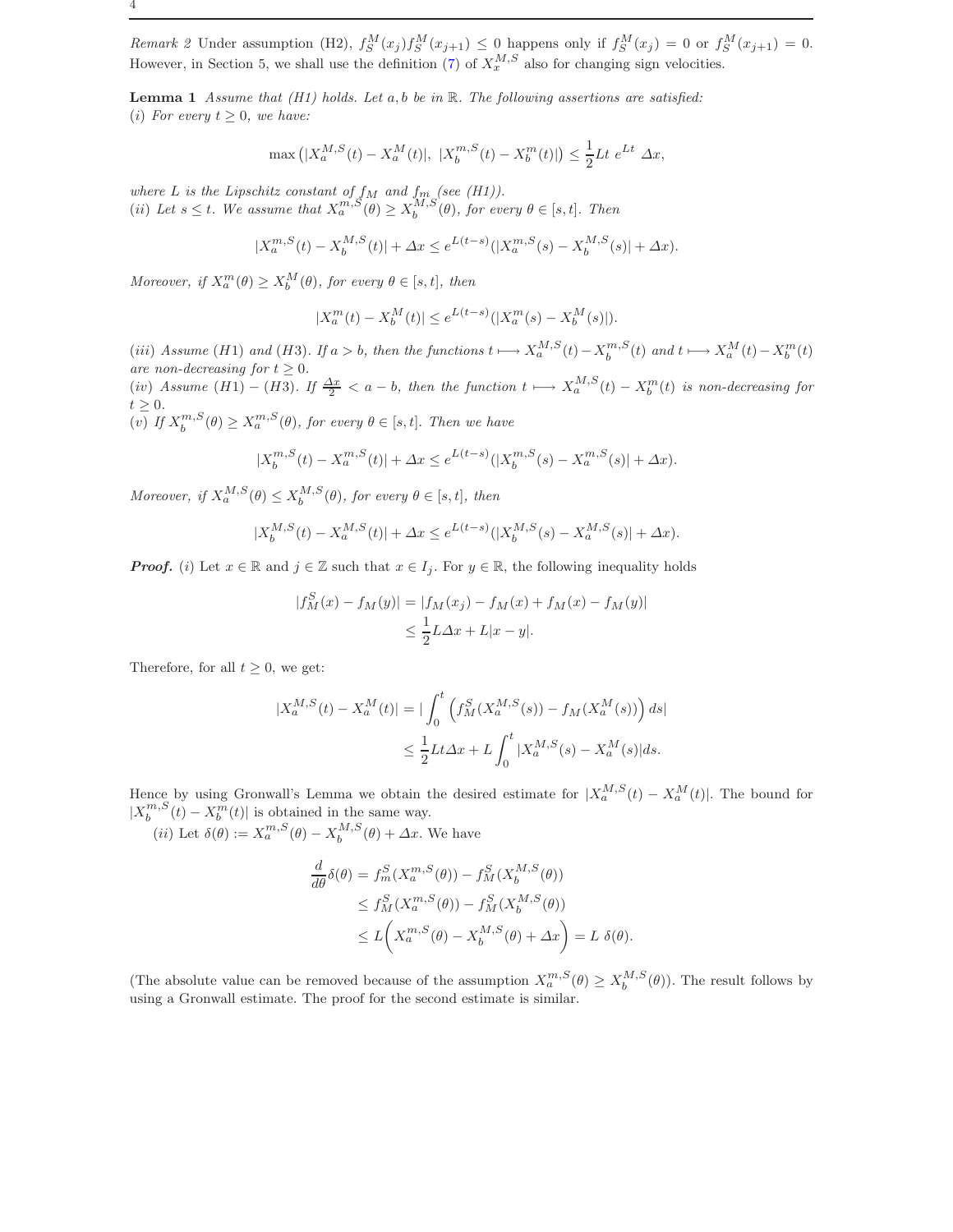(*iii*) Define  $\delta(t) := X_a^{M,S}(t) - X_b^{m,S}(t)$ , and  $t^* := \inf\{t > 0, \delta(t) < 0\}$ . As  $\delta(0) > 0$ , then  $t^* > 0$ . Then for all  $t \in [0, t^*], \delta(t) \geq 0$  and we have:

$$
\frac{d}{dt}\delta(t) = f_M^S(X_a^{M,S}(t)) - f_m^S(X_b^{m,S}(t)) \ge f_m^S(X_a^{M,S}(t)) - f_m^S(X_b^{m,S}(t)),
$$

which is positive, for  $t \in [0, t^*]$ , by (H3). We deduce that  $\delta$  is non-decreasing on  $[0, t^*]$ . Suppose that  $t^*$  is finite, then we get by continuity of  $X_a^{M,S}$  and  $X_b^{m,S}$  that  $\delta(t^*) \geq \delta(0) > 0$ . This contradiction shows that  $t^* = +\infty$  and  $\delta$  is non-decreasing for all  $t \geq 0$ . (The proof is similar for  $t \longmapsto X_a^M(t) - X_b^m(t)$ .)

 $(iv)$  Similar arguments as in  $(iii)$ 

<span id="page-4-3"></span>(v) The proof is obtained as in (ii).  $\Box$ 

**Lemma 2** Let  $v_0$  be a bounded l.s.c. function on R, and assume that (H1) holds. Then, the unique viscosity solution of  $(4)$  is given by:

<span id="page-4-2"></span>
$$
\vartheta(t,x) = \min_{y \in [X_x^M(-t), X_x^m(-t)]} v_0(y), \quad \forall t \ge 0, \ x \in \mathbb{R}.
$$
 (8)

**Proof.** Notice that equation [\(4a\)](#page-2-3) can be rewritten as follows

<span id="page-4-1"></span>
$$
\vartheta_t(t,x) + \max_{\alpha \in [0,1]} \left\{ ((1-\alpha)f_m(x) + \alpha f_M(x)) \cdot \vartheta_x(t,x) \right\} = 0, \ t > 0, \ x \in \mathbb{R}.
$$
 (9)

For a given  $\alpha \in L^{\infty}(\mathbb{R}, [0,1])$ , let  $X_x^{\alpha}$  be the absolutely continuous solution of  $X_x^{\alpha}(0) = x$  and  $\dot{X}_x^{\alpha}(t) =$  $(1 - \alpha(t)) f_m(X_x^{\alpha}(t)) + \alpha(t) f_M(X_x^{\alpha}(t))$  for a.e.  $t \geq 0$ . It is a classical result of optimal control theory (see [\[2\]](#page-30-2)) that the unique viscosity solution of equation [\(9\)](#page-4-1) satisfying the initial condition [\(4b\)](#page-2-3) also given by

$$
\vartheta(t,x) = \min_{\alpha \in L^{\infty}(\mathbb{R}^+, [0,1])} v_0(X_x^{\alpha}(-t)).
$$
\n(10)

Then one can see that we have  $\{X_x^{\alpha}(-t), \alpha \in L^{\infty}(\mathbb{R}, [0,1])\} = [X_M^{\alpha}(-t), X_m^{\alpha}(-t)]$ , thus leading to the desired  $r$ esult.  $\Box$ 

We also consider the function  $\vartheta^S$  which is defined in an analogous way as in [\(8\)](#page-4-2), but with the approximated characteristics  $X_x^{M,S}, X_x^{m,S}$  instead of  $X_x^M$  and  $X_x^m$ :

<span id="page-4-4"></span><span id="page-4-0"></span>
$$
\vartheta^{S}(t,x) := \min_{y \in [X_x^{M,S}(-t), X_x^{m,S}(-t)]} v_0(y), \quad \forall t > 0, \ x \in \mathbb{R}.
$$
\n(11)

The approximate function  $\vartheta^S$  will play an important role throughout the paper. Let us first consider the following definition.

**Definition 2** Let  $w$  be a real-valued function. The total variation of  $w$  is defined by:

$$
TV(w) := \sup \left\{ \sum_{j=1,\ldots,k} |w(y_{j+1}) - w(y_j)|; \ k \in \mathbb{N}^*, \text{and } (y_j)_{1 \leq j \leq k+1} \text{ non-decreasing sequence} \right\}.
$$

Remark 3 Note that this definition is connected to the more usual bounded variation (BV) semi-norm [\[16\]](#page-31-6) and which only needs w to be in  $L^1_{loc}(\mathbb{R})$ :

$$
||w||_{BV} := \max \left\{ \int_{\mathbb{R}} w(x) \phi'(x) dx, \ \phi \in C^1(\mathbb{R}), \ \phi \text{ has compact support, } ||\phi||_{L^{\infty}} \le 1 \right\}.
$$

In the case w is regular, both definitions are the same. However in the case of  $w := 1_{\mathbb{R}\setminus\{0\}}$ , then we have  $\|w\|_{BV} = 0$ , whereas  $TV(w) = 2$ . Hence  $TV(w)$  also takes the pointwise variations of w into account.

<span id="page-4-6"></span>Then  $\vartheta^S$  compares to  $\vartheta$  as follows:

Proposition 1 Under assumption (H1), we have:

<span id="page-4-5"></span>
$$
\|\vartheta(t,.) - \vartheta^S(t,.)\|_{L^1(\mathbb{R})} \leq Lte^{Lt} \, TV(v_0) \, \Delta x. \tag{12}
$$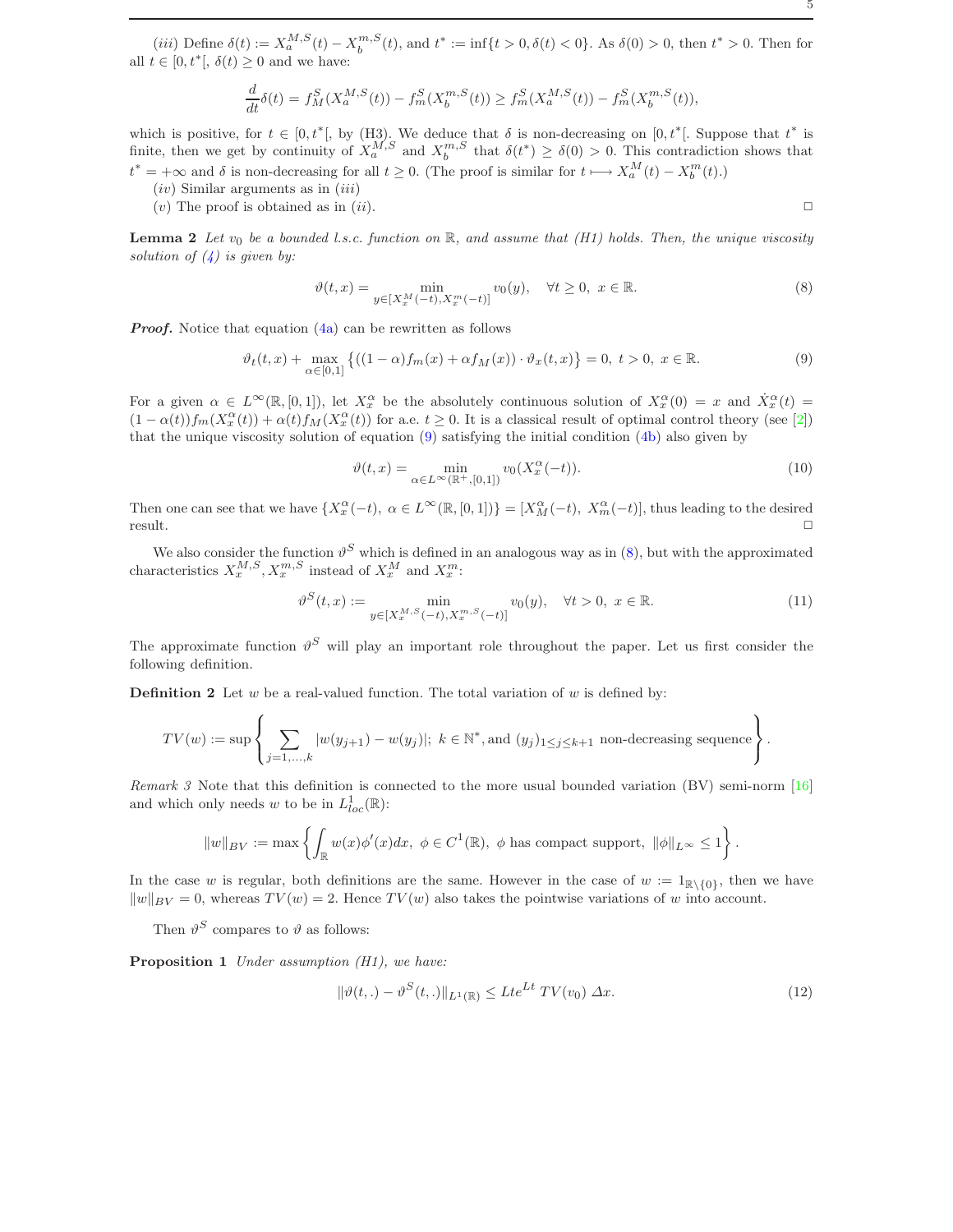**Proof.** By using Lemma [12](#page-28-0) (taking  $a_x^1 = X_x^M(-t)$ ,  $b_x^1 = X_x^m(-t)$ , and  $a_x^2 = X_x^{M,S}(-t)$ ,  $b_x^2 = X_x^{m,S}(-t)$ , whose inverse functions are  $X_x^M(t)$ ,  $X_x^m(t)$ , and  $X_x^{M,S}(t)$ ,  $X_x^{m,S}(t)$  respectively) together with Lemma [1](#page-3-0) (*i*), we obtain the  $L^1$ -norm estimate.  $\Box$ 

Using Lemma [15,](#page-29-0) we also obtain

Proposition 2 Under assumption (H1),

<span id="page-5-2"></span>
$$
TV(\vartheta^S(t,.)) \leq TV(v_0), \quad \forall t \geq 0.
$$

For  $E \subset \mathbb{R}$  a given set, we shall use in all the sequel the notation  $\mathbf{1}_E$  for the function defined by:

$$
\mathbf{1}_E(x) := \begin{cases} 1 & \text{if } x \in E, \\ 0 & \text{otherwise.} \end{cases}
$$

# 2.2 The HJB-UltraBee scheme

Let  $\Delta t > 0$  be a constant time step, and  $t_n := n\Delta t$  for  $n \geq 0$ . We set the following notation for local "CFL" numbers:

$$
\nu_j^m := \frac{\Delta t}{\Delta x} f_m(x_j) \quad \text{ and } \quad \nu_j^M := \frac{\Delta t}{\Delta x} f_M(x_j),
$$

and  $\nu^m = {\{\nu_j^m, j \in \mathbb{Z}\}, \ \nu^M = {\{\nu_j^M, j \in \mathbb{Z}\}}.$ 

An adaptation of the UltraBee scheme has been proposed and numerically tested for the HJB equation [\[8,](#page-30-0) [6,](#page-30-9)[7\]](#page-30-11). Let us recall this formulation. We first introduce the notation for the average values of initial data:

<span id="page-5-0"></span>
$$
V_j^0 := \frac{1}{\Delta x} \int_{x_{j-\frac{1}{2}}}^{x_{j+\frac{1}{2}}} v_0(x) dx, \quad j \in \mathbb{Z}.
$$
 (13)

As we deal with an explicit scheme, we will assume in all the paper that the mesh size satisfies the CFL condition:

<span id="page-5-1"></span>
$$
\max_{x \in \mathbb{R}} \max(|f_m(x)|, |f_M(x)|) \frac{\Delta t}{\Delta x} \le 1.
$$
\n(14)

### Algorithm 1 :

**Initialization:** We compute the initial averages  $V^0 = (V_j^0)_{j \in \mathbb{Z}}$  as defined in [\(13\)](#page-5-0).

**Loop:** For  $n \geq 0$ , We compute  $V^{n+1} = (V_j^{n+1})_{j \in \mathbb{Z}}$  by:

– Define "fluxes"  $V_{j+\frac{1}{2}}^{n}(\nu)$  for  $\nu \in {\{\nu^{m}, \nu^{M}\}}$  as follows: If  $\nu_j \geq 0$  for every  $j \in \mathbb{Z}$ , define:

$$
V^n_{j+\frac{1}{2}}(\nu):=\begin{cases}\min(\max(V^n_{j+1},b^+_j(\nu)),B^+_j(\nu))\text{ if }\nu_j>0\\ V^n_{j+1} & \text{if }\nu_j=0\text{ and }V^n_j\neq V^n_{j-1}\\ V^n_j & \text{if }\nu_j=0\text{ and }V^n_j=V^n_{j-1}\end{cases}
$$

where

<span id="page-5-3"></span>
$$
\begin{cases}\nb_j^+(v) := \max(V_j^n, V_{j-1}^n) + \frac{1}{\nu_j}(V_j^n - \max(V_j^n, V_{j-1}^n)), \\
B_j^+(v) := \min(V_j^n, V_{j-1}^n) + \frac{1}{\nu_j}(V_j^n - \min(V_j^n, V_{j-1}^n)),\n\end{cases} \tag{15}
$$

,

If  $\nu_j \leq 0$  for every  $j \in \mathbb{Z}$ , define:

$$
V_{j-\frac{1}{2}}^n(\nu) := \begin{cases} \min(\max(V_{j-1}^n, b_j^-(\nu)), B_j^-(\nu)) \text{ if } \nu_j < 0 \\ V_{j-1}^n & \text{ if } \nu_j = 0 \text{ and } V_j^n \neq V_{j+1}^n \\ V_j^n & \text{ if } \nu_j = 0 \text{ and } V_j^n = V_{j+1}^n, \end{cases}
$$

where

<span id="page-5-4"></span>
$$
\begin{cases}\nb_j^-(\nu) := \max(V_j^n, V_{j+1}^n) + \frac{1}{|\nu_j|}(V_j^n - \max(V_j^n, V_{j+1}^n)), \\
B_j^-(\nu) := \min(V_j^n, V_{j+1}^n) + \frac{1}{|\nu_j|}(V_j^n - \min(V_j^n, V_{j+1}^n)).\n\end{cases} \tag{16}
$$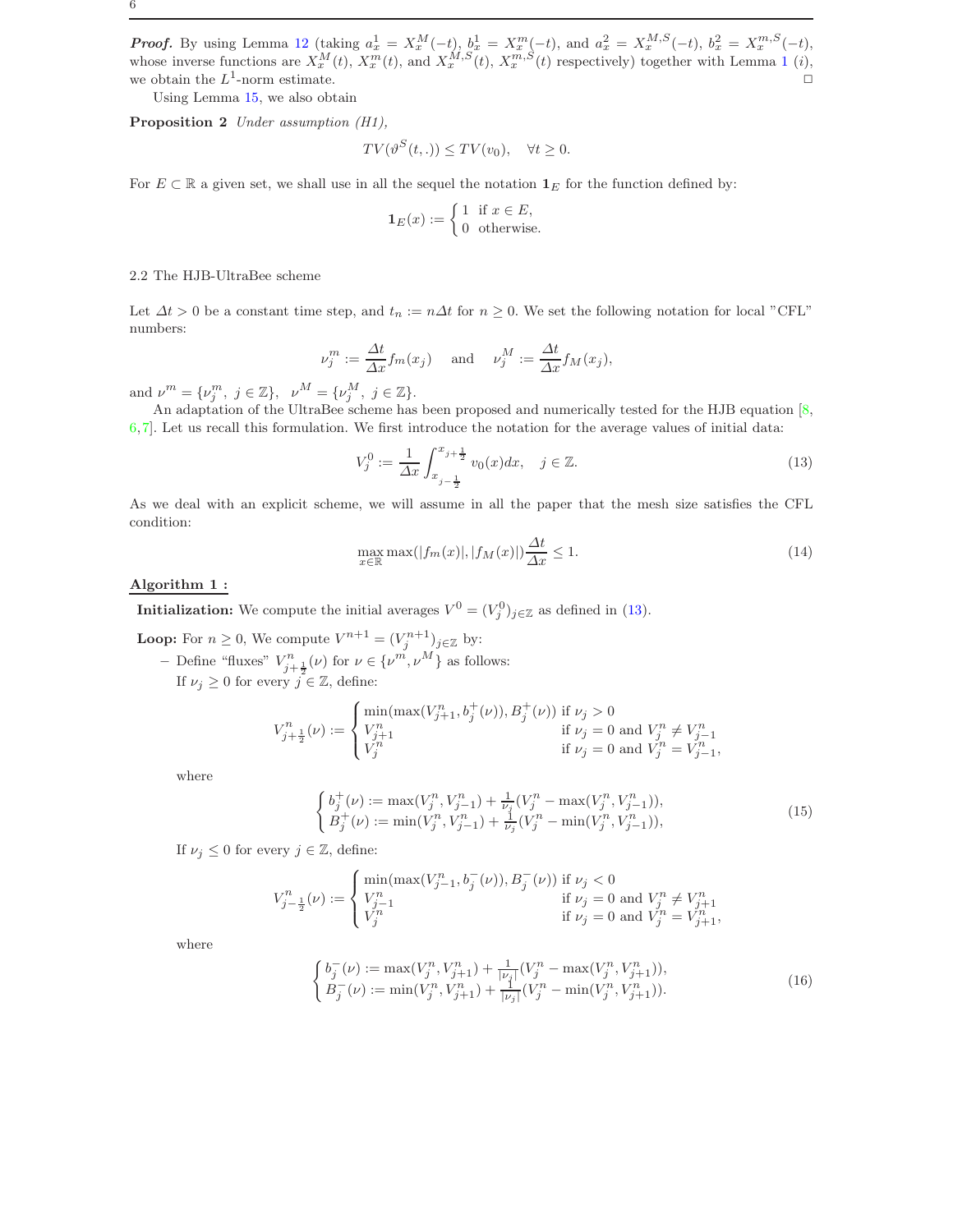$-$  For  $\nu \in {\{\nu^m,\nu^M\}}$ , let

$$
V_j^{n+1}(\nu) := V_j^n - \nu_j \left( V_{j+\frac{1}{2}}^n(\nu) - V_{j-\frac{1}{2}}^n(\nu) \right).
$$

- Finally, set  $V_j^{n+1} := \min\left(V_j^{n+1}(\nu^m), V_j^{n+1}(\nu^M)\right)$  for every  $j \in \mathbb{Z}$ .

In all the sequel, we shall use the notation:

$$
\mathcal{S}_{UB}(V^n) := \left(\min\left(V_j^{n+1}(\nu^m), V_j^{n+1}(\nu^M)\right)\right)_{j \in \mathbb{Z}}.
$$

Under assumption (H2), we notice that the resulting scheme is well defined. We associate to the scheme values  $(V_j^n)_j$ , the l.s.c. step function  $V(t_n,.)$  defined for every  $t_n \geq 0, x \in \mathbb{R}$  by

<span id="page-6-4"></span>
$$
V(t_n, x) := \begin{cases} V_j^n & \text{if } x \in ]x_{j-\frac{1}{2}}, x_{j+\frac{1}{2}}[,\\ \min(V_j^n, V_{j+1}^n) & \text{if } x = x_{j+\frac{1}{2}}. \end{cases}
$$
(17)

<span id="page-6-0"></span>Remark 4 The scheme is non-monotonous (as well as the Ultra-Bee scheme), in the sense that  $V_i^{n+1}$  is not the strate of  $V_h^n$  for all index k. To see this, consider for instance the case when  $f_m = f_M \equiv 1$ , an increasing function of  $V_h^n$  for all index k. To see this, consider for instance the case when  $f_m = f_M \equiv 1$ ,  $V_k^n = 0 \ \forall k \leq j-1, \ V_j^n = \frac{1}{2}, \ V_{j+1}^n \in [\frac{1}{2}, 1] \text{ and } V_k^n = 1 \ \forall k \geq j+2.$  Assume that  $\nu_j^M = \frac{1}{2} \ (= \nu_j^m)$ . Easy computations give that  $b_j^+ = V_j^n$  and  $B_j^+ = V_j^n / \nu_j^M = 1$ , hence  $V_{j+\frac{1}{2}}^n(\nu^M) = \min(\max(V_{j+1}^n, \frac{1}{2}), 1) = V_{j+1}^n$ . Then we have

$$
V_j^{n+1} = V_j^{n+1}(\nu^M) = V_j^n - \nu_j (V_{j+1}^n - V_{j-\frac{1}{2}}^n (\nu_j^M)),
$$

where  $V_{j-\frac{1}{2}}^n(\nu_j^M)$  depends only of  $V_j^n$  and  $V_{j-1}^n$ . We deduce that  $V_j^{n+1}$  is a decreasing function of  $V_{j+1}^n$  (at least when  $V_{j+1}^n$  belongs to the interval  $[\frac{1}{2}, 1]$ ), hence the scheme is non-monotonous.

In particular, we cannot use the general result of Barles and Souganidis [\[4\]](#page-30-5) to prove convergence of the scheme.

### <span id="page-6-5"></span>2.3 A first case where fronts do not meet

We consider here the case of an initial data of the form

<span id="page-6-2"></span><span id="page-6-1"></span>
$$
v_0(x) := \mathbf{1}_{]-\infty, b[}(x) + \mathbf{1}_{]a, +\infty[}(x),\tag{18}
$$

where  $a, b \in \mathbb{R} \cup \{\pm \infty\}$  and  $a > b$ . Our aim in this section is to study in this simple case the relationship between the viscosity solution at time  $t_n$ ,  $\vartheta(t_n,.)$  and the values  $V^n$  computed by the HJB-UB algorithm. We show, under the CFL condition, an  $L^1$ -error estimate in  $\Delta x$  stated in the following theorem:

**Theorem 1** We assume that  $(H1) - (H3)$  and the CFL condition [\(14\)](#page-5-1) are satisfied. Let  $v_0$  be defined by [\(18\)](#page-6-1),  $\Delta x$  be such that  $a \geq b + 3\Delta x$ , and  $\vartheta$  be the viscosity solution of [\(4\)](#page-2-0). Then

<span id="page-6-3"></span>
$$
||V(t_n,.) - \vartheta(t_n,.)||_{L^1(\mathbb{R})} \le (1 + L t_n e^{Lt_n})TV(v_0) \Delta x, \quad \forall n \ge 0.
$$
 (19)

Before dealing with the proof of Theorem [1,](#page-6-2) it will be useful to have the analytic expression of the viscosity solution  $\vartheta$  (known in this case, since  $v_0$  has a simple form):

Remark 5 Assume that (H1) is satisfied,  $a > b$ , and  $v_0$  as in [\(18\)](#page-6-1). Then using Lemma [2](#page-4-3) and by a direct calculation we obtain that the l.s.c. viscosity solution of [\(4\)](#page-2-0) is given by :

$$
\vartheta(t,x):=\mathbf{1}_{]-\infty,X_{b}^{m}(t)[}(x)+\mathbf{1}_{]X_{a}^{M}(t),+\infty[}(x).\quad\forall t\geq0,\ x\in\mathbb{R}.
$$

Also, the function  $\vartheta^S$  defined by [\(11\)](#page-4-4) satisfies:

$$
\vartheta^{S}(t,x) = \mathbf{1}_{]-\infty, X_{b}^{m,S}(t)[}(x) + \mathbf{1}_{]X_{a}^{M,S}(t), +\infty[}(x), \quad \forall t \ge 0, \ x \in \mathbb{R}.
$$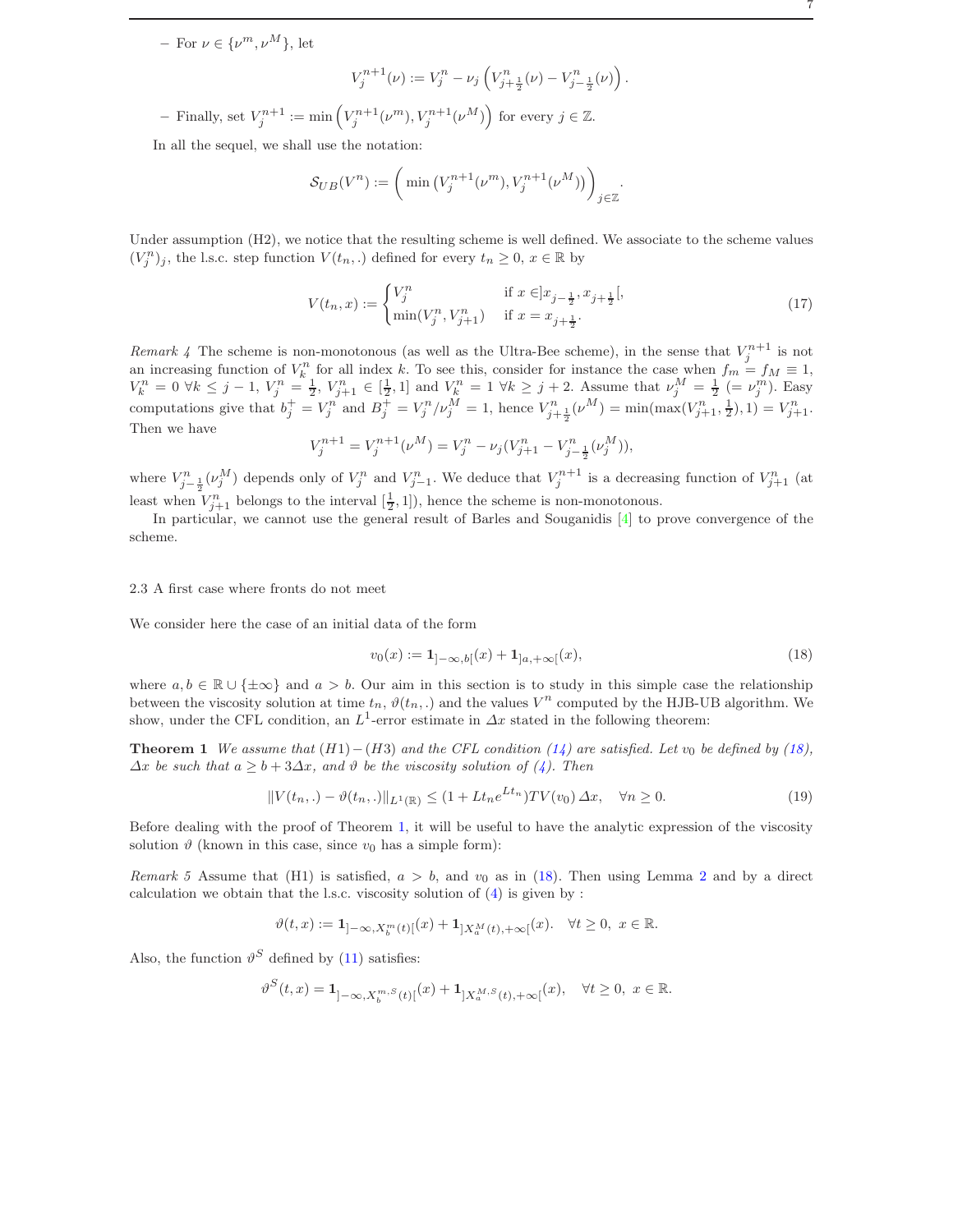In the following we denote by  $\overline{\vartheta}^{S,n}$  the cell averages of  $\vartheta^S(t_n, \cdot)$ , defined by

<span id="page-7-2"></span>
$$
\overline{\vartheta}_{j}^{S,n} := \frac{1}{\Delta x} \int_{I_{j}} \vartheta^{S}(t_{n}, x) dx \quad \text{for } j \in \mathbb{Z}, n \in \mathbb{N}.
$$
\n(20)

<span id="page-7-1"></span>**Lemma 3** Assume that  $(H1) - (H3)$  hold,  $v_0$  is defined by [\(18\)](#page-6-1), and  $a \geq b + 3\Delta x$ . Then the values  $V_j^n$ computed by Algorithm 1 satisfy:

$$
V_j^n = \overline{\vartheta}_j^{S,n}, \quad \forall n \ge 0, \ \forall j \in \mathbb{Z}.
$$

**Proof.** Case 1. We consider the case of  $v_0(x) := \mathbf{1}_{]a,\infty[}(x)$ , and proceed by recursion on  $n \geq 0$  (the case  $v_0(x) = \mathbf{1}_{]-\infty,b[}(x)$  may be treated in a similar way).

Let  $j \in \mathbb{Z}$  be such that the discontinuity position  $x_n := X_a^{M,S}(t_n)$  lies in  $]x_{j-\frac{1}{2}}, x_{j+\frac{1}{2}}]$ . Then we have  $V_k^n = 0$ for  $k < j$ ,  $V_j^n \in [0,1[$ , and  $V_k^n = 1$  for  $k > j$ . By straightforward calculations, if  $\nu^M \geq 0$ , under CFL condition, we can verify that

$$
\begin{aligned}\n\overline{\vartheta}_{j-1}^{S,n+1} &= V_{j-1}^{n+1} = 0, \\
\overline{\vartheta}_{j}^{S,n+1} &= V_{j}^{n+1} = \max(0, V_{j}^{n} - \nu_{j}^{M}), \\
\overline{\vartheta}_{j+1}^{S,n+1} &= V_{j+1}^{n+1} = \begin{cases}\n1 - \frac{\nu_{j+1}^{M}}{\nu_{j}^{M}} \max(0, \ \nu_{j}^{M} - V_{j}^{n}) & \text{if } \nu_{j}^{M} > 0 \\
1 & \text{if } \nu_{j}^{M} = 0\n\end{cases}\n\end{aligned}
$$

and, if  $\nu^M < 0$ ,

$$
\begin{array}{l} \overline{\vartheta}_{j-1}^{S,n+1} = V_{j-1}^{n+1} = \left\{ \begin{array}{l} \frac{|\nu_{j-1}^M|}{|\nu_{j}^M|} \left( \, \max(1, V_j^n + |\nu_{j}^M|) - 1 \right) & \text{if} \ \nu_{j}^M < 0, \\ 0 & \text{if} \ \nu_{j}^M = 0 \end{array} \right. \\ \overline{\vartheta}_{j}^{S,n+1} = V_j^{n+1} = \min(1, V_j^n + |\nu_{j}^M|), \\ \overline{\vartheta}_{j+1}^{S,n+1} = V_{j+1}^{n+1} = 1, \end{array}
$$

and in all cases,  $\overline{\vartheta}_k^{S,n+1} = V_k^{n+1} = 0$ ,  $\forall k \leq j-2$ , and  $\overline{\vartheta}_k^{S,n+1} = V_k^{n+1} = 1$ ,  $\forall k \geq j+2$ . This means that the HJB-UltraBee scheme computes exactly  $V^{n+1}(\nu^M)$  from  $V^n$  for the advection with velocity  $f_M^S$ . In the same way we obtain that  $V^{n+1}(\nu^m)$  computes exactly the average values from  $V^n$  for the advection with velocity  $f_m^S$ . Hence we have, for every  $k \in \mathbb{Z}$ ,

<span id="page-7-0"></span>
$$
V_k^{n+1}(\nu^M) = \frac{1}{\Delta x} \int_{I_k} \mathbf{1}_{]X_{x_n}^{M,S}(\Delta t), \infty[}(x)dx,
$$
\n(21)

$$
V_k^{n+1}(\nu^m) = \frac{1}{\Delta x} \int_{I_k} \mathbf{1}_{]X_{x_n}^{m,S}(\Delta t), \infty[}(x)dx. \tag{22}
$$

Since  $X_{x_n}^{m,S}(\Delta t) \le X_{x_n}^{M,S}(\Delta t)$  we deduce that  $V_k^{n+1}(\nu^M) \le V_k^{n+1}(\nu^m)$ , and, for all  $k \in \mathbb{Z}$ ,

$$
V_k^{n+1} = V_k^{n+1}(\nu^M).
$$

This concludes the proof of  $\overline{\vartheta}^{S,n+1} = V^{n+1}$ .

Case 2. Consider the case of  $v_0(x) := 1_{]-\infty, b[}(x) + 1_{]a,\infty[}(x)$  $v_0(x) := 1_{]-\infty, b[}(x) + 1_{]a,\infty[}(x)$  $v_0(x) := 1_{]-\infty, b[}(x) + 1_{]a,\infty[}(x)$ . As  $a - b \ge 3\Delta x$ , by Lemma 1 *(iii)* and (H3), we get  $X_a^{M,S}(t) \geq 3\Delta x + X_b^{m,S}(t)$  for  $t \geq 0$ . This means that there are at least two successive cells with value  $V_j^n = V_{j+1}^n = 0$  separating  $X_b^{m,S}(t_n)$  and  $X_a^{M,S}(t_n)$ . Then as in Case 1 we obtain for  $k \ge j+1$  that [\(21\)](#page-7-0) and  $(22)$  are also valid, and thus

for 
$$
k \ge j+1
$$
,  $V_k^{n+1} = V_k^{n+1}(\nu^M) = \overline{\vartheta}_k^{S,n+1}$ 

(i.e, an exact evolution following the discontinuity position  $X_a^{M,S}(t_{n+1})$ ). Also, in the same way as in Case 1, we obtain

for 
$$
k \leq j
$$
,  $V_k^{n+1} = V_k^{n+1}(\nu^m) = \overline{\vartheta}_k^{S,n+1}$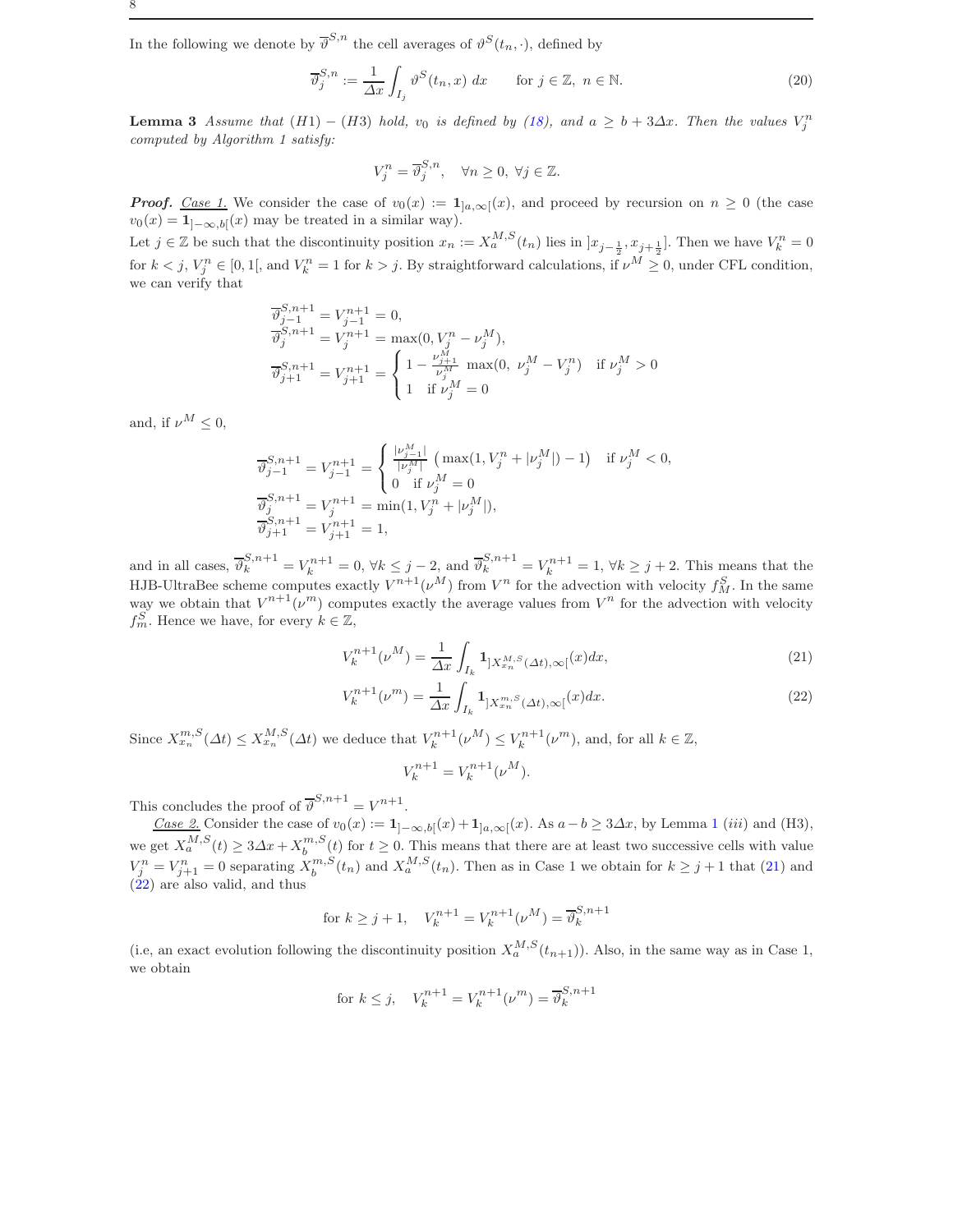(i.e, an exact evolution following the discontinuity position  $X_b^{m,S}(t_{n+1})$ ). This concludes to  $V_k^{n+1} = \overline{\vartheta}_k^{S,n+1}$ for all  $k \in \mathbb{Z}$ .

**Proof of Theorem [1:](#page-6-2)** Since  $V_j^n = \overline{\vartheta}_j^{S,n}$ , for all  $j \in \mathbb{Z}$  and  $n \geq 0$ , we obtain:

<span id="page-8-1"></span>
$$
\|\vartheta^{S}(t_{n},.) - V(t_{n},.)\|_{L^{1}(\mathbb{R})} \leq \Delta x \, TV(\vartheta^{S}(t_{n},.)) = 2\Delta x = TV(v_{0}) \, \Delta x. \tag{23}
$$

Inequalities [\(23\)](#page-8-1) and [\(12\)](#page-4-5) lead to the desired result [\(19\)](#page-6-3).  $\Box$ 

Remark 6 Lemma [3](#page-7-1) shows the behaviour of the HJB-UltraBee scheme: when two discontinuities are far from each other, the algorithm is able to recover, from the average values, their exact positions  $X_a^{M,S}(t)$  and  $X_{\underline{b}}^{m,S}(t)$ . Then the scheme makes these discontinuities evolve with the piece-wise constant velocities  $f_M^S$  and  $f_m^S$ . This is due to the fact that, as long as the discontinuities are separated by more than  $3\Delta x$  from each other, the extrema of  $\vartheta^{S}$  can be identified by the scheme.

This interpretation of the scheme extends some results of [\[17\]](#page-31-7) (for the advection case) to HJB equations. We will see in the next section that this exact computation of the averages of  $\vartheta^S$  is no more possible when two discontinuities lie in two successive cells, or in the same cell.

### <span id="page-8-0"></span>3 Case of piece-wise constant initial data

Let  $(y_i)_{i=0,\dots,p+1}$  be an increasing sequence of real values with  $y_0 = -\infty$ ,  $y_{p+1} = +\infty$ , and let  $(\gamma_i)_{i=0,\dots,p}$ be real values. Assume that the function  $v_0$  is of the following form:

<span id="page-8-3"></span>
$$
v_0(x) = \begin{cases} \sum_{i=0,\dots,p} \gamma_i 1_{]y_i, y_{i+1}}[(x) & \text{for } x \in \mathbb{R} \setminus \{y_1, \dots, y_p\}, \\ \min(\gamma_{i-1}, \gamma_i) & \text{for } x = y_i \text{ and for } i = 1,\dots, p. \end{cases}
$$
(24)

With this definition,  $v_0$  is a l.s.c. piece-wise constant function. We also assume that the mesh size  $\Delta x$  satisfies:

<span id="page-8-4"></span>
$$
\Delta x \le \frac{1}{3} \min_{1 \le i \le p-1} (y_{i+1} - y_i). \tag{25}
$$

We have derived in the previous section an error estimate when the discontinuities keep far enough from each other (more precisely, when they are separated by at least two entire cell intervals). In general, two discontinuities may become very close. Two critical cases may happen, see Figure [1.](#page-8-2)



<span id="page-8-2"></span>Fig. 1 Critical cases of truncation

In these cases, one time step of the UltraBee scheme given in algorithm 1 may not compute the average values exactly. In fact, it would do a wrong interpretation of the maximum value and of the discontinuity localization. The idea is to anticipate this critical situation. Hence when two discontinuities are too close, a truncation is done such that just one discontinuity remains in its right location (see Fig. [2\)](#page-10-0). Here we modify the HJB-UltraBee scheme around maxima when one of the two critical cases of Fig. [1](#page-8-2) occur.

# Algorithm 2

**Initialization:** We compute the averages  $(V_j^0)_{j \in \mathbb{Z}}$  by [\(13\)](#page-5-0)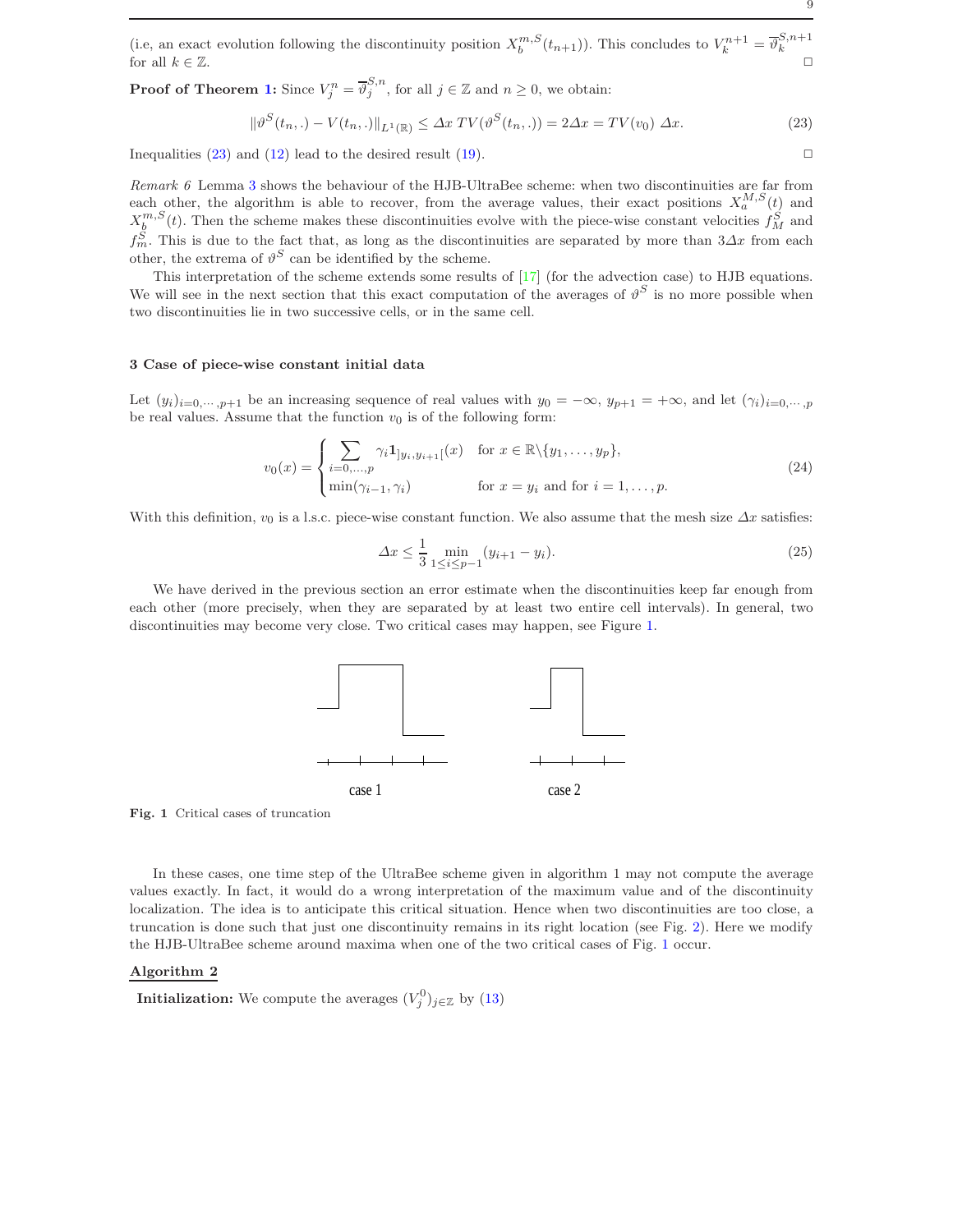**Loop:** For  $n \geq 0$ :

- A) Compute  $W := \mathcal{S}_{UB}(V^n)$  (HJB-UltraBee step).
- B) (Truncation step)
- $\bullet$  For all indexes *i* such that

$$
\begin{Bmatrix} W_j > \max(W_{j-1}, W_{j+1}), \text{ and } W_j = V_j^n \\ \text{or} \\ W_j > W_{j-1}, W_{j+1} > W_{j+2}, \text{ and } W_j < V_j^n \end{Bmatrix} \text{ and } V_j^n - W_{j-2} < V_j^n - W_{j+2},
$$

set

$$
\begin{aligned} V_{j-1}^{n+1} &:= W_{j-2}, \quad V_j^{n+1} &:= W_{j-2}, \\ \text{and} \quad V_{j+1}^{n+1} &:= W_{j+2} + \frac{W_{j-2} - W_{j+2}}{V_j^n - W_{j+2}} (W_{j+1} - W_{j+2}), \end{aligned}
$$

 $\bullet$  For all indexes *i* such that

$$
\begin{Bmatrix} W_j > \max(W_{j-1}, W_{j+1}), \text{ and } W_j = V_j^n \\ \text{or} \\ W_{j-1} > W_{j-2}, \ W_j > W_{j+1}, \text{ and } W_j < V_j^n \end{Bmatrix} \text{ and } V_j^n - W_{j-2} \ge V_j^n - W_{j+2},
$$

set

$$
V_{j+1}^{n+1} := W_{j+2}, \quad V_j^{n+1} := W_{j+2},
$$
  
and 
$$
V_{j-1}^{n+1} := W_{j-2} + \frac{W_{j+2} - W_{j-2}}{V_j^n - W_{j-2}} (W_{j-1} - W_{j-2}).
$$

• Otherwise set  $V_j^{n+1} := W_j$ .

Hereafter the truncation step will be denoted by

$$
V^{n+1} := T_{V^n}(W).
$$

Remark 7 The truncation step modifies values only near local strict maxima of  $(V_j^n)_{j\in\mathbb{Z}}$ .

The test  $V_j^n - W_{j-2} < V_j^n - W_{j+2}$  (resp.  $V_j^n - W_{j-2} \ge V_j^n - W_{j+2}$ ) allows to check if the left jump is strictly smaller (resp. equal or greater) than the right jump near a local maxima, see Figure [2.](#page-10-0) In this case, the truncation corresponds to a recomputation of the average values such that the right (resp. left) discontinuity position is correctly coded. Hence the truncation allows to get rid of the left discontinuity and to keep the right one in its correct location. This truncation step aims to improve the treatment by the UltraBee scheme and to prevent the presence of two discontinuities in the same cell or in adjacent<sup>[1](#page-9-0)</sup> cells.

<span id="page-9-1"></span>The main result of the section is the following.

**Theorem 2** Assume that  $(H1) - (H3)$  are satisfied. Let  $v_0$  be a piece-wise constant function as in [\(24\)](#page-8-3). We assume that the mesh size satisfies [\(14\)](#page-5-1) and [\(25\)](#page-8-4). Let  $\vartheta$  be the viscosity solution of [\(4\)](#page-2-0), and let V be defined by  $(17)$  and algorithm 2. We have

$$
||V(t_n,.) - \vartheta(t_n,.)||_{L^1(\mathbb{R})} \le (Lt_n + 4)e^{Lt_n} TV(v_0) \Delta x, \quad \forall n \ge 0.
$$

Notice that the total variation of  $v_0$  given by [\(24\)](#page-8-3) is  $TV(v_0) := \sum$  $i=1,\ldots,p-1$  $|\gamma_{i+1} - \gamma_i|.$ 

Remark 8 We shall also see in the proof, for instance in the case of the eikonal equation, that  $\overline{\vartheta}_j^{S,n} = V_j^n$  as long as the discontinuities are far enough one from each other.

<span id="page-9-0"></span><sup>1</sup> We mean by adjacent here the neighboring cells from the left and from the right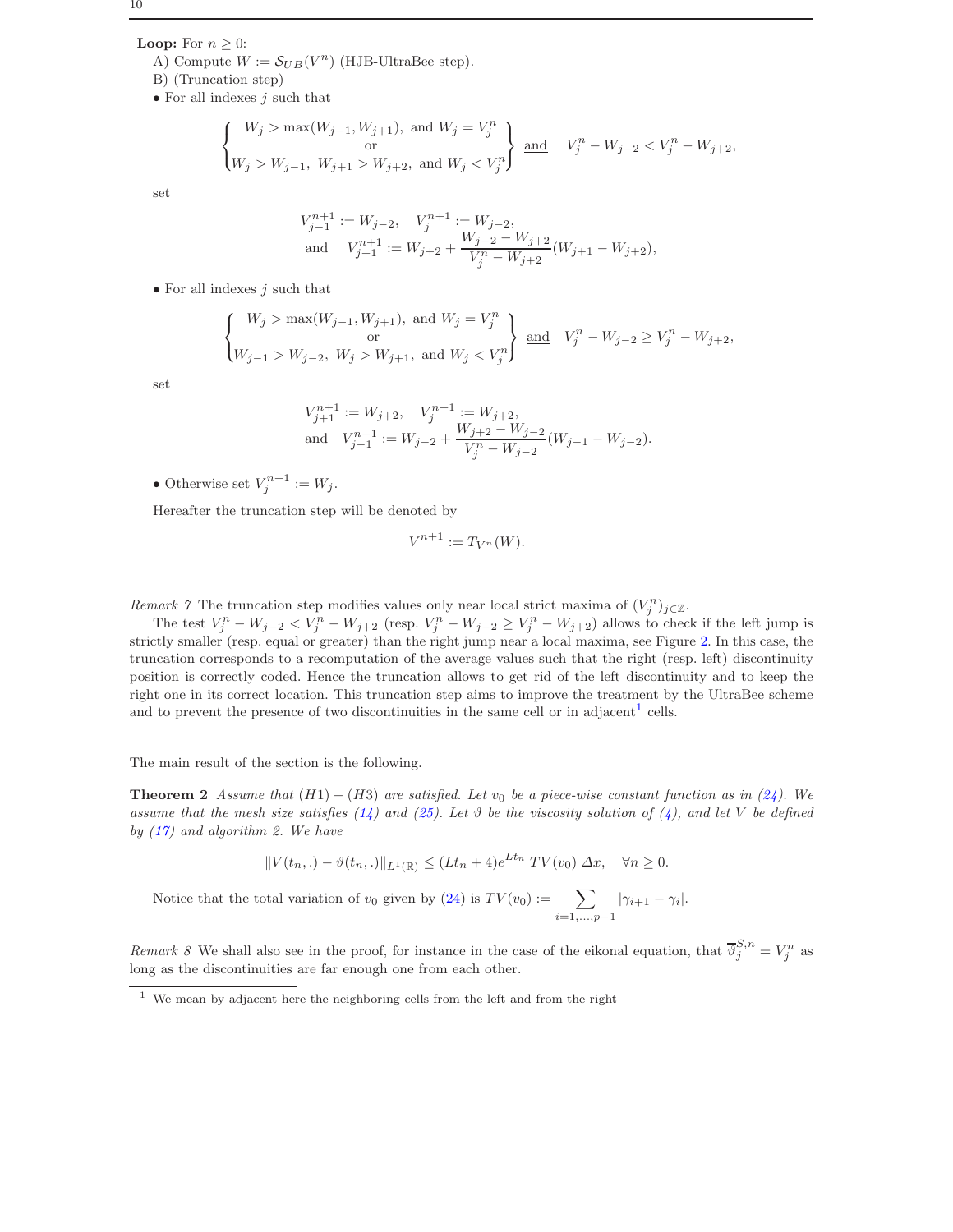

<span id="page-10-0"></span>Fig. 2 Truncation step for critical case 2

#### 3.1 A first simple case when two fronts may meet

Let  $a, b$  be in R, with  $b \ge a + 3\Delta x$ . Consider the following initial data:

<span id="page-10-1"></span>
$$
v_0(x) = \mathbf{1}_{]a,b[}(x), \quad a.e. \ x \in \mathbb{R}.
$$
 (26)

Remark 9 Thanks to  $(8)$ , under assumption  $(H1)$ , the unique l.s.c. viscosity solution of  $(4)$  is given by (for  $t \geq 0, x \in \mathbb{R}$ :

$$
\vartheta(t,x) := \begin{cases} \mathbf{1}_{[X_a^M(t),X_b^m(t)]}(x), \text{ if } X_a^M(t) < X_b^m(t), \\ 0 & \text{otherwise.} \end{cases} \tag{27}
$$

Also, by definition of  $\vartheta^S$  (see [\(11\)](#page-4-4)), for  $t \geq 0$  and  $x \in \mathbb{R}$  we get

$$
\vartheta^{S}(t,x) := \begin{cases} \mathbf{1}_{]X_{a}^{M,S}(t), X_{b}^{m,S}(t)[}(x), \text{ if } X_{a}^{M,S}(t) < X_{b}^{m,S}(t), \\ 0 & \text{otherwise} \end{cases} \tag{28}
$$

(the approximated characteristics  $X_a^{M,S}$  and  $X_b^{m,S}$  are defined as in [\(7\)](#page-2-2)).

As in [\(20\)](#page-7-2) we denote by  $\overline{\vartheta}^{S,n}$  the average cell values of  $\vartheta^S(t_n, \cdot)$ .

Lemma 4 Assume that  $(H1) - (H3)$  are satisfied. Let  $v_0$  be as in [\(26\)](#page-10-1), and the mesh size satisfy [\(14\)](#page-5-1) and  $\Delta x \leq \frac{b-a}{2}$  $\frac{a}{3}$ . For every  $n \geq 0$ , we have

<span id="page-10-2"></span>
$$
||V(t_n,.) - \vartheta^S(t_n,.)||_{L^1(\mathbb{R})} \le 4\Delta x \, e^{Lt_n}.
$$
\n(29)

**Proof.** For  $n \in \mathbb{N}$ , let  $j_n$  and  $\ell_n$  be two integers such that  $X_a^{M,S}(t_n) \in ]x_{j_n-\frac{1}{2}}, x_{j_n+\frac{1}{2}}]$  and  $X_b^{m,S}(t_n) \in$  $]x_{\ell_n-\frac{1}{2}}, x_{\ell_n+\frac{1}{2}}].$ Two cases may occur: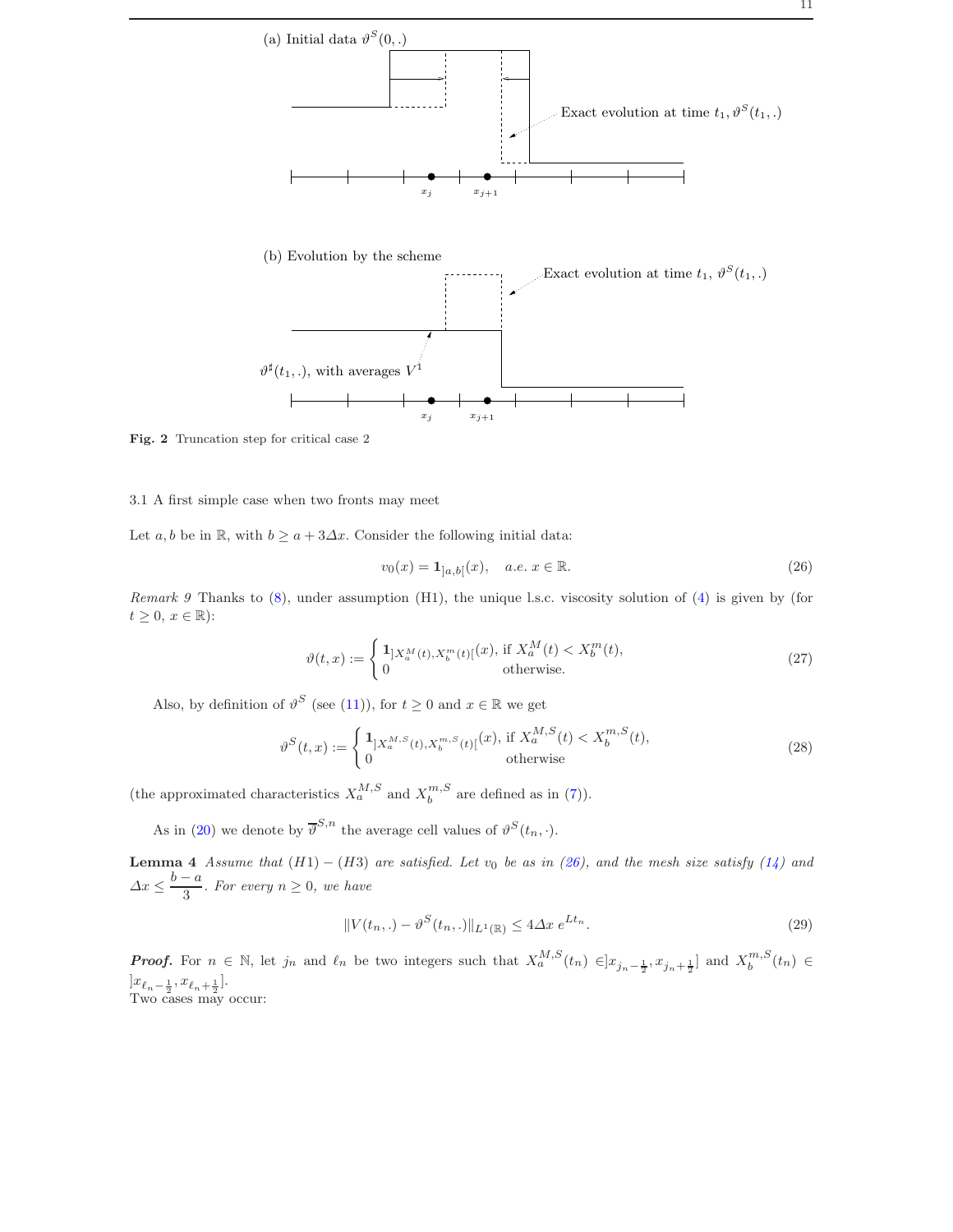- (i)  $\ell_n \geq j_n + 3 \,\forall n \geq 0.$
- (ii) There exists a first index  $n \geq 1$  such that  $\ell_n < j_n + 3$ .

Assume (*i*). By the results of section [2.3](#page-6-5) we know that the scheme computes the exact averages of  $\vartheta^S$  as long as the fronts are separated by at least two cells, that is, in the case for all  $k \leq n$ ,  $\ell_k \geq j_k + 3$ . In particular, no truncation step has occured in this case. We then have  $V_j^n = \overline{\vartheta}_j^{S,n}$  and can conclude as in [\(23\)](#page-8-1) to

<span id="page-11-0"></span>
$$
\|\vartheta^{S}(t_{n},.) - V(t_{n},.)\|_{L^{1}(\mathbb{R})} \leq \Delta x \ TV(\vartheta^{S}(t_{n},.) = 2\Delta x = TV(v_{0}) \ \Delta x. \tag{30}
$$

Assume now (ii). For  $k < n$ , the estimate [\(30\)](#page-11-0) holds (no truncation done yet). For  $k \geq n$ , a truncation has occured at step n and thus  $V^k = 0$ . For  $k \geq n$ , we then have (using Lemma  $\mathbb{1}(ii)$ )  $||V(t_k,.) - \vartheta^S(t_k,.)||_{L^1} =$  $||\vartheta^{S}(t_{k},.)||_{L^{1}} = \max(0, X_{b}^{m,S}(t_{k}) - X_{a}^{M,S}(t_{k})) \leq e^{L(t_{k}-t_{n})}(\tilde{X}_{b}^{m,S}(t_{n}) - X_{a}^{M,S}(t_{n}) + \Delta x) \leq e^{Lt_{k}} 4\Delta x$ . This gives the desired bound.  $\Box$ 

**Proof of theorem [2](#page-9-1) in the case**  $v_0$  is given by [\(26\)](#page-10-1): It is now a simple consequence of [\(29\)](#page-10-2) and of Proposition [1.](#page-4-6)

#### 3.2 Proof of Theorem [2](#page-9-1) in the general case

We notice that since  $v_0$  is a step function,  $\vartheta^S(t,.)$  is also a step function. Now we shall associate to  $\vartheta^S$  a function  $\vartheta^{\sharp}$ . The idea is to "truncate" the extremal values of  $\vartheta^{\sharp}$ , when the two discontinuity positions coding the extremal values become too close (see Figs.  $2(a)$  $2(a)$  and  $(b)$ ).

First, for a given piece-wise constant l.s.c. function  $w$  (of the form  $(24)$ ), we define the truncation function  $Trunc(w)$  as follows. For  $x \in \mathbb{R}$ , set

$$
z_1^x := \sup\{z, \ z \le x, \ w(z) \ne w(x)\} \in [-\infty, \ \infty[,
$$
  

$$
z_2^x := \inf\{z, \ z \ge x, \ w(z) \ne w(x)\} \in ]-\infty, \ \infty]
$$

(i.e. the closest left and right discontinuities of w to x). Let  $j_1$  be such that  $z_1^x \in ]x_{j_1-\frac{1}{2}}, x_{j_1+\frac{1}{2}}]$  and  $j_2$  be such that  $z_2^x \in [x_{j_2-\frac{1}{2}}, x_{j_2+\frac{1}{2}}[$ . Then set:

$$
Trunc(w)(x) := \begin{cases} \max(w(z_1^x), w(z_2^x)) & \text{if } j_2 \in \{j_1 + 1, j_1 + 2\} \\ \text{and } w(x) > \max(w(z_1^x), w(z_2^x)), \\ w(x) & \text{otherwise.} \end{cases}
$$

An idea of the behavior of  $Trunc(w)$  is given in Fig. [2\(](#page-10-0)b), where for instance the dotted line represents w, and the continuous line represents  $Trunc(w)$ .

We now define the function  $\vartheta^{\sharp}$  by:

 $- \vartheta^{\sharp}(0,.) := v_0$ , and  $- \forall n \geq 0, \vartheta^{\sharp}(t_{n+1},.) = Trunc(w^{n+1})$  where

$$
y^{n+1}(x) := \min_{y \in [X_x^{M,S}(-\Delta t), X_x^{m,S}(-\Delta t)]} \vartheta^{\sharp}(t_n, y). \tag{31}
$$

<span id="page-11-2"></span>In the next result we derive an  $L^1$ -error bound for  $\vartheta^{\sharp}-\vartheta^S$ . We also prove that the cell averages of  $\vartheta^{\sharp}$  are exactly the values given by algorithm 2.

Lemma 5 Assume  $(H1)-(H3)$ .  $(i) \forall n \geq 0, \quad \|\vartheta^S(t_n,.) - \vartheta^{\sharp}(t_n,.)\|_{L^1(\mathbb{R})} \leq (4e^{Lt_n} - 1)TV(v_0) \Delta x.$ (ii)  $\forall j \in \mathbb{Z}, \forall n \geq 0, \text{ we have}$ 

<span id="page-11-1"></span> $\boldsymbol{\eta}$ 

$$
\frac{1}{\Delta x} \int_{I_j} \vartheta^{\sharp}(t_n, x) \ dx = V_j^n.
$$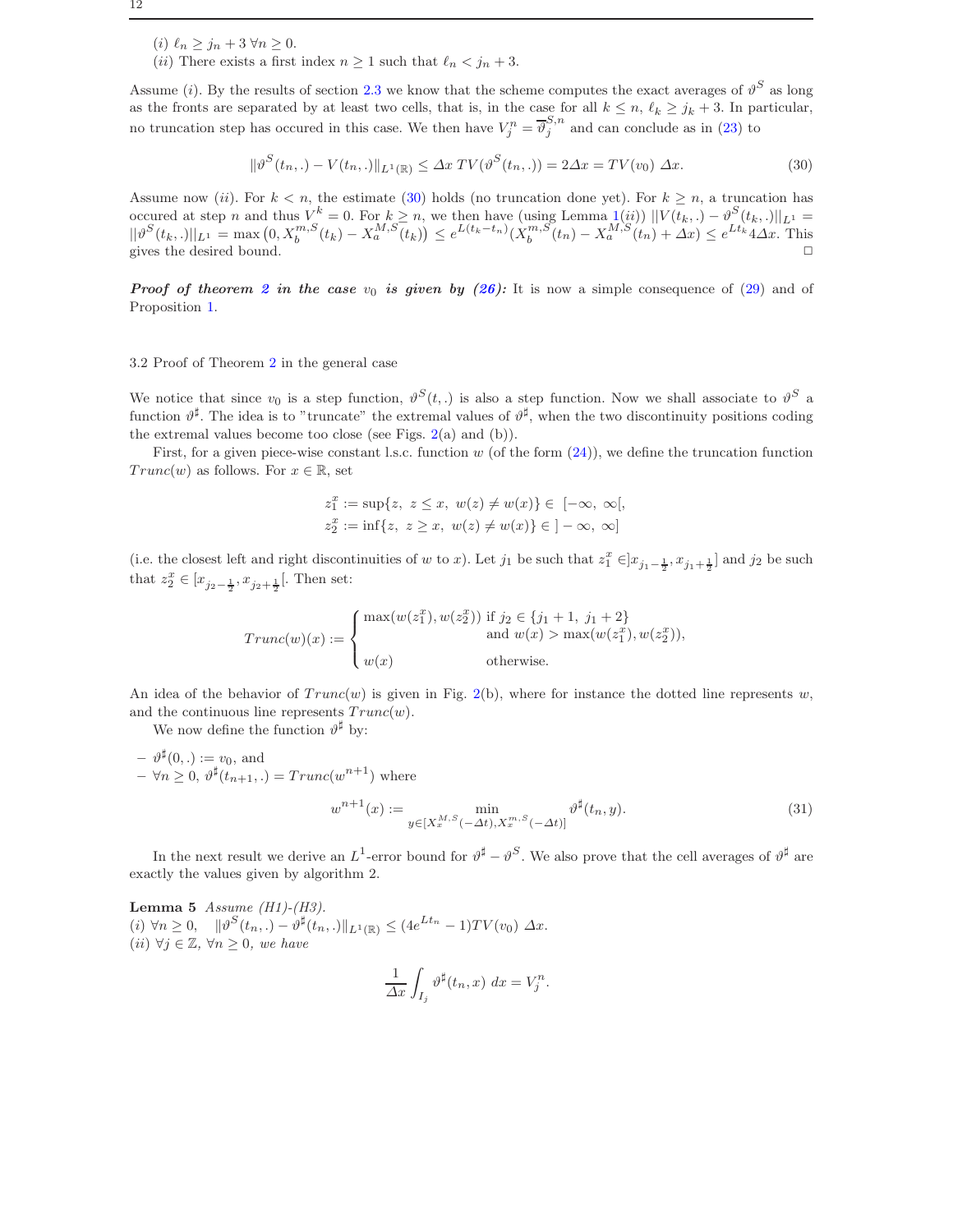**Proof.** (i) First we notice that for  $t \geq 0$ ,  $\vartheta^{\sharp}(t,.)$  is a piece-wise constant l.s.c function (this can be proved, as for  $\vartheta^S$ , by using a recursion argument).

At a given time  $t_n$ , let  $(\alpha_i, \beta_i)_{i=1,\dots,p}$  be the local maxima intervals of  $\vartheta^S(t_n,.)$  (i.e.  $\vartheta^S(t_n, x) \equiv const =$  $\mu_i$  on  $\alpha_i, \beta_i$  and  $\mu_i > \max(\vartheta^S(t_n, \alpha_i), \vartheta^S(t_n, \beta_i))).$ 

Then we obtain

(a)  $\vartheta^{\sharp}(t_n,.)$  and  $\vartheta^{S}(t_n,.)$  can only differ on the intervals  $\cup_{i=1,\dots,p}]\alpha_i,\beta_i[,$ 

(b)  $\forall i$ , if  $\vartheta^{\sharp}(t_n,.)$  and  $\vartheta^{S}(t_n,.)$  differ on  $\alpha_i, \beta_i$ , then  $\forall x \in ]\alpha_i, \beta_i]$ ,  $\vartheta^{\sharp}(t_n, x) = \max(\vartheta^{S}(t_n, \alpha_i), \vartheta^{S}(t_n, \beta_i))$ .

Indeed, by Lemma  $1(iii)$  $1(iii)$ , the length of the minima regions of  $\vartheta^S$  can only increase, so they will not deasappear and create new local extrema; Also by (H3) the fronts of an increasing region of  $\vartheta^S$  cannot get closer, as well as the fronts of a decreasing region of  $\vartheta^S$ .

Now if  $\vartheta^S(t_n,.)$  and  $\vartheta^{\sharp}(t_n,.)$  differ on some interval  $]\alpha_i, \beta_i[$ , we have for  $x \in ]\alpha_i, \beta_i[$ :

$$
\|\vartheta^{S}(t_{n},.) - \vartheta^{\sharp}(t_{n},.)\|_{L^{1}([\alpha_{i},\beta_{i}])} = \left(\vartheta^{S}(t_{n},x) - \max(\vartheta^{S}(t_{n},\alpha_{i}),\vartheta^{S}(t_{n},\beta_{i}))\right) |\beta_{i} - \alpha_{i}
$$

$$
\leq TV(\vartheta^{S}(t_{n},.); |\alpha_{i},\beta_{i}|) |\beta_{i} - \alpha_{i}|.
$$

Also we know that a truncation has occured at some time  $t_k < t_n$ . At time  $t_k$ , the discontinuity positions corresponding to  $\alpha_i$  and  $\beta_i$  are located in  $\alpha_i^0 := X_{\alpha_i}^{M,S}(-(t_n - t_k))$  and  $\beta_i^0 := X_{\beta_i}^{m,S}(-(t_n - t_k))$  respectively. Since the truncation has occured,  $\alpha_i^0$  and  $\beta_i^0$  are separated by less than two cell intervals, and  $|\beta_i^0 - \alpha_i^0| \leq 3\Delta x$ . By Lemma  $1(ii)$  $1(ii)$ , we thus have

$$
|\beta_i - \alpha_i| \le e^{L(t_n - t_k)} (|\beta_i^0 - \alpha_i^0| + \Delta x) - \Delta x
$$
  

$$
\le (4e^{Lt_n} - 1)\Delta x.
$$

Summing these bounds for all local maxima intervals  $[\alpha_i, \beta_i]$  we obtain  $\|\vartheta^S(t_n,.) - \vartheta^{\sharp}(t_n,.)\|_{L^1(\mathbb{R})} \leq (4e^{Lt_n} 1)\Delta xTV(\vartheta^S(t_n,.))$ . Then we conclude the proof of  $(i)$  using Proposition. [2.](#page-5-2)

(*ii*) Now, we prove recursively that for all  $n \geq 0$ :

$$
(P_n) \quad V_j^n = \frac{1}{\Delta x} \int_{I_j} \vartheta^{\sharp}(t_n, x) dx, \ \forall j \in \mathbb{Z}
$$

and

$$
(Q_n)
$$
 {Any two successive discontinuity positions in  $\vartheta^{\sharp}(t_n,.)$   
are separated by at least two cell intervals

 $((Q_n)$  amounts to have  $\vartheta^{\sharp}(t_n,.) = \sum_i \mu_i^n \mathbf{1}_{]y_i,y_{i+1}[}$  a.e., with  $y_i \in ]x_{j_1^{i}-\frac{1}{2}}, x_{j_1^{i}+\frac{1}{2}}], y_{i+1} \in [x_{j_2^{i}-\frac{1}{2}}, x_{j_2^{i}+\frac{1}{2}}[$  and  $j_2^i \geq j_1^i + 3.$ 

For  $n = 0$ ,  $\vartheta^{\sharp}(0,.) = v_0 = \vartheta(0,.)$  and  $(P_0)$  follows, also  $(Q_0)$  is true by the definition of  $v_0$  and of the mesh step  $\Delta x$ .

Now let us suppose  $(P_n)$  and  $(Q_n)$ . Let  $W := \mathcal{S}_{UB}(V^n)$ , and define  $w^{n+1}$  as in [\(31\)](#page-11-1). Since  $V^n$  codes the average values of  $\vartheta^{\sharp}(t_n,.)$  where the discontinuity positions are separated by at least two cells, the Ultra-Bee scheme computes the correct averages for one time-step evolution, and we will have

$$
W_j = \frac{1}{\Delta x} \int_{I_j} w^{n+1}(x) dx
$$

(this uses the same arguments as in the proof of Lemma [3\)](#page-7-1).

As long as the discontinuity positions in  $w^{n+1}$  are separated by at least two entire cells,  $\vartheta^{\sharp}(t_{n+1},.)$  $Trunc(w^{n+1}) = w^{n+1}$ , and we have  $(Q_{n+1})$ . Also  $V_j^{n+1}$  values in step B) of algorithm 2 are unchanged. Hence  $V_j^{n+1} = W_j$  which proves  $(P_{n+1})$ .

Because of assumption (H3), the only case the discontinuity positions of  $w^{n+1}$  may be separated by less than two entire cells is around the local maxima. (Recall that by (H3), discontinuity positions in a monotonous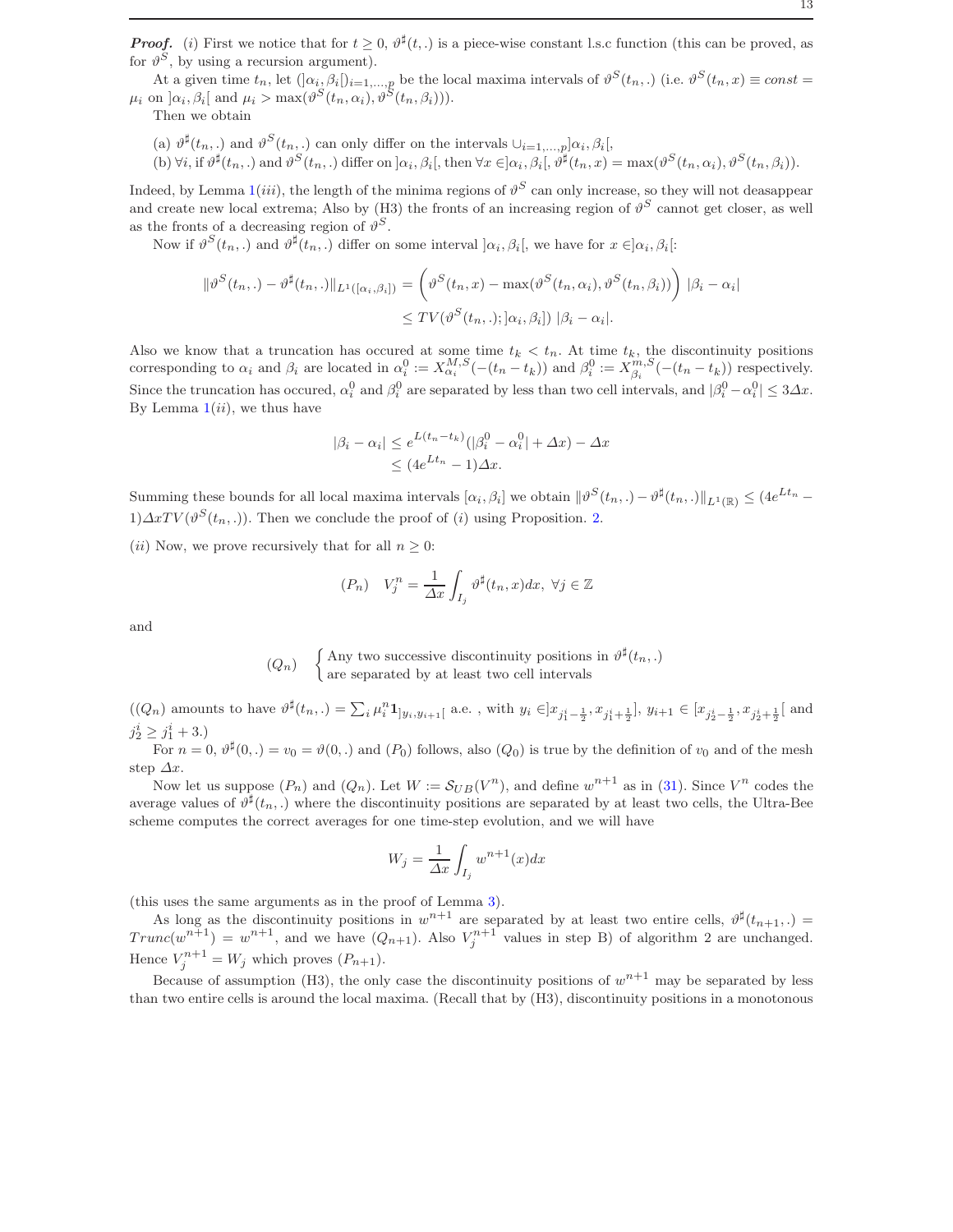part of  $\vartheta^{\sharp}(t_n,.)$  can only get far from each other. This is also true for discontinuity positions around a local minimum, by Lemma  $1(iii)$  $1(iii)$ ).

Now let us assume that  $\vartheta^{\sharp}(t_{n+1},x) := Trunc(w^{n+1})(x) \neq w^{n+1}(x)$  for some  $x \in \mathbb{R}$ . This means that x is surrounded by two discontinuities of  $w^{n+1}$ , denoted  $z_1^x$  and  $z_2^x$ , which are separated by one cell (critical case 1), or which lie in two successive cells (critical case 2), see Fig. [1.](#page-8-2) Let us consider for instance that we have a critical case 2 (critical case 1 being similar). We may also assume that  $V_j^n - W_{j-2} < V_j^n - W_{j+2}$  as illustrated in Fig. [2.](#page-10-0)

In this case we see that the average values in cells  $I_{j-1}$  and  $I_j$  can be set to  $W_{j-2}$  (hence the redefinition  $V_{j-1}^{n+1} = V_j^{n+1} := W_{j-2}$  in algorithm 2). Then the remaining discontinuity position  $\bar{x} \in I_{j+1}$  can be computed by two different ways: first, by

$$
\frac{\bar{x} - x_{j+\frac{1}{2}}}{\Delta x} = \frac{W_{j+1} - W_{j+2}}{V_j^n - W_{j+2}},
$$

and second, if  $V_{j+1}^{n+1}$  codes the correct average value on  $I_{j+1}$  after truncation,

$$
\frac{\bar{x} - x_{j+\frac{1}{2}}}{\Delta x} = \frac{V_{j+1}^{n+1} - W_{j+2}}{W_{j-2} - W_{j+2}}
$$

(recall that the scheme values should code the average of an exact piece-wise function). Thus we obtain the desired definition of  $V_j^{n+1}$  in terms of the  $(W_k)$  as in algorithm 2 B), which proves  $(P_{n+1})$ .

On the other hand, after the truncation step, there are no more critical cases in  $\vartheta^{\sharp}(t_{n+1},.)$  and thus we have  $(Q_{n+1})$ .

**Proof of theorem [2](#page-9-1) in the general piece-wise constant case:** Combining Proposition [1](#page-4-6) and Lemma  $5(i)$  $5(i)$ we obtain

<span id="page-13-1"></span>
$$
\|\vartheta(t_n,.) - \vartheta^{\sharp}(t_n,.)\|_{L^{1}(\mathbb{R})} \le \|\vartheta(t_n,.) - \vartheta^{S}(t_n,.)\|_{L^{1}(\mathbb{R})} + \|\vartheta^{S}(t_n,.) - \vartheta^{\sharp}(t_n,.)\|_{L^{1}(\mathbb{R})}
$$
  
\$\leq (Lt\_n + 4)e^{Lt\_n} - 1)TV(v\_0) \Delta x.\$ (32)

Then, using Lemma  $5(ii)$  $5(ii)$ , we obtain

<span id="page-13-2"></span>
$$
\|\vartheta^{\sharp}(t_n,.) - V(t_n,.)\|_{L^1(\mathbb{R})} \leq TV(\vartheta^{\sharp}(t_n,.))\Delta x.
$$
\n(33)

By construction of  $\vartheta^{\sharp}$  (and using Lemma [15\)](#page-29-0), we also have  $TV(\vartheta^{\sharp}(t,.)) \leq TV(\vartheta^{S}(t,.)) \leq TV(v_0)$ . Together with  $(32)$ ,  $(33)$  we obtain the desired bound of Theorem [2.](#page-9-1)

### <span id="page-13-0"></span>4 Case of a general discontinuous initial data

In this section we generalize Theorem [2](#page-9-1) (where we supposed that  $v_0$  was a piece-wise constant function) to more general discontinuous initial data  $v_0$ .

We assume that  $v_0 : \mathbb{R} \to \mathbb{R}$  is a l.s.c. function, with  $TV(v_0) < \infty$ , and that  $v_0$  has a finite number of extrema. More precisely we consider the following assumption :

(H4) {There exist 
$$
A_1, \ldots, A_{q+1}
$$
 and  $B_1, \ldots, B_q$  real numbers with  
\n
$$
A_1 = -\infty \le B_1 < A_2 < \cdots < B_q \le A_{q+1} = +\infty,
$$
\n(with possibly  $B_1 = -\infty$  or  $B_q = +\infty$ ), such that  $v_0 \nearrow$  on each  $[A_i, B_i]$ ,  
\n $v_0 \searrow$  on each  $[B_i, A_{i+1}]$ , and  $v_0(B_i) = \min(v_0(B_i^-), v_0(B_i^+))$ .

In particular  $A_i$  are local minima of  $v_0$ , and  $B_i$  are local maxima of  $v_0$ .

We also consider  $\Delta x$  small enough such that the minima and maxima of  $v_0$  are separated at least by  $3\Delta x$ :

<span id="page-13-3"></span>
$$
\Delta x < \frac{1}{3} \min_{i=1,\dots,q} \min\left(B_i - A_i, \ A_{i+1} - B_i\right). \tag{34}
$$

Let a regular grid with mesh size  $\Delta x$ , and let  $\Delta t > 0$ .

We denote by  $v_0^P$  the l.s.c. function associated to  $v_0$  as follows. We set  $U_j := ]x_{3j-\frac{1}{2}}, x_{3j+\frac{5}{2}}[$ , for all  $j \in \mathbb{Z}$ ,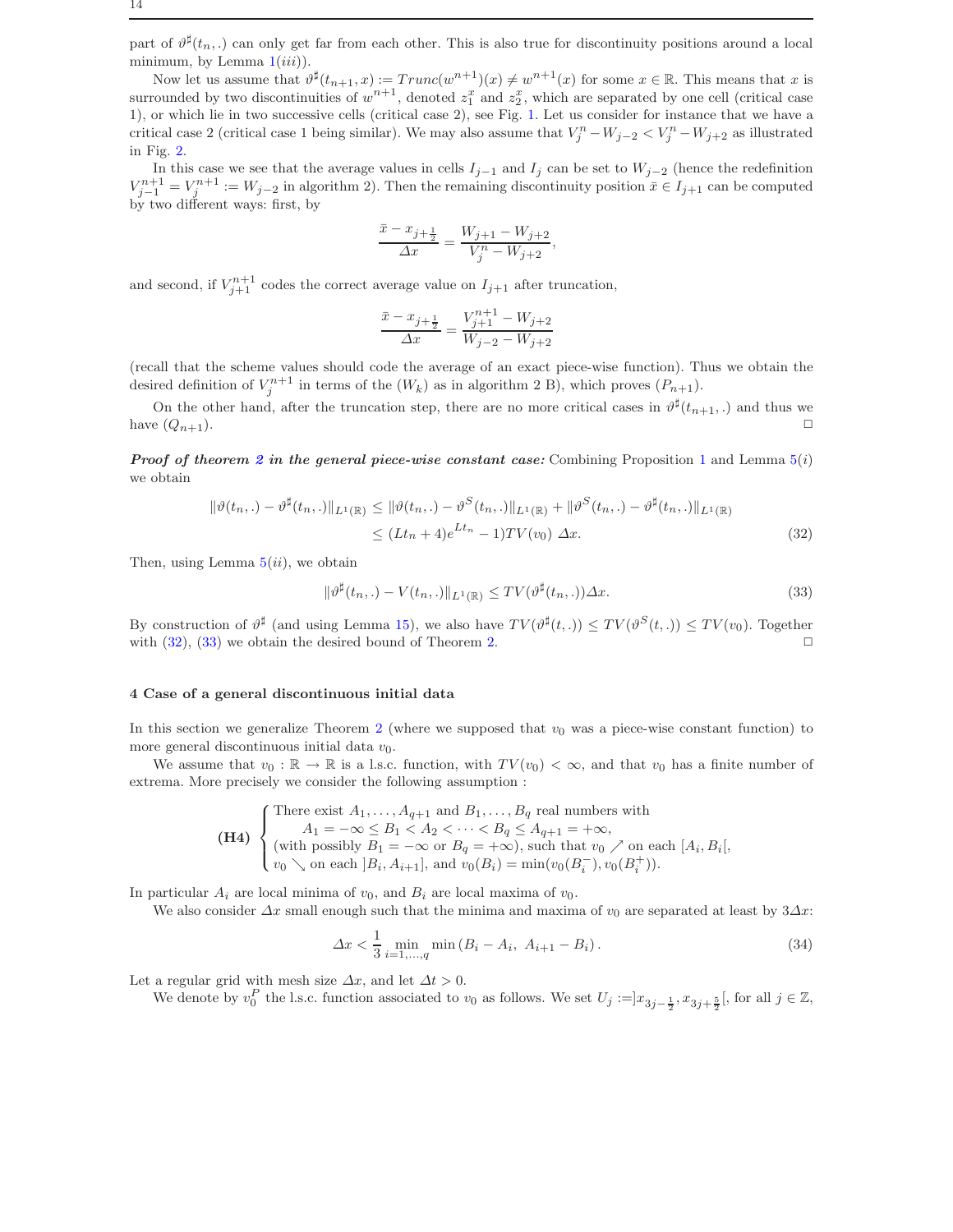<span id="page-14-1"></span>• If  $\overline{U_j} \cap \{(A_k)_{k=2,...,q}, (B_k)_{k=1,...,q}\} = \emptyset$ , set

$$
v_0^P(x) := \frac{1}{3\Delta x} \int_{U_j} v_0(y) dy, \quad \forall x \in U_j.
$$
 (35a)

• otherwise if  $A_k \in \overline{U_j}$  (resp.  $B_k \in \overline{U_j}$ ) set

<span id="page-14-0"></span>
$$
v_0^P(x) := v_0(A_k)(\text{resp. } v_0(B_k)) \quad \forall x \in U_j. \tag{35b}
$$

• Extend  $v_0^P$  by lower semi-continuity :

$$
v_0^P(x_{3j - \frac{1}{2}}) = \min\left(v_0^P(x_{3j - \frac{1}{2}}^+), v_0^P(x_{3j - \frac{1}{2}}^-)\right). \tag{35c}
$$

Then the scheme values are initialized as usual but starting from  $v_0^P$ , i.e.

<span id="page-14-2"></span>
$$
V_j^0 := \frac{1}{\Delta x} \int_{[x_{j-\frac{1}{2}}, x_{j+\frac{1}{2}}]} v_0^P(y) dy = v_0^P(x_j)
$$
\n(36)

This initialization ensures that the initial step function  $v_0^P$  will satisfy [\(24\)](#page-8-3)-[\(25\)](#page-8-4), and that the coded discontinuities are separated by at least  $3\Delta x$ . The aim of step [\(35b\)](#page-14-0) is also to keep the correct (local) extremal value of  $v_0$ . This is motivated by the fact that the exact minima and maxima values should propagate. It allows to obtain better long-time approximations.

<span id="page-14-3"></span>The general convergence result is the following.

**Theorem 3** We assume (H1)-(H3). Consider a l.s.c. function  $v_0$  satisfying (H4), and such that  $TV(v_0) < \infty$ . We also assume that mesh steps  $\Delta x$  and  $\Delta t$  satisfy the CFL condition [\(14\)](#page-5-1) and [\(34\)](#page-13-3). Let  $\vartheta$  be the unique viscosity solution of [\(4a\)](#page-2-3)-[\(4b\)](#page-2-3). We consider  $(V_j^0)$  defined by [\(35\)](#page-14-1)-[\(36\)](#page-14-2) and  $(V^n)_{n\geq 1}$  given by algorithm 2. Let V be defined by  $(17)$ . Then

$$
||V(t_n,.) - \vartheta(t_n,.)||_{L^1(\mathbb{R})} \le (Lt_n + 7)e^{Lt_n} TV(v_0) \Delta x, \quad \forall n \ge 0.
$$

Remark 10 We can treat a discontinuous initial data of the form  $v_0 := \mathbf{1}_{\mathbb{R}\setminus\{0\}}$ . In this case we have  $v_0^P =$  $\mathbf{1}_{\mathbb{R}\setminus[-\frac{\varDelta x}{2},5\frac{\varDelta x}{2}]}$ .

<span id="page-14-5"></span>We shall need preliminary estimates

Lemma 6 We have

$$
||v_0 - v_0^P||_{L^1(\mathbb{R})} \le 3\Delta x \, TV(v_0).
$$

**Proof.** The result is immediate by the definition of  $v_0^P$ 

Now let  $\vartheta^P$  be the l.s.c. viscosity solution of [\(4a\)](#page-2-3) with initial data  $v_0^P$ , i.e.,

$$
\vartheta^P(0, x) := v_0^P(x), \quad \forall x \in \mathbb{R}.
$$

The following estimate is essential in the analysis (the proof is postponed to the end of the section).

<span id="page-14-4"></span>**Proposition 3** We assume (H1). Let  $u_0$  and  $v_0$  be two l.s.c. functions, such that  $v_0 - u_0 \in L^1(\mathbb{R})$ . We suppose furthermore that

(i)  $u_0$  satisfies assumption (H4) (with  $(A_i)_{i=2,\ldots,q}$  local minima);

(*ii*) for all interval  $I \subset \mathbb{R}$ ,

$$
\begin{cases} u_0 \nearrow & \text{on } I \Rightarrow v_0 \nearrow & \text{on } I, \\ u_0 \searrow & \text{on } I \Rightarrow v_0 \searrow & \text{on } I; \end{cases} \tag{37}
$$

(iii) for any local minima  $A_i$  of  $u_0$   $(i = 2, \ldots, q)$ ,  $u_0(A_i) = v_0(A_i)$ . Let u and v be defined by

$$
u(t,x) := \min_{y \in [X_x^M(-t), X_x^m(-t)]} u_0(y), \quad and \quad v(t,x) := \min_{y \in [X_x^M(-t), X_x^m(-t)]} v_0(y).
$$

We have

<span id="page-14-6"></span>
$$
||v(t,.) - u(t,.)||_{L^{1}(\mathbb{R})} \le e^{Lt} ||v_0 - u_0||_{L^{1}(\mathbb{R})} \quad \forall t \ge 0.
$$
\n(38)

. ✷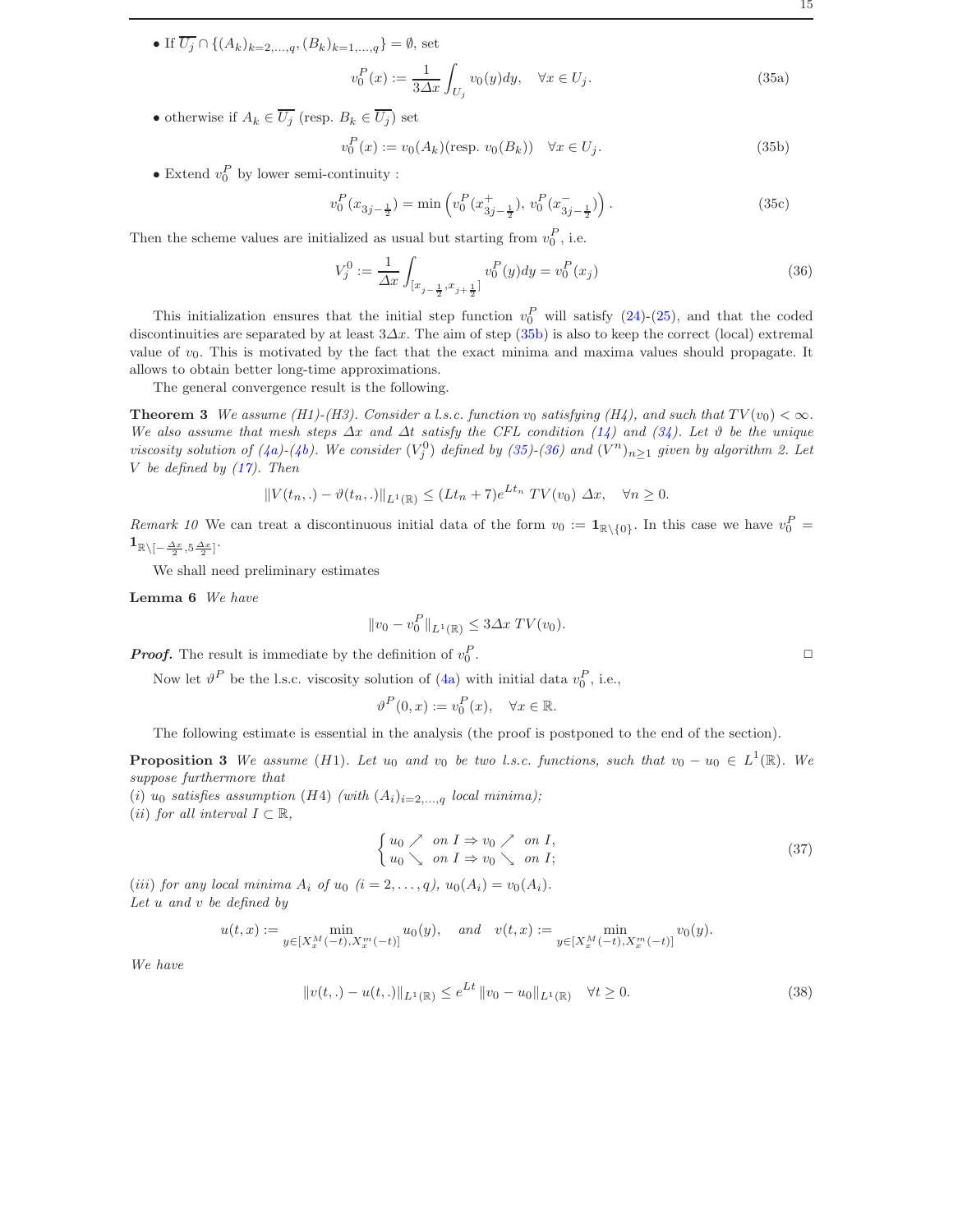**Proof of Theorem [3.](#page-14-3)** By construction of  $v_0^P$ , and under assumption  $(H4)$ , the function  $v_0^P$  is increasing on intervals where  $v_0$  is increasing, and decreasing on intervals where  $v_0$  is decreasing, and the local minima of  $v_0^F$ are the same as the ones of  $v_0$ . Hence we can apply Proposition [3](#page-14-4) to compare  $\vartheta$  and  $\vartheta^P$  and obtain together with Lemma [6:](#page-14-5)

<span id="page-15-0"></span>
$$
\|\vartheta(t,\cdot) - \vartheta^P(t,\cdot)\|_{L^1(\mathbb{R})} \le e^{Lt} (3\Delta x T V(v_0)), \quad \forall t \ge 0.
$$
\n(39)

Now by Theorem [2](#page-9-1) we also have

$$
||V(t_n,.) - \vartheta^P(t_n,.)||_{L^1(\mathbb{R})} \le (Lt_n + 4)e^{Lt_n}TV(v_0^P)\Delta x, \quad \forall n \ge 0.
$$

Furthermore, it is easy to see that  $TV(v_0^P) \leq TV(v_0)$ . Together with [\(39\)](#page-15-0) this concludes the proof of Theo- $\Box$   $\Box$ 

We now conclude the section with the proof of Proposition [3.](#page-14-4)

**Proof of Proposition [3:](#page-14-4)** Step 1. We first study the case when  $u_0$  is a monotonous increasing function. In this case  $v_0$  is also increasing.  $u(t, x) = u_0(X_x^M(-t))$  and  $v(t, x) = v_0(X_x^M(-t))$ . Hence, using the change of variable  $y = X_x^M(t)$ , we get

$$
||u(t,.) - v(t,.)||_{L^1(\mathbb{R})} = \int_{\mathbb{R}} |u(t,y) - v(t,y)| dy
$$
  
= 
$$
\int_{\mathbb{R}} |u(t, X_x^M(t)) - v(t, X_x^M(t))|| \frac{dy}{dx}(t) dx.
$$

Here, as  $f_M$  is Lipschitz then, by the Rademacher theorem, it is almost everywhere differentiable and we get:<br> $\frac{dy}{dx}(t) = exp\left(\int_0^t f'_M(X_x^M(s))ds\right)$ . In particular,  $|\frac{dy}{dx}(t)| \le e^{Lt}$  for all  $t \ge 0$ , and we obtain the bound

$$
||u(t,.) - v(t,.)||_{L^1(\mathbb{R})} \le e^{Lt} ||u_0 - v_0||_{L^1(\mathbb{R})}.
$$

The proof is similar when  $u_0$  is a decreasing function.

Step 2. Now we study the case when  $u_0$  has essentially only one local maximum located in  $B_1$ . More precisely, we suppose that  $u_0 \nearrow$  on  $(-\infty, B_1)$  and  $u_0 \searrow$  on  $(B_1, \infty)$ . The representation Lemma [18](#page-30-12) allows to write  $u_0$ as:

$$
u_0 = \min(u_{01}, u_{02}), \quad \text{with } u_{01} \nearrow \text{ and } u_{02} \searrow
$$

where  $u_{01}$  and  $u_{02}$  are defined as in Lemma [18.](#page-30-12) Then the viscosity solution is given by:

$$
u(t,x) = \min\left(u_{01}(X_x^M(-t)), u_{02}(X_x^m(-t))\right), \quad t \ge 0, \ x \in \mathbb{R}.
$$

By assumption (ii),  $v_0$  also satisfies  $v_0 \nearrow$  on  $(-\infty, B_1)$  and  $v_0 \searrow$  on  $(B_1, \infty)$ . We can also write  $v_0 =$  $min(v_{01}, v_{02})$  where  $v_{01}$  and  $v_{02}$  are also defined as in Lemma [18,](#page-30-12) and we have

$$
v(t,x) = \min\left(v_{01}(X_x^M(-t)),\ v_{02}(X_x^m(-t))\right) \quad t \ge 0, \ x \in \mathbb{R}.\tag{40}
$$

Next, we define  $b$  as a meeting point for the following two curves at a given time  $t$ :

$$
x \to v_{01}(X_x^M(-t)) \quad \text{and} \quad x \to v_{02}(X_x^m(-t)).
$$

Then

$$
||u(t,.) - v(t,.)||_{L^1(\mathbb{R})} = \int_{-\infty}^b |u(t,x) - v(t,x)| dx + \int_b^{+\infty} |u(t,x) - v(t,x)| dx.
$$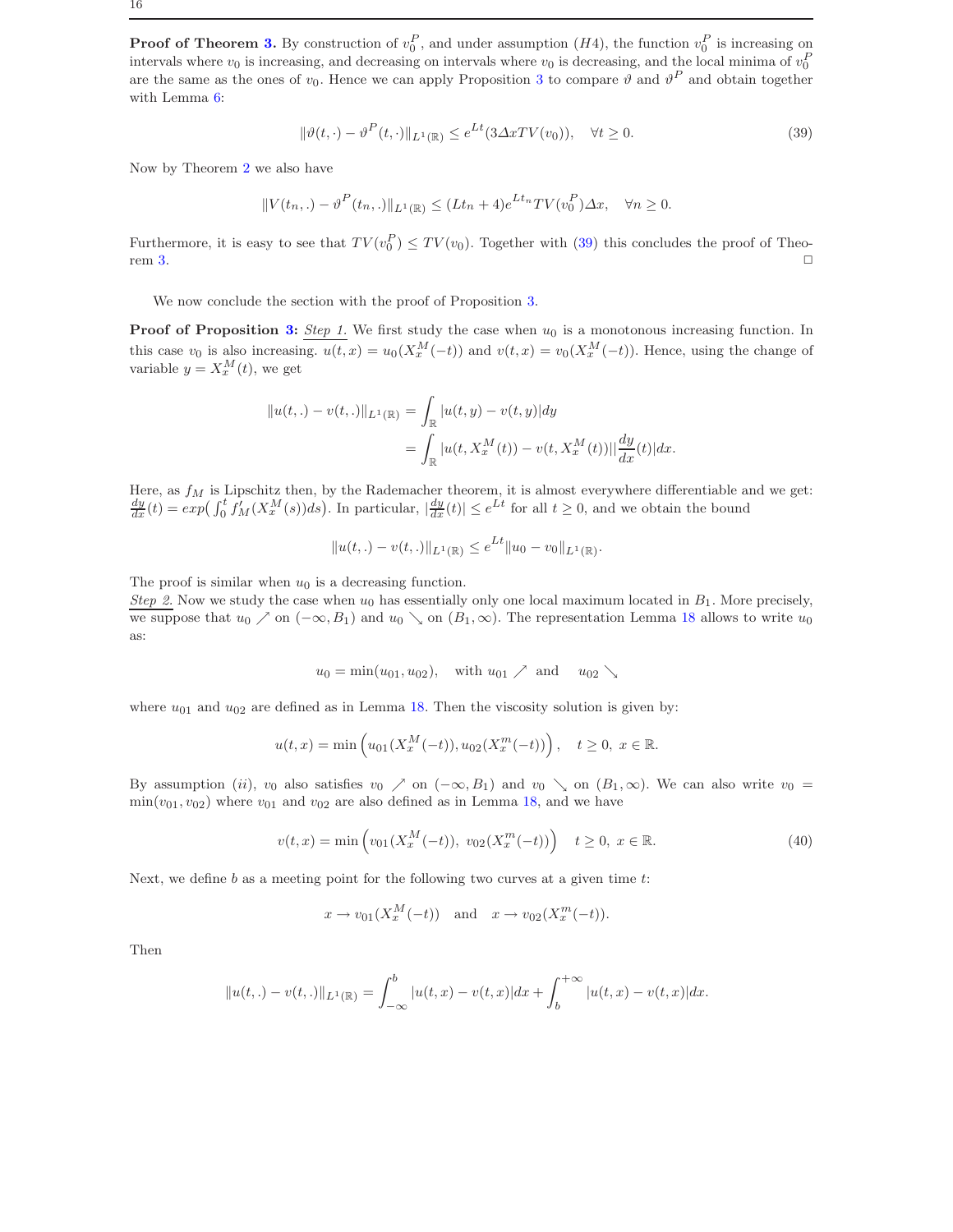We notice that for  $x \leq b$ ,  $u(t,x) = u_{01}(X_x^M(-t))$  and  $v(t,x) = v_{01}(X_x^M(-t))$ . We thus get

<span id="page-16-0"></span>
$$
\int_{-\infty}^{b} |u(t,x) - v(t,x)| dx = \int_{-\infty}^{b} |u_{01}(X_x^M(-t)) - v_{01}(X_x^M(-t))| dx
$$
  
\n
$$
= \int_{-\infty}^{X_b^M(-t)} |u_{01}(x) - v_{01}(x)| \exp\left(\int_0^t f'_M(X_x^M(s))ds\right) dx
$$
  
\n
$$
\leq e^{LT} ||u_{01} - v_{01}||_{L^1(-\infty, X_b^M(-t))},
$$
\n(41)

In the same way:

<span id="page-16-1"></span>
$$
\int_{(b,+\infty)} |u(t,x) - v(t,x)| \, dx \le e^{LT} ||u_{02} - v_{02}||_{L^1(X_b^m(-t),+\infty)} \tag{42}
$$

Since  $f_M \ge f_m$ , then  $X_b^M(-t) \le X_b^m(-t)$ . Hence combining [\(41\)](#page-16-0) and [\(42\)](#page-16-1) we obtain [\(38\)](#page-14-6).

Notice that for Step 1 and Step 2 there is no need of assumption (iii).

Step 3. We turn now to the proof in the general case  $(u_0$  as in (H4)). Using assumptions [\(24\)](#page-8-3)-[\(25\)](#page-8-4) we can decompose  $u_0$  into monotonous parts: there exist an integer  $q \ge 1$  and real numbers  $A_1, \ldots, A_{q+1}, B_1, \ldots, B_q$ as in (H4) (with possibly  $B_1 = -\infty$  or  $B_q = +\infty$ ), and such that  $u_0 \nearrow$  on each  $[A_i, B_i]$  and  $\searrow$  on each  $]B_i, A_{i+1}].$ 

We first consider the time interval  $[0, \tau_1]$  such that the number of local maxima q of u keeps constant.<sup>[2](#page-16-2)</sup> We note that around a local minima  $A_i$ , the solutions u and v will stay constant in the following sense: if we set  $I_i^t := [X_{A_i}^m(t), X_{A_i}^M(t)]$  for  $t \in [0, \tau_1]$ , we have

$$
u(t, x) = u_0(A_i)
$$
 and  $v(t, x) = u_0(A_i)$ ,  $\forall x \in I_i^t$ .

Hence, in order to bound  $||u(t,.) - v(t,.)||_{L^1(\mathbb{R})}$ , we have to estimate the difference on the remaining intervals  $J_i^t := [X_{A_i}^M(t), X_{A_{i+1}}^m(t)]$ :

$$
||u(t,.) - v(t,.)||_{L^1(\mathbb{R})} = \sum_{i=1}^q ||u(t,.) - v(t,.)||_{L^1(J_i^t)},
$$

(the  $J_i^t$  are disjoint as long as  $t < \tau_1$ ). Notice that  $u(t,.)$  and  $v(t,.)$  admit only one maximum on  $J_i^t$ . Then as in Step 2 we can show that:

$$
||u(t,.) - v(t,.)||_{L^1(J_i^t)} \le e^{Lt} ||u_0 - v_0||_{L^1(J_i^0)} = e^{Lt} ||u_0 - v_0||_{L^1([A_i, A_{i+1}])}.
$$

Summing the previous bounds we obtain for  $t \in [0, \tau_1]$ :

<span id="page-16-3"></span>
$$
||u(t,.) - v(t,.)||_{L^{1}(\mathbb{R})} \le e^{Lt} \sum_{i=1}^{q} ||u_0 - v_0||_{L^{1}([A_i, A_{i+1}])}
$$
  

$$
\le e^{Lt} ||u_0 - v_0||_{L^{1}(\mathbb{R})}.
$$
 (43)

Now we consider the case when the number of maxima  $q$  may lower, and proceed recursively on  $q$ . We obtain on a time interval [ $\tau_1, \tau_2$ [, where the number of maxima is constant and equal to  $q - 1$ , the similar bound:

$$
||u(t,.) - v(t,.)||_{L^{1}(\mathbb{R})} \leq e^{L(t-\tau_{1})} ||u(\tau_{1},.) - v(\tau_{1},.)||_{L^{1}(\mathbb{R})}, \quad t \in [\tau_{1}, \tau_{2}].
$$

Then with [\(43\)](#page-16-3) we obtain for all  $t \leq \tau_2$  the desired bound, and so on. This concludes the proof of Proposition [3.](#page-14-4)  $\Box$ 

<span id="page-16-2"></span><sup>&</sup>lt;sup>2</sup> For instance we consider  $\tau_1 > 0$  to be the first time such that  $\min_{i=1,\dots,q} X_{a_{i+1}}^m(t) - X_{b_i}^M(t)$  vanishes, with  $a_i := \inf\{x, u_0(y) = u_0(A_i) \,\forall x \leq y \leq A_i\}$  and  $b_i := \sup\{x, u_0(y) = u_0(A_i) \,\forall A_i \leq y \leq x\}.$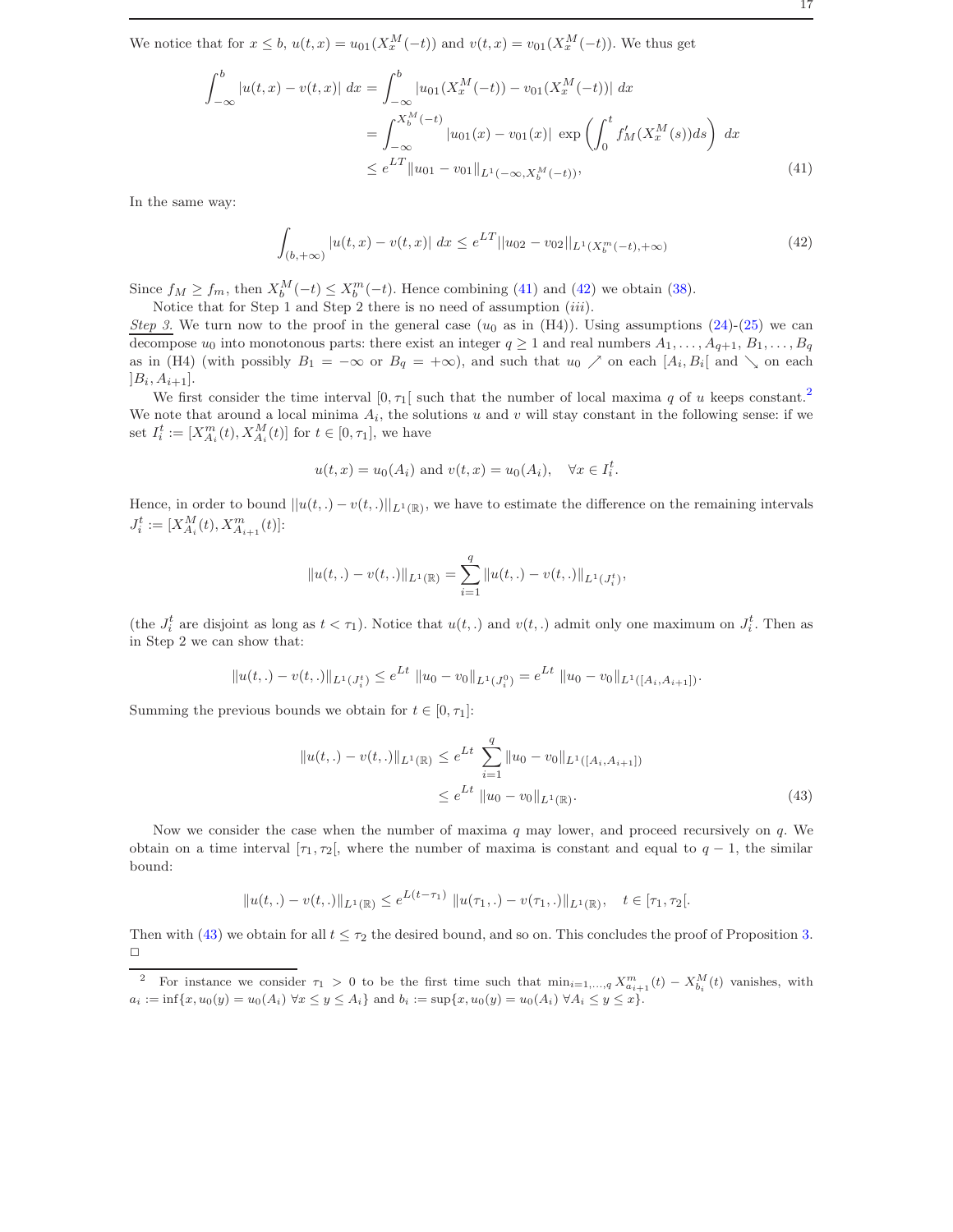# <span id="page-17-0"></span>5 Case of changing sign velocities

We explain in this section how to get a general error estimate using mainly assumption  $(H1)$ . Instead of assumptions  $(H2)$  and  $(H3)$  we shall use less restrictive hypothesis that will be detailled in Theorem [4](#page-18-0) below. Let  $v_0 : \mathbb{R} \to \mathbb{R}$  be a l.s.c. function such that  $TV(v_0) < \infty$ . We consider a regular grid  $(x_i)$  as in Section 2. and define  $f_M^S$  and  $f_m^S$  as in Section [2.1.](#page-1-1)

The following algorithm introduces two modifications to algorithm 2: left and right fluxes (denoted by  $V^{n,L}$  and  $V^{n,R}$ ), for computing the UltraBee estimates, and a *prediction step*. We will explain later on the relevance of these modifications.

# Algorithm 3

**Initialization:** We compute the initial averages  $(V_j^0)$  as in  $(35)-(36)$  $(35)-(36)$ . **Loop:** For  $n \geq 0$ , we compute  $V^{n+1}$  from  $V^n$  in three steps:

A) Evolution by a modified HJB-UltraBee scheme:

- Define "fluxes"  $V_{j+\frac{1}{2}}^{n,L}(\nu)$ ,  $V_{j+\frac{1}{2}}^{n,R}(\nu)$  for  $\nu \in {\{\nu^m, \nu^M\}}$  as follows: If  $\nu_i > 0$ , set

$$
V_{j+\frac{1}{2}}^{n,L}(\nu):=\begin{cases}\min(\max(V_{j+1}^n,b_j^+(\nu)),B_j^+(\nu)) \text{ if } \nu_j>0 \\ V_{j+1}^n & \text{ if } \nu_j=0 \text{ and } V_j^n\neq V_{j-1}^n \\ V_j^n & \text{ if } \nu_j=0 \text{ and } V_j^n=V_{j-1}^n, \end{cases}
$$

If  $\nu_j \leq 0$ , set

$$
V_{j-1/2}^{n,R}(\nu) := \begin{cases} \min(\max(V_{j-1}^n, b_j^-(\nu)), B_j^-(\nu)) \text{ if } \nu_j < 0 \\ V_{j-1}^n & \text{ if } \nu_j = 0 \text{ and } V_j^n \neq V_{j+1}^n \\ V_j^n & \text{ if } \nu_j = 0 \text{ and } V_j^n = V_{j+1}^n, \end{cases}
$$

(where  $b_j^+, b_j^-, B_j^+$  and  $B_j^-$  are defined by [\(15\)](#page-5-3)-[\(16\)](#page-5-4)). If  $\nu_j \geq 0$  and  $\nu_{j+1} > 0$ , set  $V_{j+\frac{1}{2}}^{n,R}(\nu) := V_{j+\frac{1}{2}}^{n,L}(\nu)$ . If  $\nu_{j+1} \leq 0$  and  $\nu_j < 0$ , set  $V_{j+\frac{1}{2}}^{n,L}(\nu) := V_{j+\frac{1}{2}}^{n,R}(\nu)$ . If  $\nu_j < 0$  and  $\nu_{j+1} > 0$ , then set

$$
V_{j+\frac{1}{2}}^{n,R}(\nu) := \begin{cases} V_{j+1}^n & \text{if } V_{j+1}^n = V_{j+2}^n \\ V_j^n & \text{otherwise} \end{cases} \text{ and } V_{j+\frac{1}{2}}^{n,L}(\nu) := \begin{cases} V_j^n & \text{if } V_j^n = V_{j-1}^n \\ V_{j+1}^n & \text{otherwise.} \end{cases} \tag{44}
$$

- For  $\nu \in {\{\nu^m, \nu^M\}}$ , let  $V_j^{n+1}(\nu) := V_j^n - \nu_j \left( V_{j+\frac{1}{2}}^{n,L}(\nu) - V_{j-\frac{1}{2}}^{n,R}(\nu) \right)$ .  $-$  Set  $V^{n+1,1} := \min \left( V^{n+1}(\nu^m), V^{n+1}(\nu^M) \right).$ 

B) Truncation: Set  $V^{n+1,2} := T_{V^n}(V^{n+1,1})$  as in algorithm 2.

- C) Prediction: Set  $W := V^{n+1,2}$ .
- (decreasing critical cases) Let  $J^- :=$  $\sqrt{2}$  $\left\vert \right\vert$  $\mathcal{L}$  $j \in \mathbb{Z}, \left[ W_{j-1} > W_j > W_{j+1} > W_{j+2} \text{ and } V_j^n < W_j \right]$ or  $\left[W_{j-2} > W_{j-1} > W_j > W_{j+1} > W_{j+2} \text{ and } V_j^n = W_j\right]$  $\mathcal{L}$  $\overline{\mathcal{L}}$  $\int$ and  $J^{-,*} := J^{-} \setminus \{ j \in J^{-}, \text{ s.t. } j + 2 \in J^{-} \}.$

For  $j \in J^{-, *}$ , set

$$
V_{j-1}^{n+1} := W_{j-2}, \quad V_j^{n+1} := W_{j-2}, \text{ and}
$$
  
\n
$$
V_{j+1}^{n+1} := W_{j+2} + \frac{W_{j+1} - W_{j+2}}{V_j^n - W_{j+2}} (W_{j-2} - W_{j+2}).
$$
\n(45)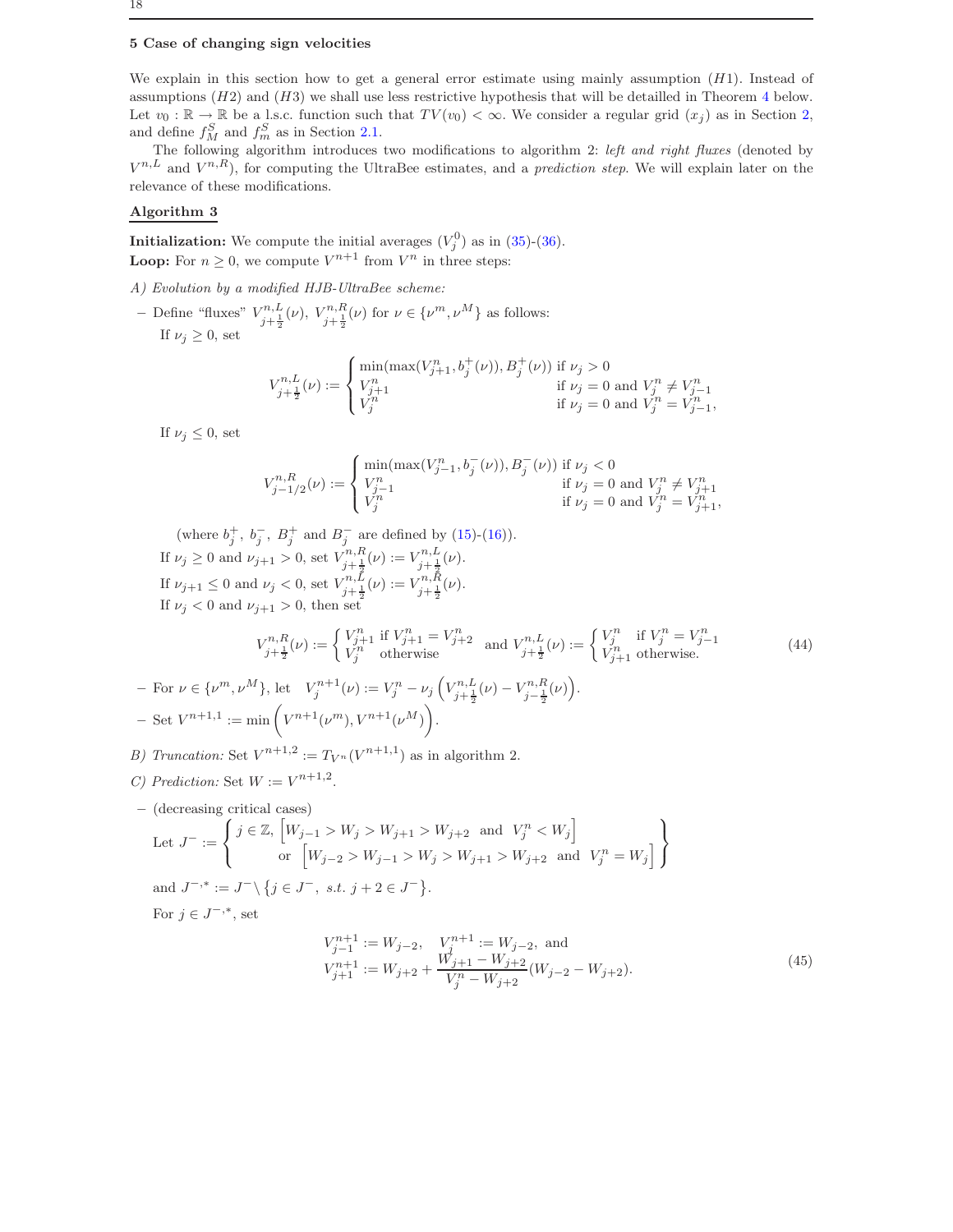(46)

- (increasing critical cases)  
\nLet 
$$
J^+ := \begin{cases} j \in \mathbb{Z}, [W_{j+1} > W_j > W_{j-1} > W_{j-2} \text{ and } V_j^n < W_j] \\ \text{or } [W_{j+2} > W_{j+1} > W_j > W_{j-1} > W_{j-2} \text{ and } V_j^n = W_j] \end{cases}
$$
  
\nand  $J^{+,*} := J^+ \setminus \{j \in J^+, s.t. j - 2 \in J^+ \}.$   
\nFor  $j \in J^{+,*}$ , set  
\n
$$
V_{j+1}^{n+1} := W_{j+2}, \quad V_j^{n+1} := W_{j+2},
$$
\nand 
$$
V_{j-1}^{n+1} := W_{j-2} + \frac{W_{j-1} - W_{j-2}}{V_j^n - W_{j-2}} (W_{j+2} - W_{j-2}).
$$

- otherwise set  $V_j^{n+1} = W_j$  (i.e. for j such that  $\{j-1, j, j+1\} \cap (J^{-, *} \cup J^{+, *} ) = ∅$ ).

<span id="page-18-0"></span>Then we have the following general error estimate:

**Theorem 4** We suppose (H1). Let  $v_0$  be a l.s.c. function satisfying (H4) and such that  $TV(v_0) < \infty$  (in particular  $v_0$  has a finite number of extrema). Let  $\Delta x > 0$  and  $\Delta t > 0$  satisfy the CFL condition [\(14\)](#page-5-1) and [\(34\)](#page-13-3). Let  $V_j^n$  be defined by algorithm 3, V as in

[\(17\)](#page-6-4), and  $\vartheta$  be the viscosity solution of [\(4\)](#page-2-0).

(i) If  $v_0$  is piece-wise constant as in  $(24)$ , with p discontinuities, and if

(H5a) 
$$
\exists \varepsilon > 0, \ \forall x \in \mathbb{R}, \ f_m(x) + \varepsilon \le f_M(x)
$$
 and  $\Delta x < \frac{\varepsilon}{2L}$ ,

or

(H5b) 
$$
\forall x \in \mathbb{R}, \ f_m(x) \leq 0, \ f_M(x) \geq 0,
$$

then

$$
||V(t_n, \cdot) - \vartheta(t_n, \cdot)||_{L^1(\mathbb{R})} \le (Lt_n + 4p)e^{Lt_n}TV(v_0)\Delta x, \quad \forall n \ge 0.
$$
 (47)

 $(ii)$  If

(H5c) 
$$
f_m = f_M
$$
 and is a non-decreasing function,

then

$$
||V(t_n, \cdot) - \vartheta(t_n, \cdot)||_{L^1(\mathbb{R})} \le (1 + Lt_n e^{Lt_n})TV(v_0)\Delta x, \quad \forall n \ge 0.
$$
\n(48)

Remark 11 Assumption (H5b) is satisfied by the eikonal equation  $\vartheta_t + c(x)|\vartheta_x| = 0$ , where c is a L-lipschitz positive function.

Remark 12 As in [\[8\]](#page-30-0), when  $f_M$  (resp.  $f_m$ ) changes sign, it is important to use two fluxes  $V_{j+\frac{1}{2}}^{n,L}$  and  $V_{j+\frac{1}{2}}^{n,R}$ , which may be different on the cell's interface containig the zero of  $f_M$  (resp.  $f_m$ ). The choice made for these fluxes insures the stability, consistency and  $TVD^3$  $TVD^3$  properties, see [\[8,](#page-30-0) Remark 2.1].

Remark 13 When assumptions  $(H1) - (H3)$  hold, the discontinuities around a minimum could only get far from each other. However, if we assume only  $(H1)$ , the discontinuities may become closer. A truncation in this feature would produce an error which is not always controlled by the mesh size  $\Delta x$ . Hence we assume one of the (H5) assumptions in order to avoid this truncation. Indeed, with (H5) two discontinuities around a local minimum cannot become closer than  $2\Delta x$  (see Lemma [9\)](#page-21-0).

Remark 14 When removing assumption (H3), two successive discontinuities in a monotone zone of  $v_0$  can become very close. This motivates the *prediction step*: if the discontinuities are too close, we keep only one of them as shown in Figure [3.](#page-19-0) The algorithm then codes correctly the exact localization of the remaining discontinuity. This prediction step is handled only in the two critical cases explicited in figure [4,](#page-19-1) i.e. when the discontinuities are separated by less than two entire cells.

<span id="page-18-1"></span><sup>3</sup> Total variation diminishing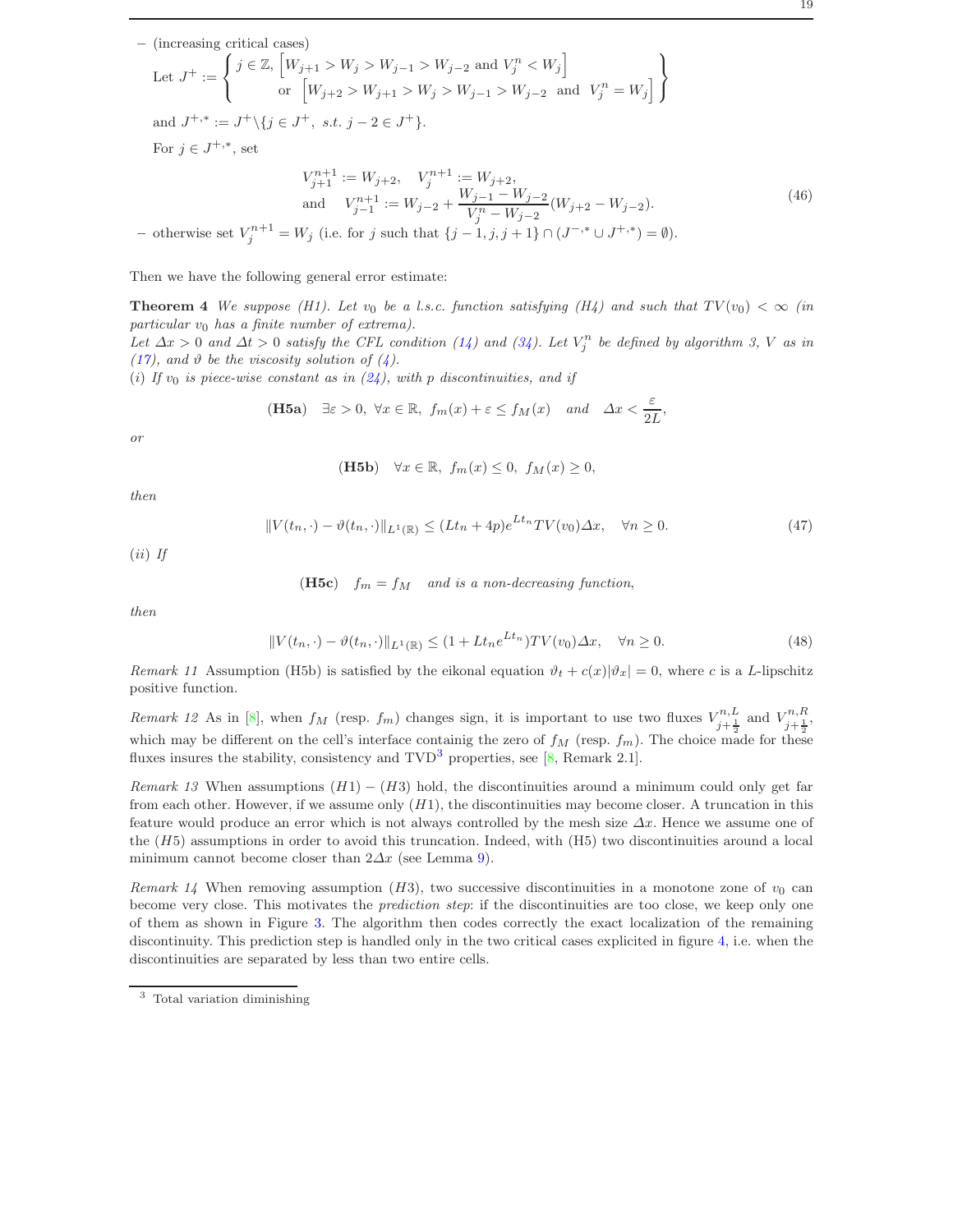

<span id="page-19-1"></span><span id="page-19-0"></span>Fig. 4 Critical cases of prediction

# 5.1 Preliminaries

We first prove in the following Lemma that the scheme computes the exact average values of  $\vartheta^S$  in some elementary cases, where truncation and prediction steps are not used.

**Lemma 7** We assume (H1) and [\(14\)](#page-5-1). Let  $a, b, \alpha, \beta$  be real numbers, with  $\beta \ge 0$ . Let  $v_0(x) := \alpha + \beta \mathbf{1}_{]a, +\infty[}(x)$  (resp.  $v_0(x) := \alpha + \beta \mathbf{1}_{]-\infty, b[}(x)$ ). (i) We have  $\vartheta^{S}(t,x) := \alpha + \beta \mathbf{1}_{]X_{a}^{M,S}(t),+\infty[}(x)$  (resp.  $\vartheta^{S}(t,x) := \alpha + \beta \mathbf{1}_{] - \infty, X_{b}^{m,S}(t)[}(x)),$ (*ii*)  $\forall n \geq 0, \forall j \in \mathbb{Z}$  :

<span id="page-19-3"></span><span id="page-19-2"></span>
$$
V_j^n = \frac{1}{\Delta x} \int_{I_j} \vartheta^S(t_n, x) dx \tag{49}
$$

**Proof.** Part (i) is obtained by direct verifications using [\(11\)](#page-4-4). For (ii), we shall treat the case of  $v_0(x)$  =  $1_{]a,+\infty[}(x)$  (the other cases beeing similar). We proceed as in Lemma [3.](#page-7-1) We prove the statement by recursion. Let us denote by  $x_n := X_a^{M,S}(t_n)$  the discontinuity position at time  $t_n$ . Note that it suffices to prove that

$$
V_j^{n+1}(\nu^M) = \frac{1}{\Delta x} \int_{I_j} \mathbf{1}_{]X_{x_n}^{M,S}(\Delta t), +\infty[}(x)dx \quad \forall j \in \mathbb{Z}.
$$
\n
$$
(50)
$$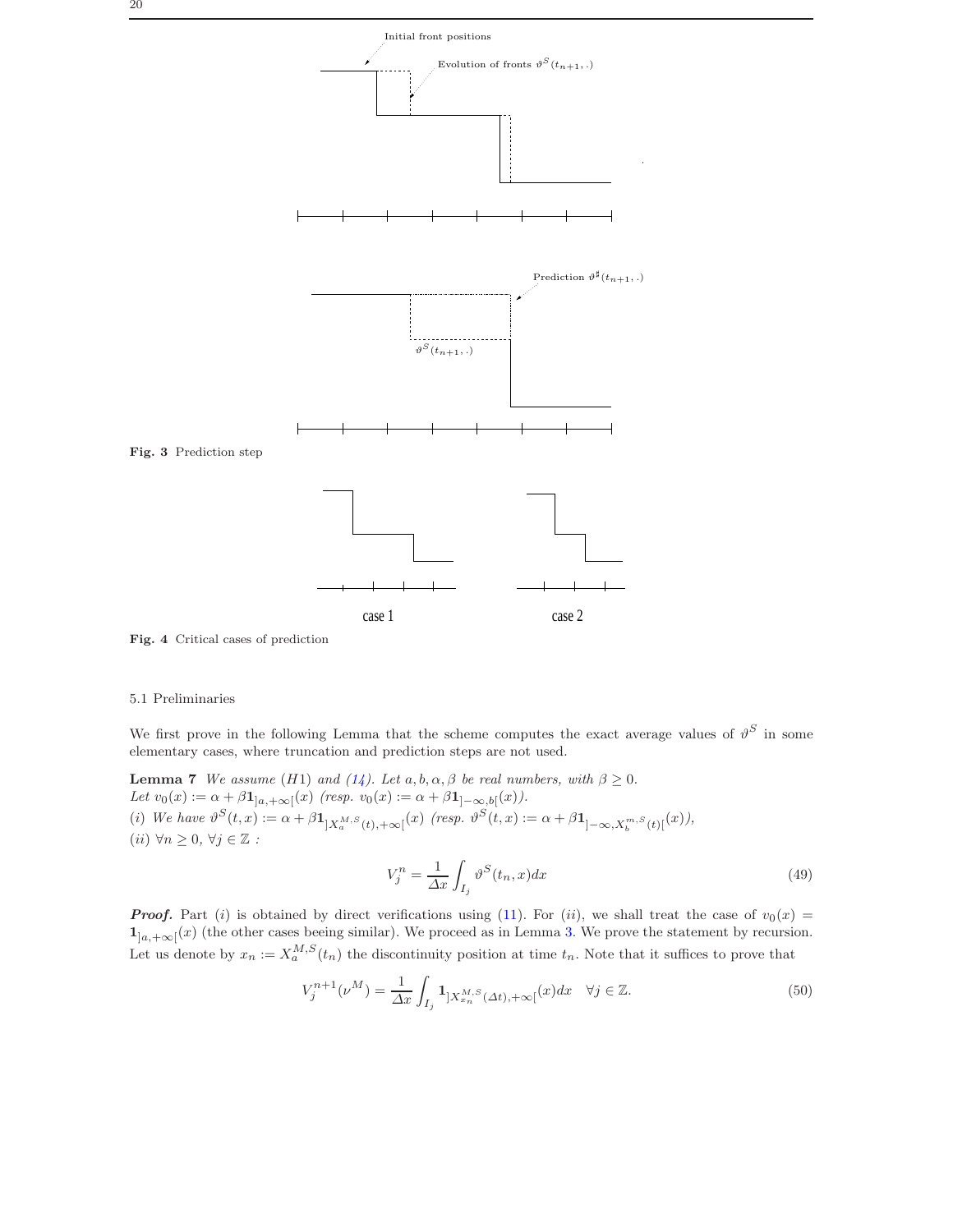Indeed we have in the same way:

$$
V_j^{n+1}(\nu^m)=\frac{1}{\varDelta x}\int_{I_j}\mathbf{1}_{]X_{x_n}^{m,S}(\varDelta t),+\infty[}(x)dx\quad\forall j\in\mathbb{Z}.
$$

And this will prove that  $V_j^{n+1} = V_j^{n+1}(\nu^M)$  as desired. In the case when for all  $j \in \mathbb{Z}$ ,  $\nu_j^M \geq 0$ , (or if for all  $j \in \mathbb{Z}, \nu_j^M \leq 0$ ), the result comes from Lemma [3.](#page-7-1) It remains to treat the case when  $(\nu_j^M)$  changes signs. We denote  $\nu := \nu^M$  for simplicity.

Assume that  $x_n \in ]x_{j-\frac{1}{2}}, x_{j+\frac{1}{2}}]$  (i.e.,  $V_k^n = 0$  for  $k < j$ ,  $V_j^n \in [0,1[$ , and  $V_k^n = 1$  for  $k > j$ ). We furthermore assume that  $x_n \neq x_{j+\frac{1}{2}}$  (the case of  $x_n = x_{j+\frac{1}{2}}$  can be treated in a similar way). In particular we have  $V_{j-1}^n = V_{j-2}^n$  and  $V_{j+1}^n = V_{j+2}^n$ . Let us show that the values  $(V_k^{n+1}(\nu))_{k=j-1,j,j+1}$  are correctly computed by the modified UltraBee scheme. We first state the following Lemma:

**Lemma 8** (i)  $V_{j+\frac{1}{2}}^{n,L/R} \in [\min(V_j^n, V_{j+1}^n), \max(V_j^n, V_{j+1}^n)]$  (Consistency). (ii) (Stability)  $V_j^n = V_{j-1}^n$  and  $\nu_j \geq 0 \Rightarrow V_j^{n+1} = V_j^n$ . (iii) (Stability)  $V_j^n = V_{j+1}^n$  and  $\nu_j \leq 0 \Rightarrow V_j^{n+1} = V_j^n$ .

**Proof of Lemma [8](#page-20-0)** Assertion (i) can be obtained as in  $[8]$ . (*ii*) If  $\nu_j = 0$ , is immediate. If  $\nu_j > 0$ , we notice that  $V_{j+\frac{1}{2}}^{n,L} = V_j^n$  because  $b_j^+ = B_j^+ = V_j^n$ . On the other hand, if  $\nu_{j-1} > 0$ , then  $V_{j+\frac{1}{2}}^{n,R} = V_{j-\frac{1}{2}}^{n,L} = V_j^n$  (using  $V_{j-1}^n = V_j^n$  and the consistency property). If otherwise  $\nu_{j-1} \leq 0$ , then  $V_{j+\frac{1}{2}}^{n,R} \in \{V_j^n, V_{j-1}^n\}$  (see definition), hence  $V_{j+\frac{1}{2}}^{n,R} = V_j^n$ . (*iii*) the proof of this assertion is similar to (*ii*).  $\Box$ 

We come back to the proof of Lemma [7.](#page-19-2) In the case  $\nu_j = 0$ , we have  $V_j^{n+1}(\nu) = V_j^n$ , which is the correct

value (the characteristics do not evolve in  $I_j$ ). If  $\nu_{j+1} > 0$ , we already know from Section 2 that  $V_{j+1}^{n+1}(\nu)$  is correctly computed (we are in a subcase of  $\nu_j \geq 0, \nu_{j+1} \geq 0$ ). The case when  $\nu_{j+1} < 0$  is similar. We can use the same arguments to see that  $V_{j-1}^{n+1}(\nu)$  is also correctly computed.

Now we assume that  $\nu_j > 0$  (the case when  $\nu_j < 0$  can be treated in a similar way), and study the different remaining cases.

Case 1: when  $\nu_{j-1} > 0$ . We can also suppose that  $\nu_{j+1} < 0$  (otherwise,  $(\nu_k)_{k=j-1,j,j+1} \geq 0$  and this has already been treated)

We first have  $V_{j-1}^{n+1} = V_{j-1}^n$  (using Lemma [8\(](#page-20-0)*i*)), the correct expected value.

Also  $V_j^{n+1} = V_j^n - \nu_j(V_{j+\frac{1}{2}}^{n,L} - V_{j-\frac{1}{2}}^{n,R})$ , where  $V_{j+\frac{1}{2}}^{n,L}$  is computed as in Algorithm 1 (Section 2) for positive velocities, and where  $V_{j-\frac{1}{2}}^{n,R} = V_{j-\frac{1}{2}}^n = V_{j-1}^n$ . Hence the computation of  $V_j^{n+1}$  is as in the case of positive velocities, and gives the correct expected value. Finally,  $V_{j+1}^{n+1} = V_{j+1}^n$  using Lemma [8](#page-20-0) (*iii*).

Case 2:  $\nu_{j-1} < 0$ . First,  $V_{j-1}^{n+1} = V_{j-1}^n - \nu_{j-1} (V_{j-\frac{1}{2}}^{n,L} - V_{j-\frac{3}{2}}^{n,R})$ , where  $V_{j-\frac{1}{2}}^{n,L} = V_{j-1}^n$  (by definition in Algorithm 3),  $V_{j-\frac{3}{2}}^{n,R} \in [V_{j-1}^n; V_{j-2}^n] = \{V_{j-1}^n\}$  (by consistency), hence  $V_{j-1}^{n+1} = V_{j-1}^n$ . Then,  $V_j^{n+1} = V_j^n$  –  $\nu_j(V_{j+\frac{1}{2}}^{n,L}-V_{j-\frac{1}{2}}^{n,R})$  where  $V_{j+\frac{1}{2}}^{n,L}$  has the flux definition with  $\nu_j>0$ , and  $V_{j-\frac{1}{2}}^{n,R}$  takes the value  $V_{j-1}^n$  (since  $V_j^n \neq V_{j+1}^n$  using the fact that  $x_n \neq x_{j-\frac{1}{2}}$ . Hence in the interval  $I_j$ , the estimate of the fluxes are the same as in the case of positive velocities, and are thus correct (exact evolution of the average values locating the discontinuity position in  $I_j$  or  $I_{j+1}$ . Finally, we have only to check the value of  $V_{j+1}^{n+1}$  in the case  $\nu_{j+1} < 0$ . In this case,  $V_{j+\frac{1}{2}}^{n,R} = V_{j+1}^n$  (by Lemma [8\(](#page-20-0)*ii*)), and  $V_{j+\frac{3}{2}}^{n,L} = V_{j+1}^n$  (by Lemma 8(*i*)), hence  $V_{j+1}^{n+1} = V_{j+1}^n$ .

Case 3:  $\nu_{j-1}=0$ . We first obtain  $V_{j-1}^{n+1}=V_{j-1}^n$ . Then  $V_j^{n+1}$  and  $V_{j+1}^{n+1}$  are computed as in the case  $\nu_{j-1} < 0$  (proof is left to the reader). This concludes the proof of Lemma [7](#page-19-2)

Remark 15 Indeed we have proved a more precise result: if at some time  $t_n$  we have that  $\vartheta^{S}(t_n,.)$  is a piecewise constant fonction with all successive discontinuities separated by at least two entire intervals, and if [\(49\)](#page-19-3) holds for  $j \in \mathbb{Z}$ , then we have

$$
V_j^{n+1} = \frac{1}{\Delta x} \int_{I_j} \vartheta^S(t_{n+1}, x) dx \qquad \forall j \in \mathbb{Z}.
$$

<span id="page-20-0"></span>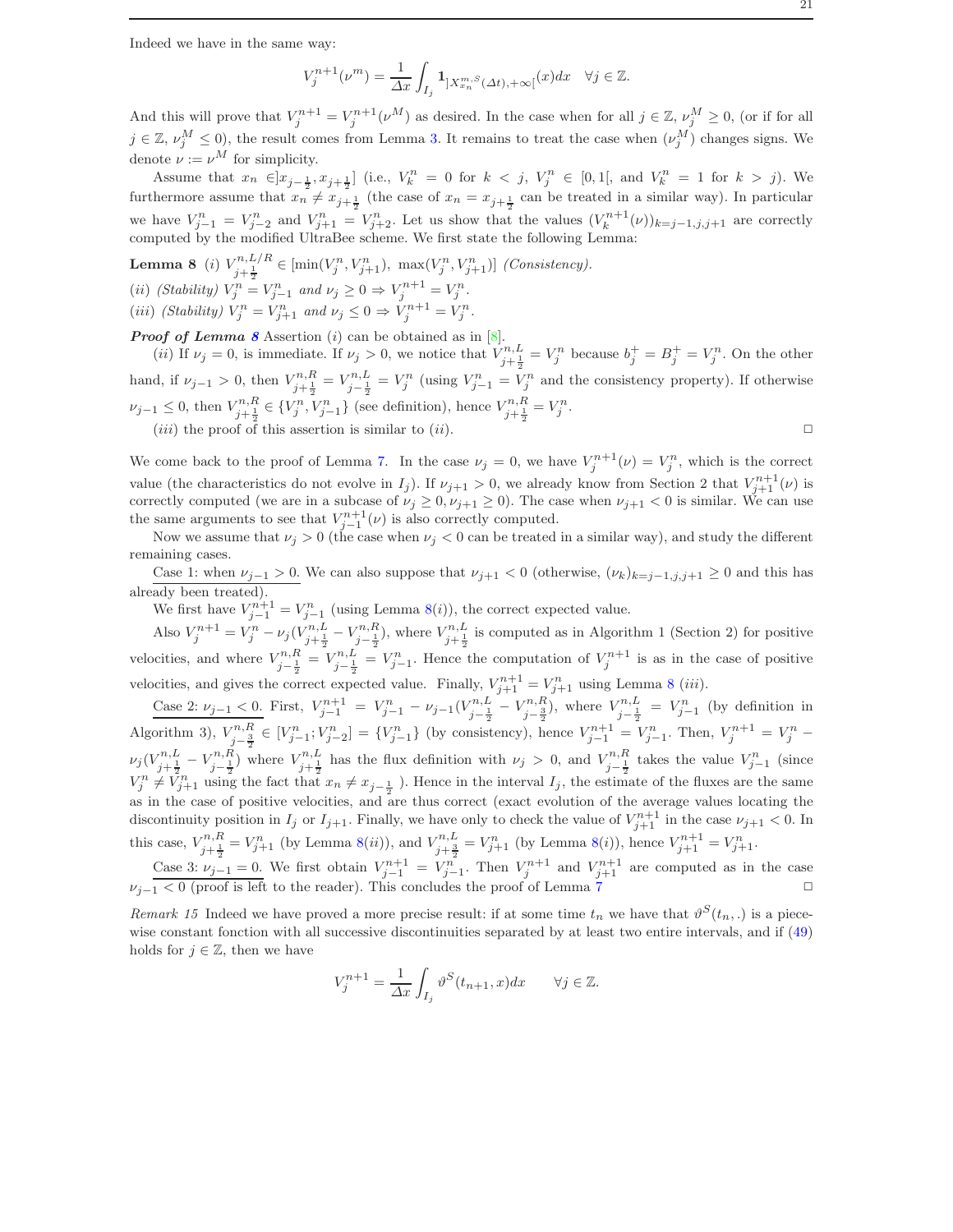Remark 16 Several estimates of Section 2 can be extended here. In particular, under assumption (H1) only, the estimates of Lemma  $1(i)$  $1(i)$ ,  $(ii)$  and  $(v)$  hold true (for changing sign velocities).

<span id="page-21-0"></span>**Lemma 9** We assume (H1) and one of the (H5) assumptions. Let  $a, b \in \mathbb{R}$  be such that  $b - a \geq 2\Delta x$ . Then for all  $t \geq 0$ ,  $X_b^{M,S}(t) - X_a^{m,S}(t) \geq 2\Delta x$ .

**Proof.** If we assume  $(H5b)$  or  $(H5c)$  it is easy to see that  $\frac{d}{dt}(X_b^{M,S}(t) - X_a^{m,S}(t)) \geq 0$ , for a.e.  $t \geq 0$ , hence the result. Now assume (H5a). Suppose there exists  $\theta \ge 0$  such that  $X_b^{M,S}(\theta) - X_a^{m,S}(\theta) < 2\Delta x$ . By continuity there exists  $\tau \geq 0$  such that  $X_b^{M,S}(\tau) - X_a^{m,S}(\tau) = 2\Delta x$  and

$$
X^{M,S}_b(t) - X^{m,S}_a(t) < 2 \varDelta x, \quad \text{for $t$ in a neighborhood } \mathcal{V}(\tau^+) \text{ of $\tau^+$}.
$$

Case 1. We first suppose that  $X_a^{m,S}(\tau) \in I_{j-1}$  for some  $j \in \mathbb{Z}$  (i.e.,  $X_a^{m,S}(\tau)$  belongs to the interior of a mesh interval) and thus also  $X_b^{M,S}(\tau) \in I_{j+1}$ . In particular  $\delta: t \to X_b^{M,S}(t) - X_a^{m,S}(t)$  is differentiable at  $t = \tau$  and necessarily we have  $\dot{\delta}(\tau) \leq 0$ . Hence  $f_m(x_{j-1}) \geq f_M(x_{j+1})$ . Then

$$
f_M(x_{j-1}) - 2L\Delta x \le f_M(x_{j+1}) \le f_m(x_{j-1}) \le f_M(x_{j-1}) - \varepsilon
$$

and we get  $2L\Delta x \geq \varepsilon$  which contradicts (H5a). Thus this case cannot occur.

Case 2. Now we suppose that  $X_a^{m,S}(\tau) = x_{j-\frac{1}{2}}$  for some  $j \in \mathbb{Z}$  (and thus  $X_b^{M,S}(\tau) = x_{j+1+\frac{1}{2}}$ ). If the two characteristics  $X_a^{m,S}(\theta)$  and  $X_b^{M,S}(\theta)$  move such that  $X_a^{m,S}(\theta) \in I_j$  and  $X_b^{M,S}(\theta) \in I_{j+1}$  for  $\theta \in \mathcal{V}(\tau^+)$ , then using  $(H5a)$  we get

$$
f_M(x_{j+1}) \le f_m(x_j) \le f_M(x_j) - \varepsilon.
$$

Since we also have  $f_M(x_{j+1}) \ge f_M(x_j) - L\Delta x$ , we obtain

$$
f_M(x_j) - L\Delta x \le f_M(x_j) - \varepsilon \le f_M(x_j) - 2L\Delta x
$$

which leads to  $2L \leq L$ , a contradiction. Otherwise, if the two characteristics move in the same direction, we obtain a contradiction in the same way as in Case 1.  $\Box$ 

#### 5.2 Proof of Theorem [4](#page-18-0)

We first define a *prediction operator* as follows. Let  $w$  be a real piece-wise constant and l.s.c. function. For  $x \in \mathbb{R}$ , set

$$
z_1^x := \sup\{z, \ z \le x, \ w(z) \ne w(x)\} \in [-\infty, \ \infty[,
$$
  

$$
z_2^x := \inf\{z, \ z \ge x, \ w(z) \ne w(x)\} \in ]-\infty, \ \infty]
$$

i.e. the closest left and right discontinuities of  $w$  to  $x$ . Let  $j$  and  $k$  be such that

$$
z_1^x \in ]x_{j-\frac{1}{2}}, x_{j+\frac{1}{2}}] \quad \text{and} \quad z_2^x \in [x_{k-\frac{1}{2}}, x_{k+\frac{1}{2}}[.
$$

Let us denote  $w(x^-) := \lim_{y \to x, y < x} w(y)$  and  $w(x^+) := \lim_{y \to x, y > x} w(y)$ . Then set

$$
Pred(w)(x) := \begin{cases} w((z_1^x)^-) \text{ if } w((z_1^x)^-) > w(x) > w((z_2^x)^+), \ k \in \{j+1, j+2\}, \\ \text{ and } z_2^{z_2^x} \notin ]x_{k+2-\frac{1}{2}}, x_{k+2+\frac{1}{2}}[ \\ w((z_2^x)^+) \text{ if } w((z_1^x)^-) < w(x) < w((z_2^x)^+), \ k \in \{j+1, j+2\}, \\ \text{ and } z_1^{z_1^x} \notin ]x_{j-2-\frac{1}{2}}, x_{j-2+\frac{1}{2}}[ \\ w(x) \text{ otherwise.} \end{cases} \tag{51}
$$

Remark 17 The above definition means that we set  $Pred(w)(x) = w((z_1^x)^-)$  in the case x belongs to a decreasing zone of  $w$  (for instance), surrounded by two discontinuities of  $w$  that are separated at most by one cell, but also such that the next right discontinuity  $z_2^{\tilde{z}_2^x}$  is at least separated by two cells from the right discontinuity  $z_2^x$  (see Fig. [3\)](#page-19-0).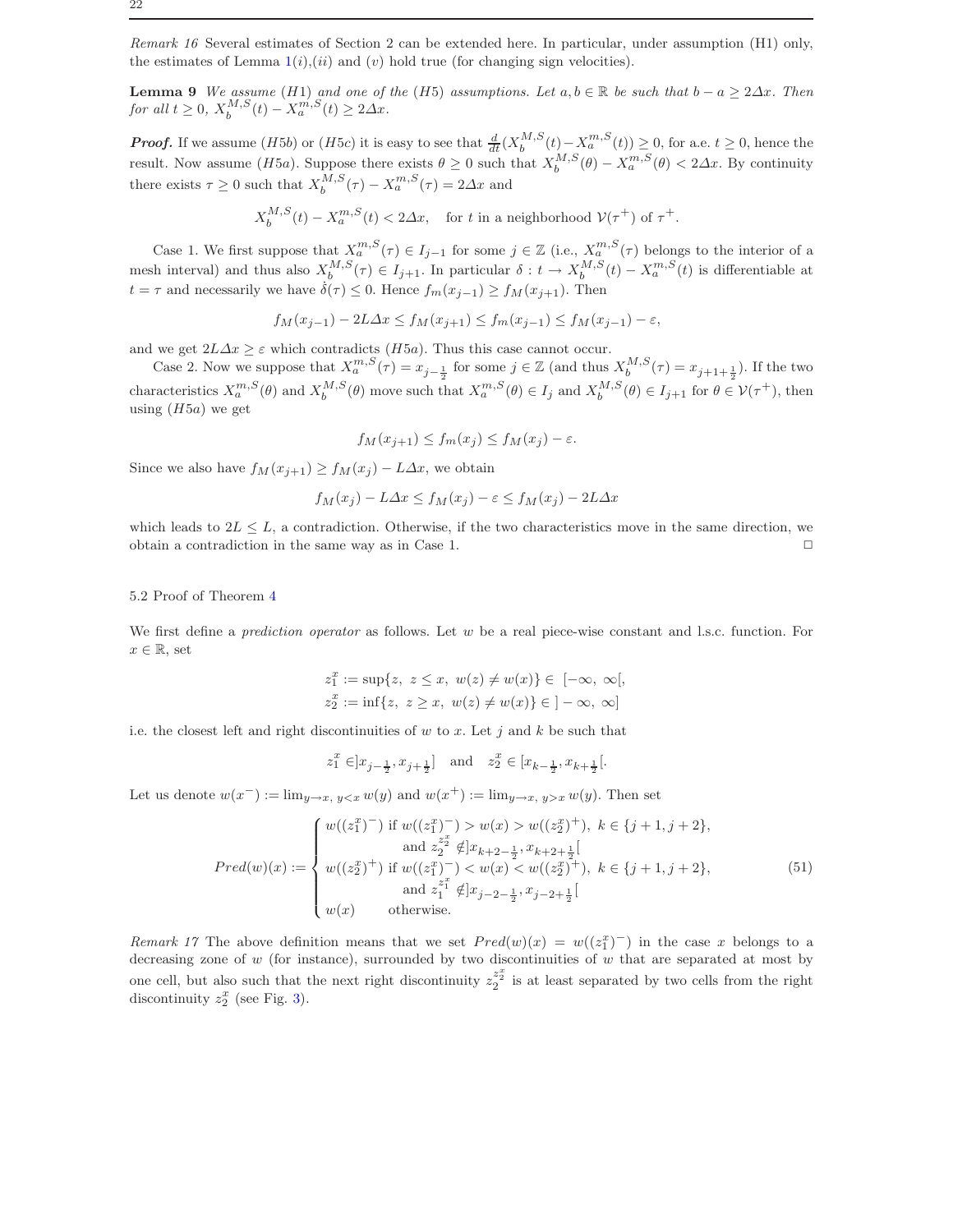- $\vartheta^{\sharp}(0,.) := v_0^P,$
- $-\forall n \geq 0, \vartheta^{\sharp}(t_{n+1},.) = Pred(Trunc(w_{n+1}))$  where  $w_{n+1}$  is as in [\(31\)](#page-11-1).

We also define  $\vartheta^S$  as in [\(11\)](#page-4-4) but starting from  $v_0^P$ , i.e.:

$$
\vartheta^{S}(t,x) := \min_{y \in [X_x^{M,S}(-t), X_x^{m,S}(-t)]} v_0^P(y), \quad \forall t > 0, \ x \in \mathbb{R}.
$$
 (52)

Now, we focus on the proof of Theorem [4](#page-18-0) (i). We follow the proofs of Theorem [2](#page-9-1) and [3.](#page-14-3) For a given piece-wise constant initial data  $v_0$  (with discontinuities separated by at least  $3\Delta x$ ), it remains to prove that the following still holds - in a similar way as in Lemma [5.](#page-11-2)

<span id="page-22-1"></span>**Lemma 10** Under the assumptions of Theorem  $\mathcal{L}(i)$ , we have (i)

<span id="page-22-0"></span>
$$
\forall n \ge 0, \quad \|\vartheta^S(t_n,.) - \vartheta^{\sharp}(t_n,.)\|_{L^1(\mathbb{R})} \le p(4e^{Lt_n} - 1)TV(v_0) \Delta x \tag{53}
$$

(ii)

$$
\forall j \in \mathbb{Z}, \ \forall n \ge 0, \quad V_j^n = \frac{1}{\Delta x} \int_{I_j} \vartheta^{\sharp}(t_n, x) \ dx.
$$
 (54)

**Proof of Theorem [4.](#page-18-0)** The proof of (i) follows by using  $(53)$  and previous estimates :

$$
||V(t_n,.) - \vartheta(t_n,.)||_{L^1(\mathbb{R})}
$$
  
\n
$$
\leq ||V(t_n,.) - \vartheta^{\sharp}(t_n,.)||_{L^1(\mathbb{R})} + ||\vartheta^{\sharp}(t_n,.) - \vartheta^{S}(t_n,.)||_{L^1(\mathbb{R})} + ||\vartheta^{S}(t_n,.) - \vartheta(t_n,.)||_{L^1(\mathbb{R})}
$$
  
\n
$$
\leq TV(v_0)\Delta x + p(4e^{Lt_n} - 1)TV(v_0)\Delta x + Lt_ne^{Lt_n}TV(v_0)\Delta x
$$
  
\n
$$
\leq (Lt_n + 4p)e^{Lt_n}TV(v_0)\Delta x.
$$

Now to prove (ii), notice that under assumption (H5c), equation [\(4a\)](#page-2-3) is reduced to an advection equation. In particular, as  $f_M$  is non-decreasing then the discontinuities never meet: we do not need any truncation or prediction step in the scheme. The proof of Theorem [4\(](#page-18-0)ii) is similar to the proof of Theorem [1.](#page-6-2)

<span id="page-22-2"></span>In order to prove Lemma [10,](#page-22-1) we first establish the following.

**Lemma 11** Assume that v<sub>0</sub> satisfies assumption (H4) (with  $(A_i)_{i=2,\ldots,q}$  local minima). (i) for all interval  $I \subset \mathbb{R}$ ,

$$
\begin{cases} \vartheta^S \nearrow & \text{on } I \Rightarrow \vartheta^{\sharp} \nearrow & \text{on } I, \\ \vartheta^S \searrow & \text{on } I \Rightarrow \vartheta^{\sharp} \searrow & \text{on } I, \end{cases}
$$

(ii) If  $X_{A_i}^{M,S}(t_n)$  is a local minima of  $\vartheta^S(t_n,.)$  (i = 2, ..., q), then it is also a local minima of  $\vartheta^{\sharp}(t_n,.)$ , and we have  $\vartheta^{\sharp}(t_n, y) = \vartheta^{S}(t_n, y) \ (= \vartheta^{S}(t_n, X_{A_i}^{M,S}(t_n)))$  for all  $y \in [X_{A_i}^{m,S}(t_n), X_{A_i}^{M,S}(t_n)]$ .

**Proof.** By Lemma [9,](#page-21-0) two discontinuities positions  $a_i$  and  $b_i$  limiting a given minimum  $A_i$  in  $v_0$ , initially separated by at least  $2\Delta x$ , stay at more than  $2\Delta x$  in  $\vartheta^S(t_n,.)$  and thus stay separated at least by one cell interval. In particular they cannot meet under our assumption.

Also since the operators  $Pred$  and  $Trunc$  do not modify the monotonicity and keep the minima values, we obtain that  $\vartheta^{\sharp}(t_n,.)$  will keep the monotonicity regions of  $\vartheta^{S}(t_n,.)$  (as well as the minima regions of  $\vartheta^{S}(t_n,.)$ ). This proves both  $(i)$  and  $(ii)$ .

Remark 18 Note that a minima zone of  $\vartheta^S(t_n,.)$  can disappear. This happens only in the case the neighboring left or right maxima zones disappear. By the previous Lemma  $\vartheta^{\sharp}(t_n,.)$  will have a similar property.

 $\Box$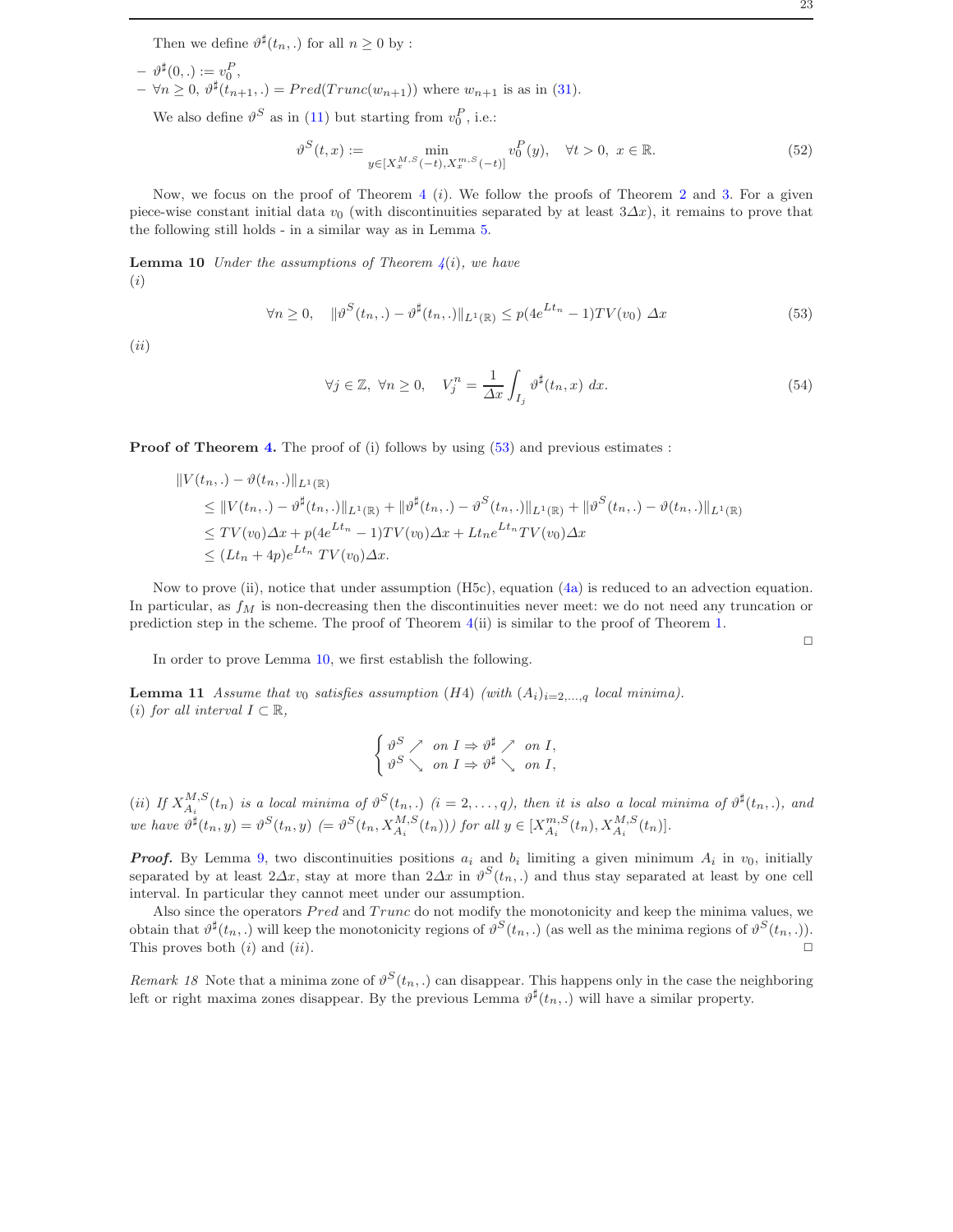**Proof of Lemma [10](#page-22-1)**(i). Let  $J_i := [X_{A_i}^{M,S}(t_n), X_{A_{i+1}}^{m,S}(t_n)]$ . To show [\(53\)](#page-22-0), by using Lemma [11\(](#page-22-2)ii), it is sufficient to obtain the following bound

<span id="page-23-1"></span>
$$
\|\vartheta^{S}(t_{n},.) - \vartheta^{\sharp}(t_{n},.)\|_{L^{1}(J_{i})} \le p(4e^{Lt_{n}} - 1)TV(v_{0}, [A_{i}, A_{i+1}]) \Delta x
$$
\n(55)

(the result will then follow by summation on i). It means that we need to show  $(53)$  in the particular case when  $v_0 \nearrow$  on  $[A_1, B_1]$  and  $v_0 \searrow$  on  $[B_1, A_2]$ . We can assume  $A_1 = -\infty$  and  $A_2 = \infty$  to simplify.

Set  $\vartheta^{\sharp,0} := \vartheta^S$ . We define recursively the function  $\vartheta^{\sharp,k}$  for  $k \geq 0$  as follows. Let  $t_{n_k}$  be the first time where a prediction should be performed in the function  $\vartheta^{\sharp,k-1}$  (i.e., two successive discontinuities in a decreasing or in an increasing region of  $\vartheta^{\sharp,k-1}(t_{n_k},.)$  are separated by less than two entire cell intervals). Then set (for  $k > 0$ 

$$
\vartheta^{\sharp,k}(t,.) := \vartheta^{\sharp,k-1}(t,.) \text{ for } t < t_{n_k},
$$
  
\n
$$
\vartheta^{\sharp,k}(t_{n_k},.) := Pred(\vartheta^{\sharp,k-1}(t_{n_k}^-,.)),
$$
  
\n
$$
\vartheta^{\sharp,k}(t,x) := \min_{y \in [X_x^{M,S}(t_{n_k}-t), X_x^{m,S}(t_{n_k}-t)]} \vartheta^{\sharp,k}(t_{n_k},y) \text{ for } t \ge t_{n_k} \text{ and } x \in \mathbb{R}.
$$

This means that  $\vartheta^{\sharp,1}$  is the function where only the first occuring prediction in  $\vartheta^{\sharp,0} = \vartheta^S$  is taken into account,  $\vartheta^{\sharp,2}$  is the function where the two first prediction in  $\vartheta^{S}$  are taken into account, etc.

We obtain for  $k = 1, \ldots, p$ ,

<span id="page-23-0"></span>
$$
\|\vartheta^{\sharp,k}(t_n,\cdot)-\vartheta^{\sharp,k-1}(t_n,\cdot)\|_{L^1} \le (4e^{Lt_n}-1)TV(v_0) \ \Delta x \tag{56}
$$

Indeed, if  $t_n < t_{n_k}$ ,  $||\vartheta^{\sharp,k}(t_n,.) - \vartheta^{\sharp,k-1}(t_n,.)||_{L^1} = 0$ , and if  $t_n \ge t_{n_k}$ , we obtain the bound [\(56\)](#page-23-0) by using similar arguments as in the proof of Lemma  $5(i)$  $5(i)$ .

Also we note that  $\vartheta^{\sharp,p}(t_n,.) \equiv \vartheta^{\sharp}(t_n,.)$ , because there are at most p prediction steps that can be done in  $\vartheta^{\sharp}(t_n,.)$ . Summing these bounds for  $k=1,\ldots,p$  and by a triangular inequality this proves [\(55\)](#page-23-1).

**Proof of Lemma [10](#page-22-1)**(ii). The proof is obtained by a recursion argument on  $n > 0$ .

Lemma [7](#page-19-2) shows that an isolated discontinuity of  $\vartheta^S(t_n,.)$ , as long as it keeps separated from other discontinuity positions by at least two cell intervals, has its evolution correctly coded by algorithm 3 for one time step. Also Lemma [9](#page-21-0) implies that two discontinuities positions  $a_i$  and  $b_i$  limiting a given minimum  $A_i$  in  $v_0$ (and evolving as  $X_{a_i}^{m,S}(t)$  and  $X_{b_i}^{M,S}(t)$ ) stay at more than  $2\Delta x$ , and thus are separated at least by two cell intervals. Hence the problem of having discontinuity positions in  $\vartheta^S$  no more separated by two cell intervals can only come from maxima regions or monotonous regions of  $\vartheta^S$ .

Then as in Lemma  $5(ii)$  $5(ii)$  we can show that the cell averages of  $Trunc(w_{n+1})$  are well coded by the scheme values  $V_j^{n+1,2}$  after Step A) and Step B).

Finally it remains to prove that the prediction step C) corresponds to the application of prediction operator *Pred* on the function  $Trunc(w_{n+1})$ . The proof is very similar to the proof of Lemma  $5(ii)$  $5(ii)$  for the truncation step (i.e. a discontinuity position vanishes and the remaining discontinuity leads to a recomputation of average values).  $\Box$ 

# 6 Numerical tests

In this section, we apply algorithm 2 and 3 to some examples. These tests show the numerical relevance of the method especially for the truncation step. The  $L^1$ -error is computed by the formula:

error 
$$
\equiv \sum_{j} \Delta x \Bigg| V_j^n - \frac{1}{\Delta x} \int_{I_j} \vartheta(t^n, x) dx \Bigg|
$$
,

where  $(V_j^n)$  are the numerical values and  $\vartheta$  is the exact viscosity solution of [\(4\)](#page-2-0). In all graphics the exact solution is represented with a continuous line whereas the numerical scheme values are represented with stars.

Example 1: piece-wise constant initial data. We consider the following Eikonal equation:

<span id="page-23-2"></span>
$$
\vartheta_t(t,x) + |\vartheta_x(t,x)| = 0, \quad t \ge 0,
$$
\n(57)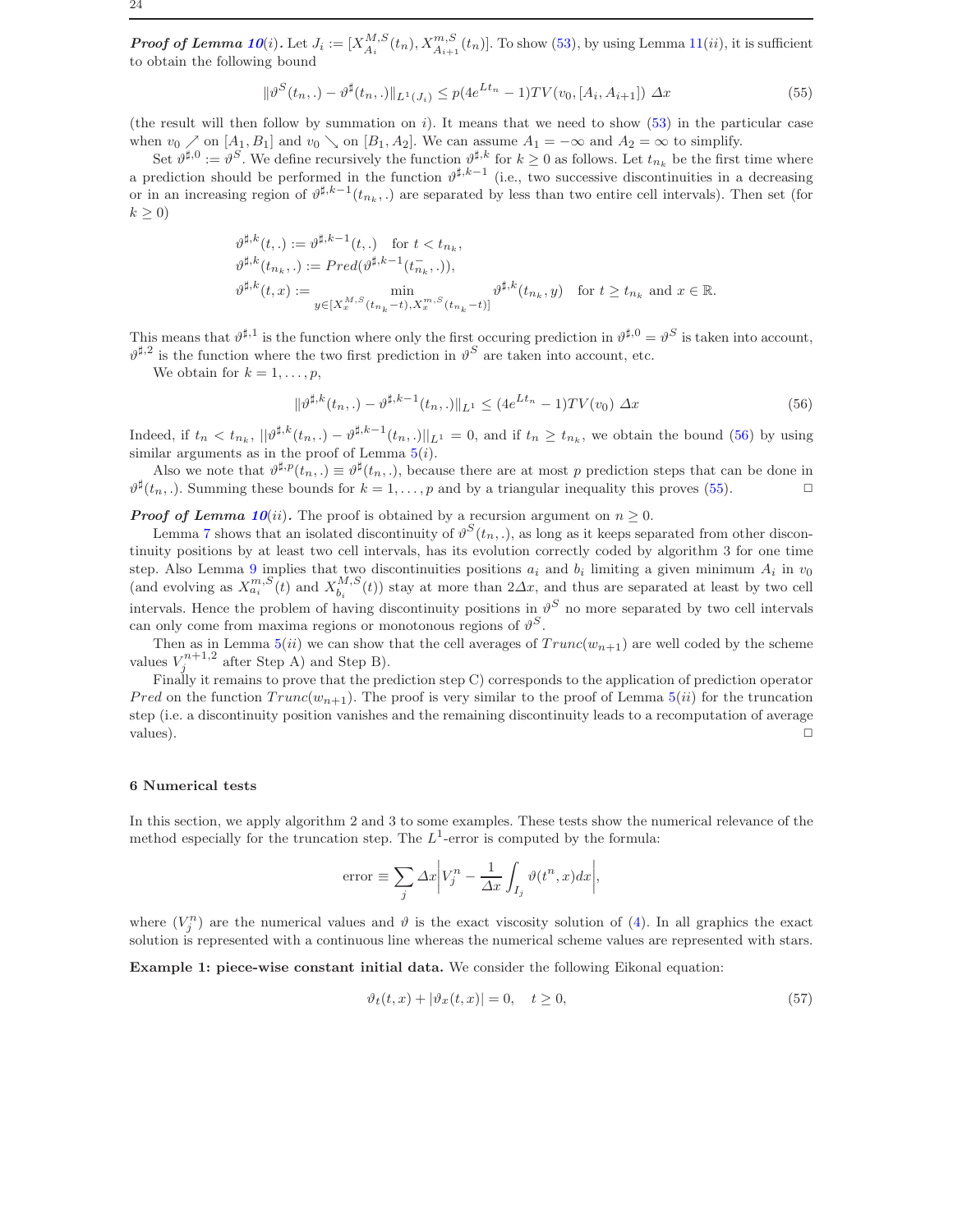for  $x \in (-2, 2)$  and with periodic boundary conditions. Notice that we can take  $f_M = 1$  and  $f_m = -1$ . The CFL condition is  $\frac{\Delta t}{\Delta x} \leq 1$  (here we have chosen the CFL number to be  $\frac{\Delta t}{\Delta x} = 0.9$ ). The initial condition is defined as follows:

$$
\vartheta(0,x) = \begin{cases}\n2 & \text{if } x \in ]-1.6,-1[, \\
1.7 & \text{if } x \in [-1,0.1[, \\
0.2 & \text{if } x \in [0.1,0.6], \\
1.2 & \text{if } x \in ]0.6,1.2[, \\
0.7 & \text{if } x \in [1.2,1.6[, \\
0 & \text{otherwise.} \n\end{cases}
$$

In Figure [5,](#page-24-0) we show the exact solution (continuous line) and the numerical values of algorithm 2 (cross) at different times.

We follow the evolution of two local maxima until they disappear, in particular in the last two time steps: just before they disappear (c) and then just after (d). Notice that the scheme computes exactly the mean value of the solution far from critical situations. In fact the dynamics  $f_m$  and  $f_M$  are constant here, and the approximated characteristics  $X_x^{M,S}$  and  $X_x^{m,S}$  coincide with  $X_x^M$  and  $X_x^m$  respectively. This leads to an exact computation of the average values of  $\vartheta \equiv \vartheta^S$  by the scheme (except when discontinuities are too close)



<span id="page-24-0"></span>Fig. 5 (Example 1) Piece-wise constant function,  $\#cells=70$  (continuous line for the exact solution, stars for the numerical solution).

# Example 2: piece-wise continuous initial data. We still consider equation  $(57)$  with the initial condition given by

$$
\vartheta(0, x) = \begin{cases}\n-x^2 + 1.5 & \text{if } x \in [-1, 1], \\
0 & \text{otherwise.} \n\end{cases}
$$

The results are shown in Figure [6.](#page-25-0)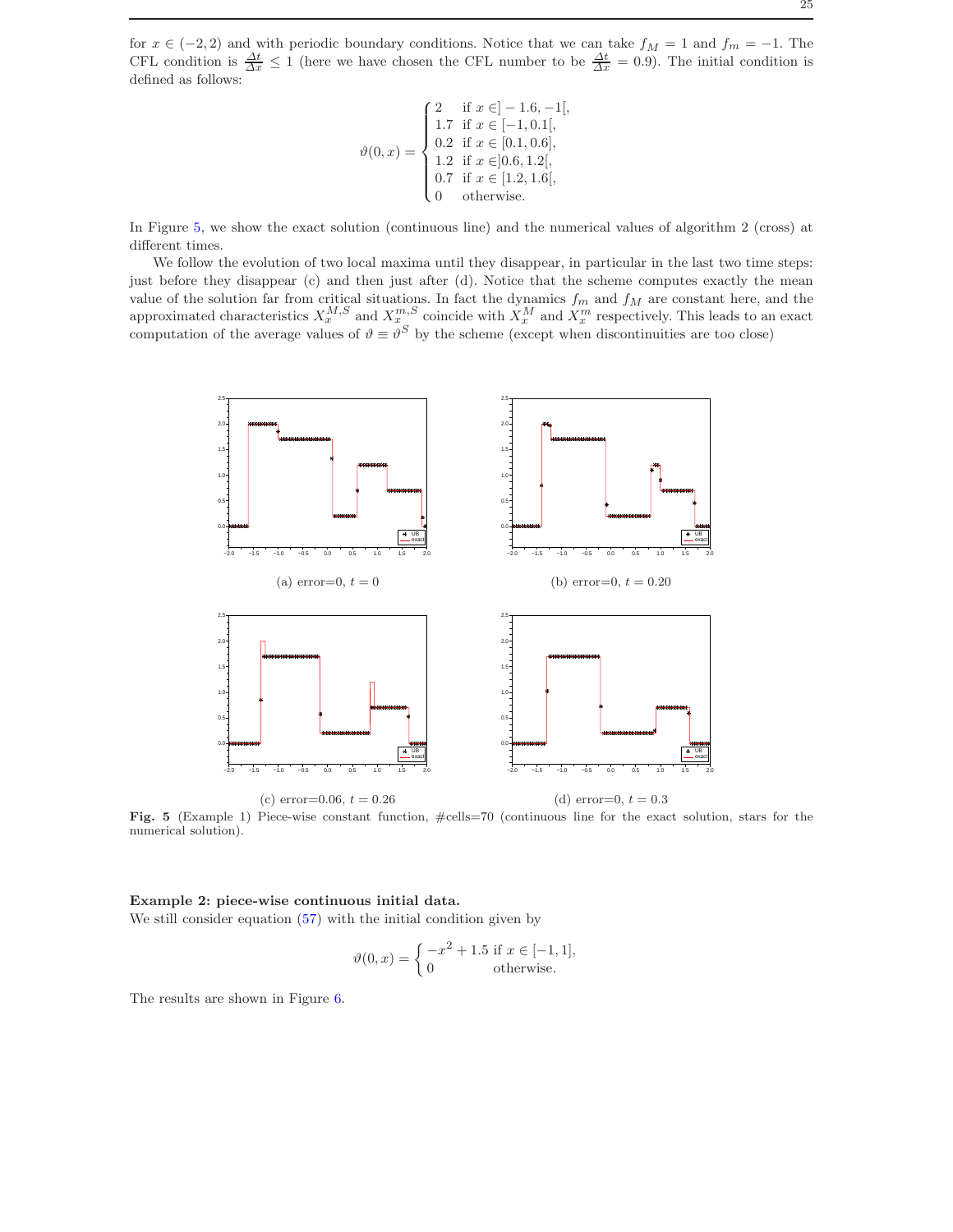

<span id="page-25-0"></span>Fig. 6 (Example 2) Evolution of a piece wise continuous function with one maximum,  $\#$  cells=72, initialization of the algorithm using  $v_0^P$ .

# Example 3: two local maxima.

Here we consider a piece-wise continuous initial data with two local maxima :

$$
\vartheta(0, x) = \begin{cases} x^2 + 0.7 \text{ if } x \in [-1, 1], \\ 0 \text{ otherwise.} \end{cases}
$$

The results are shown in Figure [7](#page-25-1) (we still consider the equation [\(57\)](#page-23-2)).



<span id="page-25-1"></span>Fig. 7 (Example 3) Piece wise continuous function with two maxima,  $\#$  cells=75.

Remark 19 In practice, numerical tests show that when the initialization of the algorithm is done with a projection with mesh size  $\Delta x$  (instead of 3 $\Delta x$ ), the error gets smaller (up to 10 times smaller).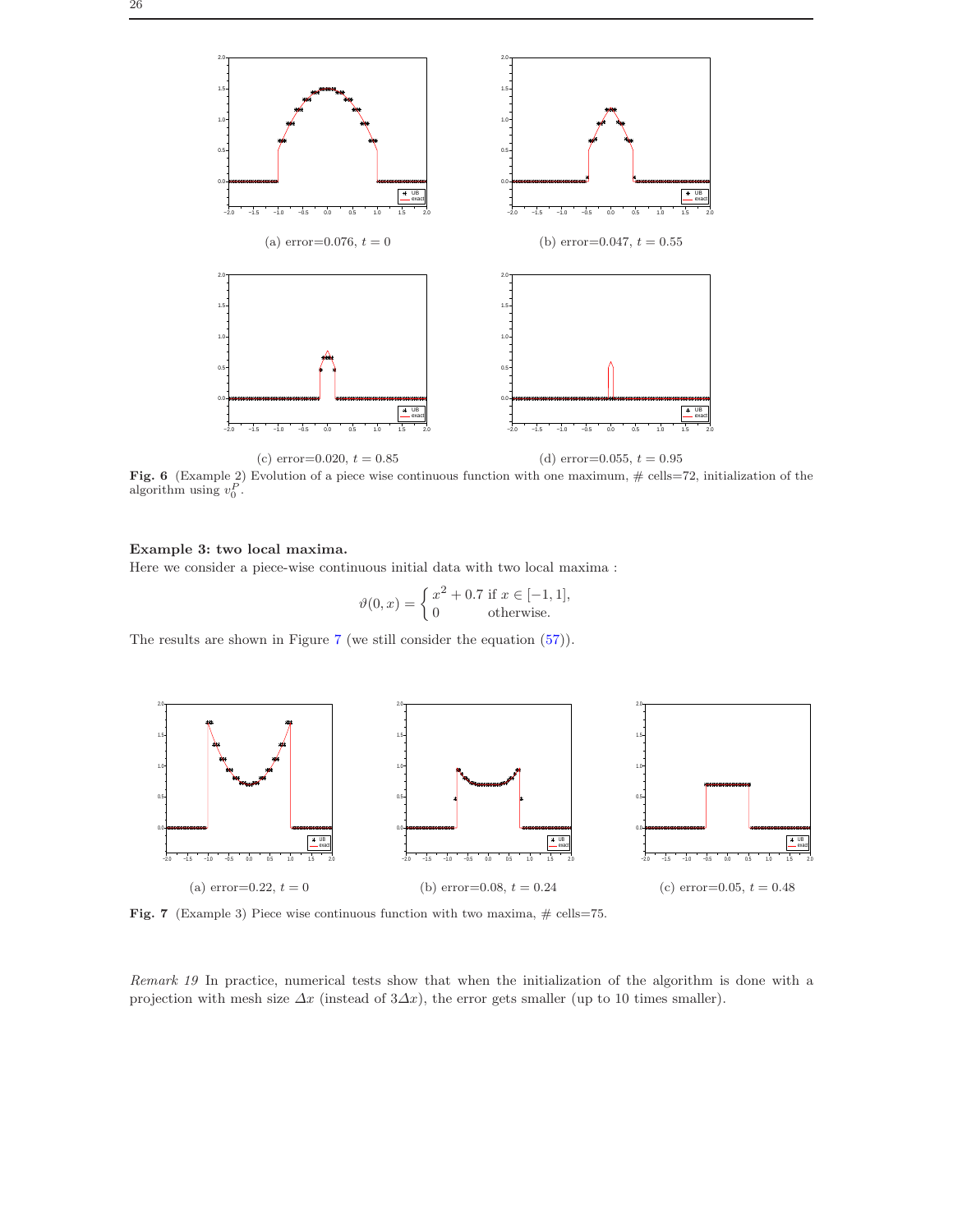Example 4: We consider the eikonal equation [\(57\)](#page-23-2) on  $(-1, 1)$  but now with an initial condition composed of two discontinuities, as follows:

$$
\vartheta(0, x) = \begin{cases} 1 & \text{if } x \in ]-0.7, 0.9[, \\ 0 & \text{otherwise.} \end{cases}
$$

We see in Table [1](#page-26-1) that the error is bounded by  $2\Delta x$ .

| $\Delta x$ | error  | Truncation Time | cells |
|------------|--------|-----------------|-------|
|            | 0.16   | 0.72            | 20    |
| 0.05       | 0.07   | 0.76            |       |
| 0.025      | 0.025  | 0.79            |       |
| 0.0125     | 0.0025 | 7.8             | 160   |

<span id="page-26-1"></span>Table 1 (Example 4) Evolution of the error with the mesh size  $\Delta x$ , CFL = 0.9

# Example 5: Eikonal equation with varying velocity

In this example we deal with algorithm 3 in order to illustrate the prediction step. We consider the following Eikonal equation:

$$
\vartheta_t(t,x) + |x| \cdot |\vartheta_x(t,x)| = 0, \quad x \in (-1,1),
$$

with periodic boundary conditions. Here we take  $f_M(x) = |x|$  and  $f_m(x) = -|x|$ . The initial condition is given by

$$
\vartheta(0,x) = \begin{cases}\n0.4 & \text{if } x \in ]-0.8, -0.5], \\
1 & \text{if } x \in [-0.5, 0.6], \\
0.7 & \text{if } x \in [0.6, 0.7[, \\
0.2 & \text{if } x \in [0.7, 0.8], \\
0 & \text{otherwise.} \n\end{cases}
$$

Since  $f_m$  and  $f_M$  are not constant,  $\vartheta$  and  $\vartheta^S$  will differ. Results are shown in Figure [8.](#page-27-0) In Fig[.8\(](#page-27-0)a), two critical cases of prediction appear simultaneously in the decreasing zone. The algorithm handles only a prediction for the right discontinuity (Fig[.8\(](#page-27-0)b)). In Fig.8(c), a prediction step is again needed, and so on.

#### <span id="page-26-0"></span>A Definition of the approximated characteristics

We prove existence and uniqueness of the absolutely continuous solution  $X_a^{M,S}$  of the differential equation:

<span id="page-26-3"></span>
$$
\dot{X}_a^{M,S}(t) = f_M^S(X_a^{M,S}(t)) \ a.e \ t \ge 0, \qquad X_a^{M,S}(0) = a,
$$
\n
$$
\begin{cases}\nX_a^{M,S}(t^*) = x_{i+1}, & \text{if } i \ge 0, \\
0, & \text{otherwise}\n\end{cases}
$$
\n(58a)

if 
$$
\exists t^* \ge 0
$$
 s.t. 
$$
\begin{cases} X_a^{M,S}(t^*) = x_{j+\frac{1}{2}}, \\ \text{and } f_M(x_j)f_M(x_{j+1}) \le 0 \end{cases}
$$
 then  $X_a^{M,S}(t) = x_{j+\frac{1}{2}} \ \forall t \ge t^*.$  (58b)

We define recursively the caracteristic as follows. Assume that  $a \in ]x_{j_0-\frac{1}{2}}, x_{j_0+\frac{1}{2}}]$  for some index j<sub>0</sub>. We consider the case  $f_M(x_{j_0}) \ge 0$  (the case  $f_M(x_{j_0}) < 0$  being similar). We define  $\tau_0 := 0$ ,

<span id="page-26-2"></span>
$$
\tau_1:=\tau_0+\frac{x_{j_0+\frac{1}{2}}-a}{f_M(x_{j_0})},\quad\text{if }f_M(x_{j_0})>0,
$$

and for  $k \geq 1$ ,

$$
\tau_{k+1} := \tau_k + \frac{\Delta x}{f_M(x_{j_0+k})}, \quad \text{if } f_M(x_{j_0+k}) > 0
$$

(i.e.,  $\frac{\Delta x}{f_M(x_{j_0+k})}$  is the time needed for a characteristic to cross the interval  $I_{j_0+k}$ ). Otherwise, if there exists a first index  $k^* \geq 0$  such that  $f_M(x_{j_0+k^*}) \leq 0$ , then we define  $\tau_{k^*+1} := +\infty$  and stop the iterations. Note that since  $f_M$  is Lipschitz, we have either  $\lim_{k\to\infty} \tau_k = +\infty$  (in this case set  $k^* = +\infty$ ), or there exists  $k^* < +\infty$  such that  $\tau_{k^*+1} := +\infty$ .

Now,  $t\in[\tau_k,\tau_{k+1}[$  and  $k< k^*],$  we set

$$
\chi(t) := \chi(\tau_k) + (t - \tau_k) f_M(x_{j_0 + k})
$$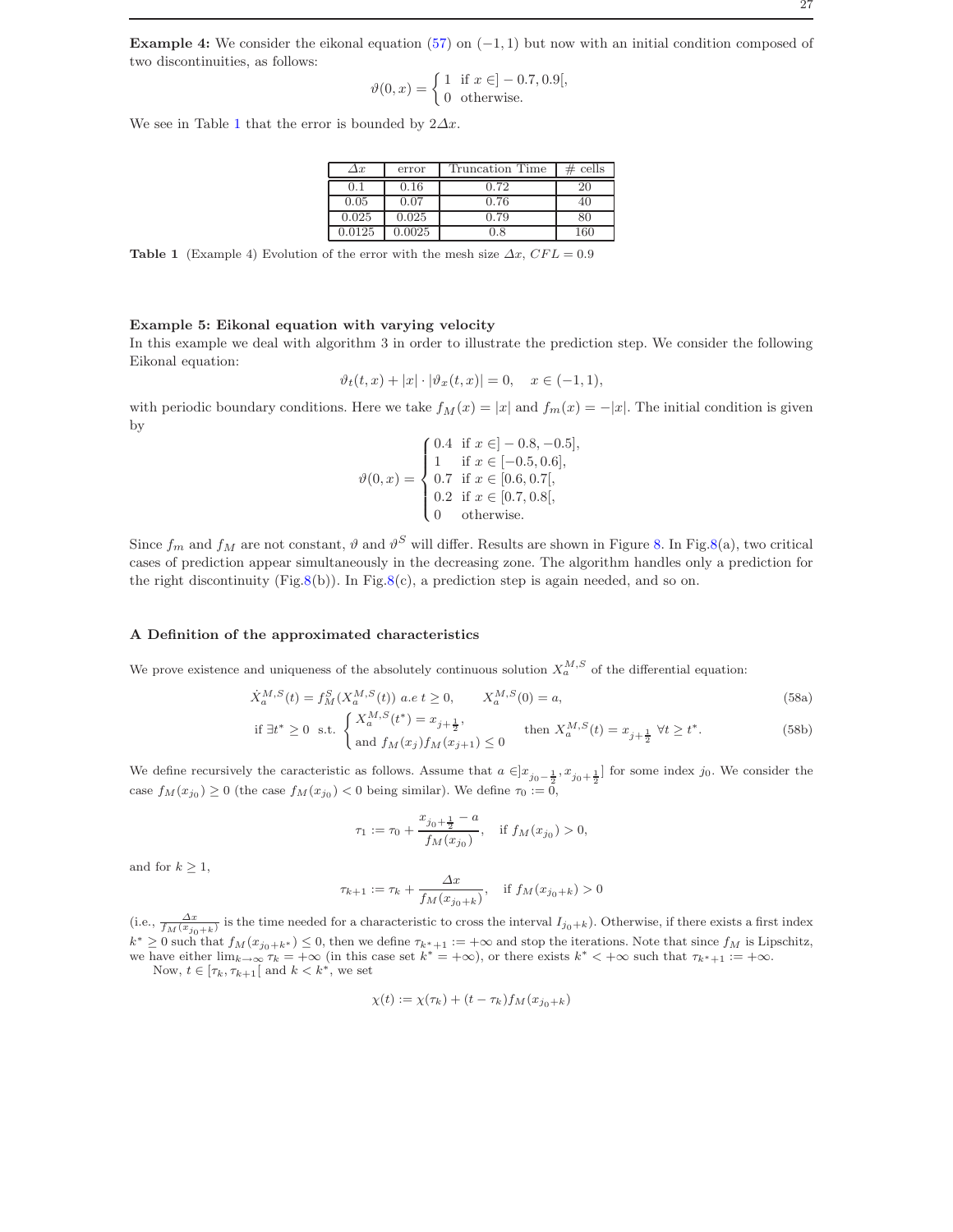

<span id="page-27-0"></span>Fig. 8 (Example 5) Prediction steps in Algorithm 3,  $\#$  cells=40

(where  $\chi(\tau_0) = a$  and  $\chi(\tau_k) = x_{j_0+k-\frac{1}{2}}$  for  $k \ge 1$ ), and if  $t \ge \tau_{k^*}$ , we set

$$
\chi(t)=\chi(\tau_{k^*}).
$$

Then  $\chi(t)$  is a solution of [\(58\)](#page-26-2).

In order to show the uniqueness of the solution of [\(58\)](#page-26-2), let us assume, on the contrary, that there exists a first time  $t^* \geq 0$  such that two solutions of [\(58a\)](#page-26-3) may differ afterwards. The time  $t^*$  must be such that  $\chi(t^*)$  is on an interface:  $\exists j \in \mathbb{Z}, \chi(t^*) = x_{j+\frac{1}{2}}$  (otherwise, inside an interval  $I_j$ , we have a regular dynamics, which gives local uniqueness of the characteristics). So the characteristic  $\chi(t)$  is uniquely defined up to time  $t^*$ .

In the case  $f_M(x_j)f_M(x_{j+1}) \leq 0$ , by definition we have  $\chi(t) = x_{j+\frac{1}{2}}$  for all  $t \geq t^*$ , which gives uniqueness. Otherwise, in the case  $f_M(x_j) f_M(x_{j+1}) > 0$ , we have necessarily  $f_M(x_j) > 0$  (we assume here, initially, that  $f_M(x_{j0}) > 0$ ). Then the only absolutely continuous solution for  $t > t^*$  in a neighborhood of  $t^*$ , is given by

$$
\chi(t) = \chi(t^*) + (t - t^*) f_M(x_{j+1}).
$$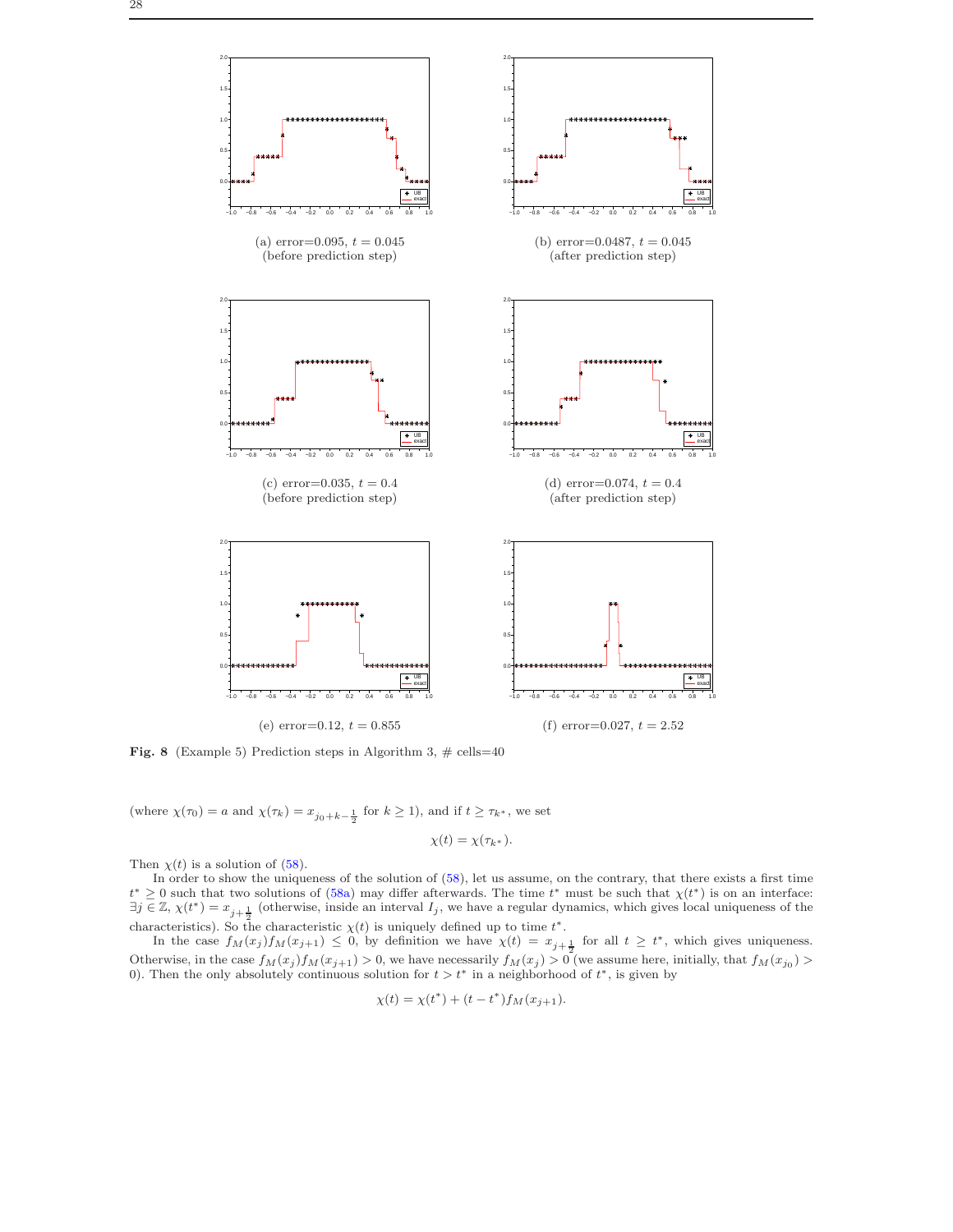This shows uniqueness.

# B TV bounds

<span id="page-28-0"></span>**Lemma 12** Let  $v_0$  be an l.s.c. function such that  $TV(v_0) < \infty$ . We assume that (i)  $x \to a_x^j$  and  $x \to b_x^j$  are non-decreasing, one-to-one functions from  $\mathbb R$  onto  $\mathbb R$  (for  $j = 1, 2$ ). (*ii*)  $a_x^j \leq b_x^j$  for  $j = 1, 2$  and  $x \in \mathbb{R}$ . (*iii*) there exists  $\delta \geq 0$ , such that,

$$
\forall x \in \mathbb{R}, \quad \max\left( \left| (a^2)^{-1}(x) - (a^1)^{-1}(x) \right|, \left| (b^2)^{-1}(x) - (b^1)^{-1}(x) \right| \right) \le \delta
$$

(where  $(a^{j})^{-1}$  and  $(b^{j})^{-1}$  denote the reciprocical functions of  $a^{j}$  and  $b^{j}$  resp.). Set

$$
v_j(x) := \min_{y \in [a_x^j, b_x^j]} v_0(y).
$$

Then

<span id="page-28-3"></span><span id="page-28-2"></span>
$$
||v_1 - v_2||_{L^1(\mathbb{R})} \le 2\delta \, TV(v_0). \tag{59}
$$

**Proof.** We first assume that  $a_x^2 = a_x^1$ , for all  $x \in \mathbb{R}$ . First we establish

**Lemma 13** Assuming that  $a_x^2 \equiv a_x^1$ , we have

<span id="page-28-1"></span>
$$
|v_2(x) - v_1(x)| \le TV(v_0; [b_x^1; b_x^2])\tag{60}
$$

where  $[\alpha; \beta]$  denotes the interval  $[\min(\alpha, \beta), \max(\alpha, \beta)]$ .

*Proof* To prove [\(60\)](#page-28-1), assume for instance the case  $b_x^1 \leq b_x^2$ , and consider  $z_1 \in [a_x^1, b_y^1]$  such that  $v_1(x) = v_0(z_1)$  and  $z_2 \in [a_x^1, b_x^2]$  such that  $v_2(x) = v_0(z_2)$ . If the minimum for  $v_2$  can be reached in  $[a_x^{\overline{1}}, b_x^{\overline{1}}]$  then  $v_1(x) = v_2(x)$ . Otherwise we have  $z_2 \in [b_x^1, b_x^2]$  and  $v_2(x) = v_0(z_2) < v_0(z_1) = v_1(x)$ . Hence

$$
|v_2(x) - v_1(x)| = v_0(z_1) - v_0(z_2)
$$
  
=  $v_0(z_1) - v_0(b_x^1) + v_0(b_x^1) - v_0(z_2)$   
 $\le v_0(b_x^1) - v_0(z_2) \le TV(v_0; [b_x^1, b_x^2]).$ 

The case when  $b_x^2 \leq b_x^1$  is similar.

Now we establish the following.

**Lemma 14** There exists a positive real measure  $\mu$  such that  $\mu(\mathbb{R}) = TV(v_0)$  and  $TV(v_0; -\infty, \beta] = \int_{y \in [-\infty, \beta]} d\mu(y)$ , for a.e  $\beta \in \mathbb{R}$ .

**Proof.** Let  $\tilde{v}_0$  be defined by  $\tilde{v}_0(x) := \lim_{y \to x, y \leq x} v_0(y)$  for every  $x \in \mathbb{R}$  (i.e,  $\tilde{v}_0(x) = v_0(x^-)$ ). Then  $\tilde{v}_0$  is left-continuous, and there exists a positive measure  $\tilde{\mu}$  such that  $TV(\tilde{v}_0, ]-\infty, x[)=\tilde{\mu}(]-\infty, x[)$  for every  $x \in \mathbb{R}$ . (This can be deduced for instance from [\[20\]](#page-31-8)). We have also  $\tilde{\mu}(\{x\}) = |v_0(x^-) - v_0(x^+)|$ , for every  $x \in \mathbb{R}$ .

Also, since  $TV(v_0) < \infty$ ,  $v_0$  admits at most a countable set of discontinuity points denoted  $(a_n)_{n>0}$ . Let

$$
q_n := |v_0(a_n^-) - v_0(a_n)| + |v_0(a_n) - v_0(a_n^+)| - |v_0(a_n^-) - v_0(a_n^+)|
$$

 $(q_n \geq 0)$  and

$$
\mu:=\tilde{\mu}+\sum_{n\in\mathbb{N}}q_{n}\delta_{x=a_{n}}
$$

where  $\sum$  $\delta_{x=a_n}$  is the dirac measure centered in  $a_n$ . Then for  $x \notin \{a_n, n \in \mathbb{N}\}$ , we have  $\mu(]-\infty, x[)=\tilde{\mu}(]-\infty, x[)+$  $a_n < x$   $q_n = TV(v_0, -\infty, x)$ . Passing to the limit  $x \to \infty$  we obtain  $\mu(\mathbb{R}) = TV(v_0)$ .

We now come back to the proof of Lemma [12.](#page-28-0) In particular we obtain from  $(60)$ 

$$
|v_2(x) - v_1(x)| \le \mu([b_x^1; b_x^2]),
$$
 a.e.  $x \in \mathbb{R}$ .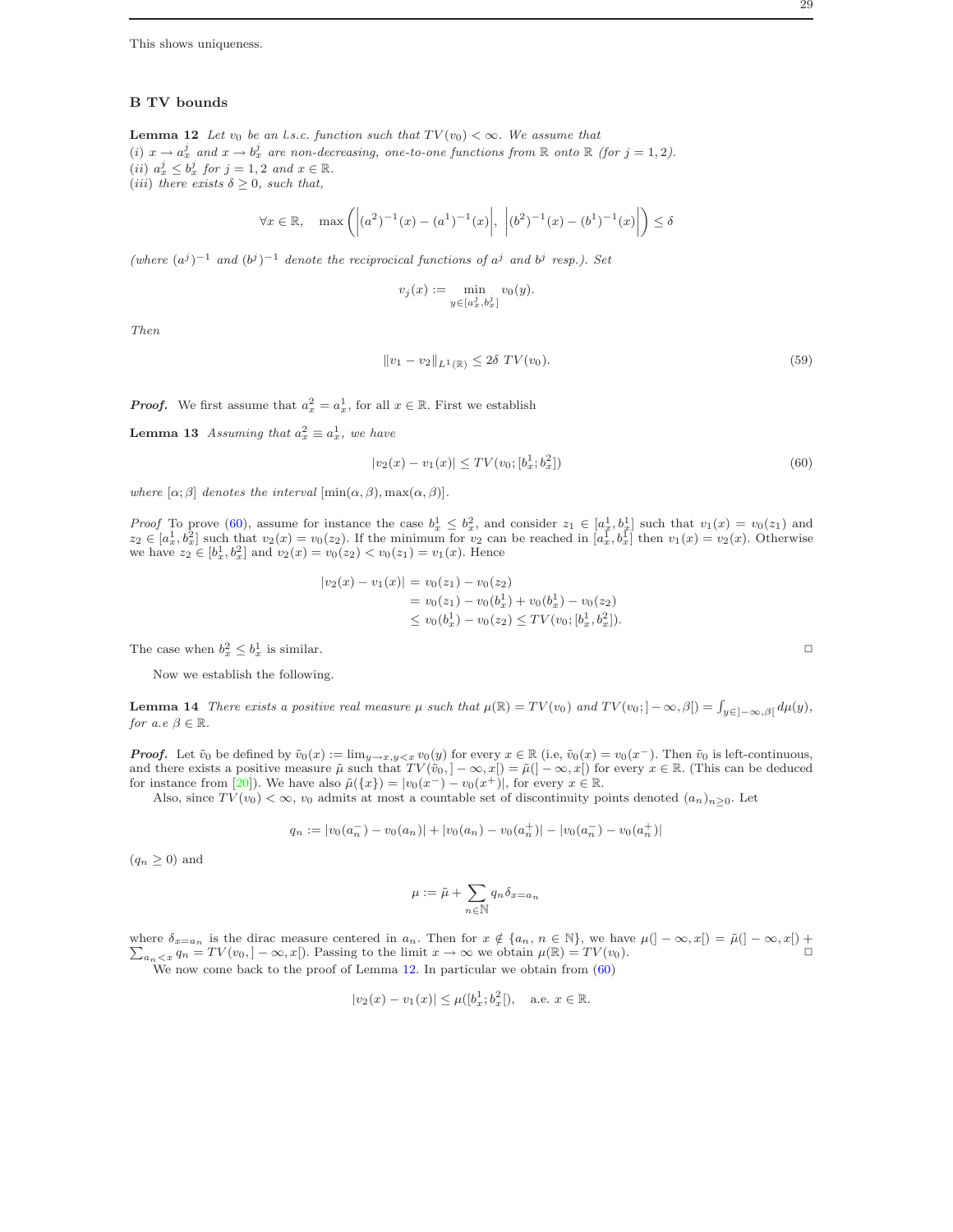Then we have, using the Fubini Theorem :

$$
\int_{\mathbb{R}} |v_2(x) - v_1(x)| dx \le \int_{x \in \mathbb{R}} \left( \int_{y \in \mathbb{R}} 1_{y \in [b_x^1; b_x^2]} d\mu(y) \right) dx
$$
  
\n
$$
= \int_{y \in \mathbb{R}} \left( \int_{x \in \mathbb{R}} 1_{y \in [b_x^1; b_x^2]} dx \right) d\mu(y)
$$
  
\n
$$
= \int_{y \in \mathbb{R}} |(b^2)^{-1}(y) - (b^1)^{-1}(y)| d\mu(y)
$$
  
\n
$$
\le \int_{y \in \mathbb{R}} \delta d\mu(y) \le \delta TV(v_0).
$$

Now in the general case when  $a_x^2 \neq a_x^1$ , with the same arguments as in Lemma [13,](#page-28-2) we have

<span id="page-29-1"></span>
$$
|v_2(x) - v_1(x)| \le TV(v_0; [a_x^1; a_x^2]) + TV(v_0; [b_x^1; b_x^2]).
$$
\n
$$
(61)
$$

<span id="page-29-0"></span>Then both parts of the R.H.S. of  $(61)$  can be handled as before and we deduce  $(59)$ .

**Lemma 15** Let  $v_0$  be an l.s.c. function with  $TV(v_0) < \infty$ . We assume that for all  $x \in \mathbb{R}$ ,  $a_x \leq b_x$ , and  $x \to a_x$ ,  $x \rightarrow b_x$  are non-decreasing functions, and consider

$$
w(x) := \min_{y \in [a_x, b_x]} v_0(y).
$$

We have

$$
TV(w) \leq TV(v_0).
$$

**Proof.** Let  $x_0 < x_1, \dots < x_p$  be real numbers. We want to estimate

$$
\delta := \sum_{j=1,...,p} |w(x_j) - w(x_{j-1})|
$$

For all j, we define  $y_j$  as the smallest real number of  $[a_{x_j}, b_{x_j}]$  such that  $w(x_j) := \min_{[a_{x_j}, b_{x_j}]} v_0(y) = v_0(y_j)$ . Let us prove that  $(y_j)$  is a non-decreasing sequence. It suffices to check that  $x_0 \leq x_1 \Rightarrow y_0 \leq y_1$ .

a) In the case  $b_{x_0} \le a_{x_1}$ , we obtain  $y_0 \le y_1$  trivially.

b) Otherwise, if  $\min_{[a_{x_0},b_{x_0}]} v_0 = \min_{[a_{x_0},a_{x_1}]} v_0$ , then  $y_0 \in [a_{x_0},a_{x_1}]$  and thus  $y_0 \leq y_1$ .

c) Otherwise, we have  $\min_{[a_{x_0},b_{x_0}]} v_0 = \min_{[a_{x_1},b_{x_0}]} v_0$ . If the minimum  $w(y_1) = \min_{[a_{x_1},b_{x_1}]} v_0$  is reached on  $[b_{x_0},b_{x_1}]$ , then  $y_0 \leq b_{x_0} \leq y_1$ . If  $w(y_1)$  is reached on  $[a_{x_1}, b_{x_0}]$ , then  $y_0 = y_1$ . Hence we have proved that  $y_0 \leq y_1$  in all cases. Then, by definition of  $TV(v_0)$ ,

$$
\delta = \sum_{j=1,...,p} |v_0(y_j) - v_0(y_{j-1})| \leq TV(v_0).
$$

Taking the supremum over all non-decreasing sequences  $(x_j)$ , we obtain the desired result.  $\Box$ 

**Lemma 16** Let  $v_0$  be a real valued function such that  $TV(v_0) < \infty$ , then

$$
TV(v_0^P) \leq TV(v_0),
$$

where  $v_0^P$  is defined in [\(35\)](#page-14-1).

**Proof.** : The number of discontinuity points of  $v_0$  is of zero measure as  $TV(v_0) < \infty$ . It is clear that  $|v_0(x+\Delta x)-v_0(x)| \le$  $TV(v_0; [x, x + \Delta x])$  for almost every  $x \in \mathbb{R}$ . Then we can write

$$
TV(v_0^P) = \sum_{j \in \mathbb{Z}} |V_{j+1}^0 - V_j^0|
$$
  
\n
$$
\leq \frac{1}{\Delta x} \sum_{j \in \mathbb{Z}} \int_{I_j} |v_0(x + \Delta x) - v_0(x)| dx
$$
  
\n
$$
\leq \frac{1}{\Delta x} \sum_{j \in \mathbb{Z}} \int_{I_j} TV(v_0, [x, x + \Delta x]) dx
$$
  
\n
$$
= \frac{1}{\Delta x} \sum_{j \in \mathbb{Z}} \int_{[-\frac{1}{2}, \frac{1}{2}]} TV(v_0, [y\Delta x + x_j, y\Delta x + x_{j+1}]) \Delta x dy
$$
  
\n
$$
= \int_{[-\frac{1}{2}, \frac{1}{2}]} TV(v_0) dy = TV(v_0)
$$

To invert the sum and the integral, we have used that for almost every  $x \in \mathbb{R}$ ,  $v_0$  is continuous at the points  $(x + x_j)_{j \in \mathbb{Z}}$ .  $\Box$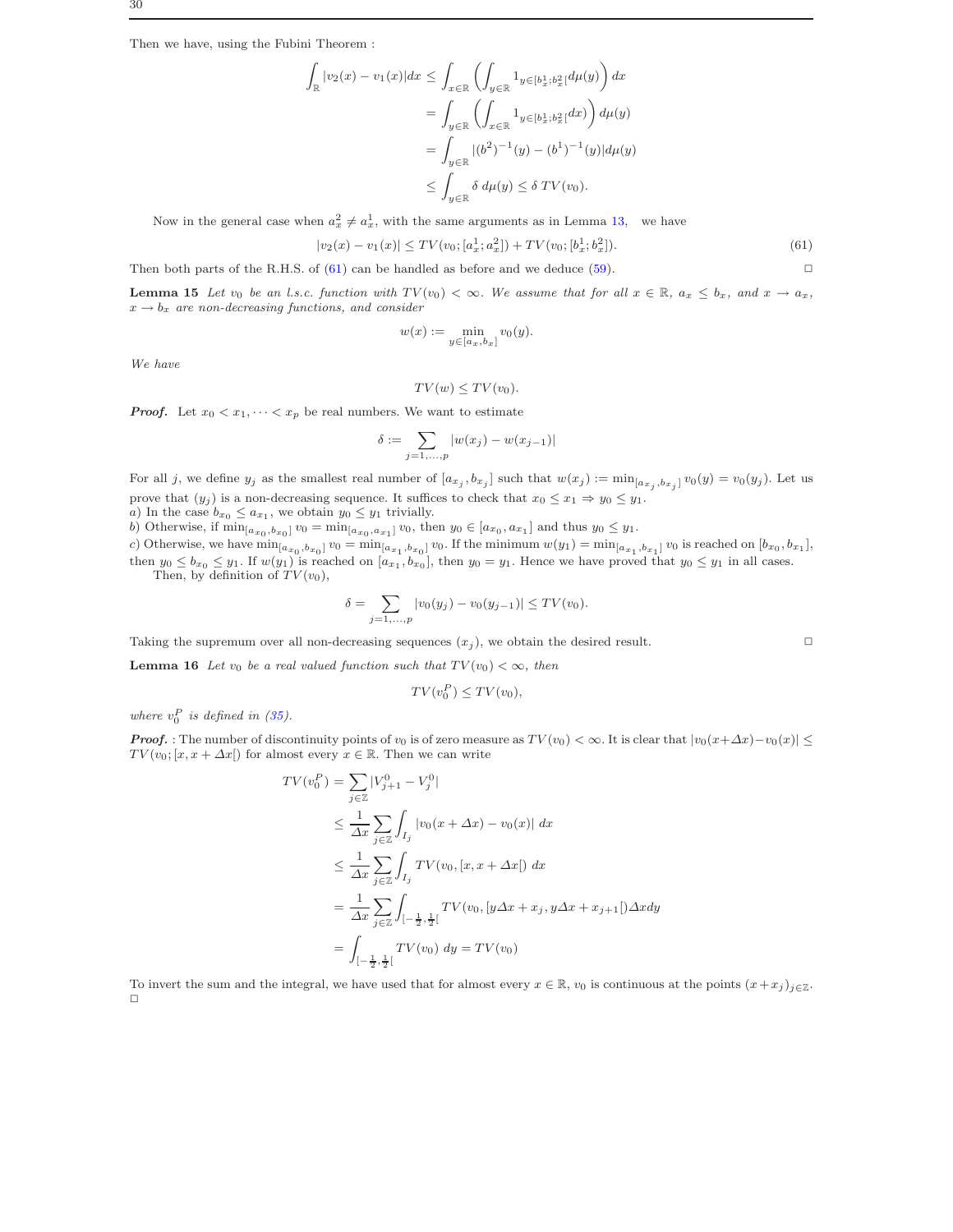#### C Representation Lemma

In this section we denote by  $\vartheta^*$  the upper semi continuous (u.s.c.) envelope of a real valued function  $\vartheta$ . We also denote

$$
\vartheta(B^-):=\lim_{y\to B,\ yB}\vartheta(y).
$$

<span id="page-30-13"></span>We start with an elementary result related to the minimum of two viscosity solutions.

**Lemma 17** Let  $v_0, v_{01}$  and  $v_{02} : \mathbb{R} \to \mathbb{R}$  be l.s.c. functions. Let  $\vartheta, \vartheta_1$  and  $\vartheta_2$  be the l.s.c solutions of [\(4a\)](#page-2-3) with initial data  $v_0$ ,  $v_{01}$  and  $v_{02}$  respectively. If  $v_0 = \min(v_{01}, v_{02})$  then for all  $t \geq 0$ ,  $x \in \mathbb{R}$ ,  $\vartheta(t, x) = \min(\vartheta_1(t, x), \vartheta_2(t, x))$ .

*Proof* Let  $w = \min(\vartheta_1, \vartheta_2)$ . It is easy to check that the function w is l.s.c, and satisfies the initial condition  $w(0, x)$  $v_0(x)$  in the sense of Definition [1](#page-1-4) ii). Let  $\phi$  be C<sup>1</sup>-regular and  $(t, x) \in \mathbb{R}^+ \times \mathbb{R}$  a minimum of  $w - \phi$  with  $w(t, x) = \vartheta_1(t, x)$ (the case  $w(t, x) = \vartheta_2(t, x)$  being similar). Then  $\vartheta_1 - \varphi$  has also a minimum at  $(t, x)$ . Since  $\vartheta_1$  is a viscosity solution, we obtain that  $\phi$  satisfies [\(4a\)](#page-2-3). Hence w is a l.s.c. viscosity solution of (4a). By uniqueness of  $\vartheta$ , we obtain  $w = \vartheta$ .  $\Box$ 

Notice that the same arguments would not work for the maximum of two viscosity solutions instead of the minimum.

<span id="page-30-12"></span>We now give a representation formula for a viscosity solution in a particular case.

**Lemma 18** Let  $v_0 : \mathbb{R} \to \mathbb{R}$  be a l.s.c function. We assume that there exists  $B_1$  such that  $v_0 \nearrow$  for  $x < B_1$ , and  $v_0 \searrow$ for  $x > B_1$ , and  $v_0(B_1) = \min(v_0(B_1^-), v_0(B_1^+))$ . We define the functions:

$$
v_{01}(x) := \begin{cases} v_0(x) & \text{if } x < B_1, \\ v_0(B_1^-) & \text{if } x = B_1, \\ v_0^*(B_1) & \text{if } x > B_1, \end{cases} \quad \text{and} \quad v_{02}(x) := \begin{cases} v_0^*(B_1) & \text{if } x < B_1, \\ v_0(B_1^+) & \text{if } x = B_1, \\ v_0(x) & \text{if } x > B_1. \end{cases}
$$

Let  $\vartheta_1$  (respectively  $\vartheta_2$ ) be the l.s.c. viscosity solution of [\(4a\)](#page-2-3) with initial condition  $v_{01}$  (respectively  $v_{02}$ ). Then  $v_0 =$  $min(v_{01}, v_{02})$  and

 $\vartheta(t, x) := \min(\vartheta_1(t, x), \vartheta_2(t, x)), \quad t \geq 0, x \in \mathbb{R}$ 

is the l.s.c. viscosity solution of  $(4a)-(4b)$  $(4a)-(4b)$ . In particular, we have

$$
\vartheta(t,x) = \min \bigg( v_{01}(X_x^M(-t)), v_{02}(X_x^m(-t)) \bigg).
$$

Proof : It is easy to check that  $v_0 = \min(v_{01}, v_{02})$ . Then we apply Lemma [17](#page-30-13) to obtain  $\vartheta = \min(\vartheta_1, \vartheta_2)$ . Let  $I_x^t :=$  $[X_x^M(-t), X_x^m(-t)]$ . We also have  $\vartheta_1(t,x) = \inf_{y \in I_x^t} \vartheta_0(y) = \vartheta_0( X_x^M(-t))$  as  $\vartheta_0(1)$  is an increasing function, and similarily  $\vartheta_2(t, x) = v_{02}(X_x^m(-t))$  as  $v_{02}$  is decreasing.

#### References

- <span id="page-30-4"></span>1. R. Agbrall and S. Augoula. High order numerical discretization for Hamilton-Jacobi equations on triangular meshes. J. Scientific Computing, 15(2):197–229, 2000.
- <span id="page-30-2"></span>2. M. Bardi and I. Capuzzo-Dolcetta. Optimal control and viscosity solutions of Hamilton-Jacobi-Bellman equations. Systems and Control: Foundations and Applications. Birkhäuser, Boston, 1997.
- <span id="page-30-1"></span>3. G. Barles. Solutions de viscosité des équations de Hamilton-Jacobi, volume 17 of Mathématiques & Applications (Berlin). Springer-Verlag, Paris, 1994.
- <span id="page-30-5"></span>4. G. Barles and P.E. Souganidis. Convergence of approximation schemes for fully nonlinear second order equations. Asymptotic Analysis, 4:271–283, 1991.
- <span id="page-30-10"></span>5. O. Bokanowski, N. Forcadel, and H. Zidani.  $L^1$ -error estimates for numerical approximations of Hamilton-Jacobi-Bellman equations in dimension 1. To appear in Math. Comput., 2009.
- <span id="page-30-9"></span>6. O. Bokanowski, S. Martin, R. Munos, and H. Zidani. An anti-diffusive scheme for viability problems. Applied Numerical Mathematics, 56(9):1135–1254, 2006.
- <span id="page-30-11"></span>7. O. Bokanowski, N. Megdich, and H. Zidani. An adaptative antidissipative method for optimal control problems. Arima, 5:256–271, 2006.
- <span id="page-30-0"></span>8. O. Bokanowski and H. Zidani. Anti-diffusive schemes for linear advection and application to Hamilton-Jacobi-Bellman equations. J. Sci. Computing, 30(1):1–33, 2007.
- <span id="page-30-7"></span>9. B. Cockburn and P.-A. Gremaud. A priori error estimates for numerical methods for scalar conservation laws. II. Flux-splitting monotone schemes on irregular Cartesian grids. Math. Comp., 66(218):547–572, 1997.
- <span id="page-30-8"></span>10. B. Cockburn, P.-A. Gremaud, and J. X. Yang. A priori error estimates for numerical methods for scalar conservation laws. III. Multidimensional flux-splitting monotone schemes on non-Cartesian grids. SIAM J. Numer. Anal., 35(5):1775–1803 (electronic), 1998.
- <span id="page-30-3"></span>11. M.G. Crandall and P.-L. Lions. Two approximations of solutions of Hamilton Jacobi equations. Math. Comp., 43:1–19, 1984.
- <span id="page-30-6"></span>12. B. Desprès. Lax theorem and finite volume schemes. Math. Comp., 73(247):1203-1234 (electronic), 2004.